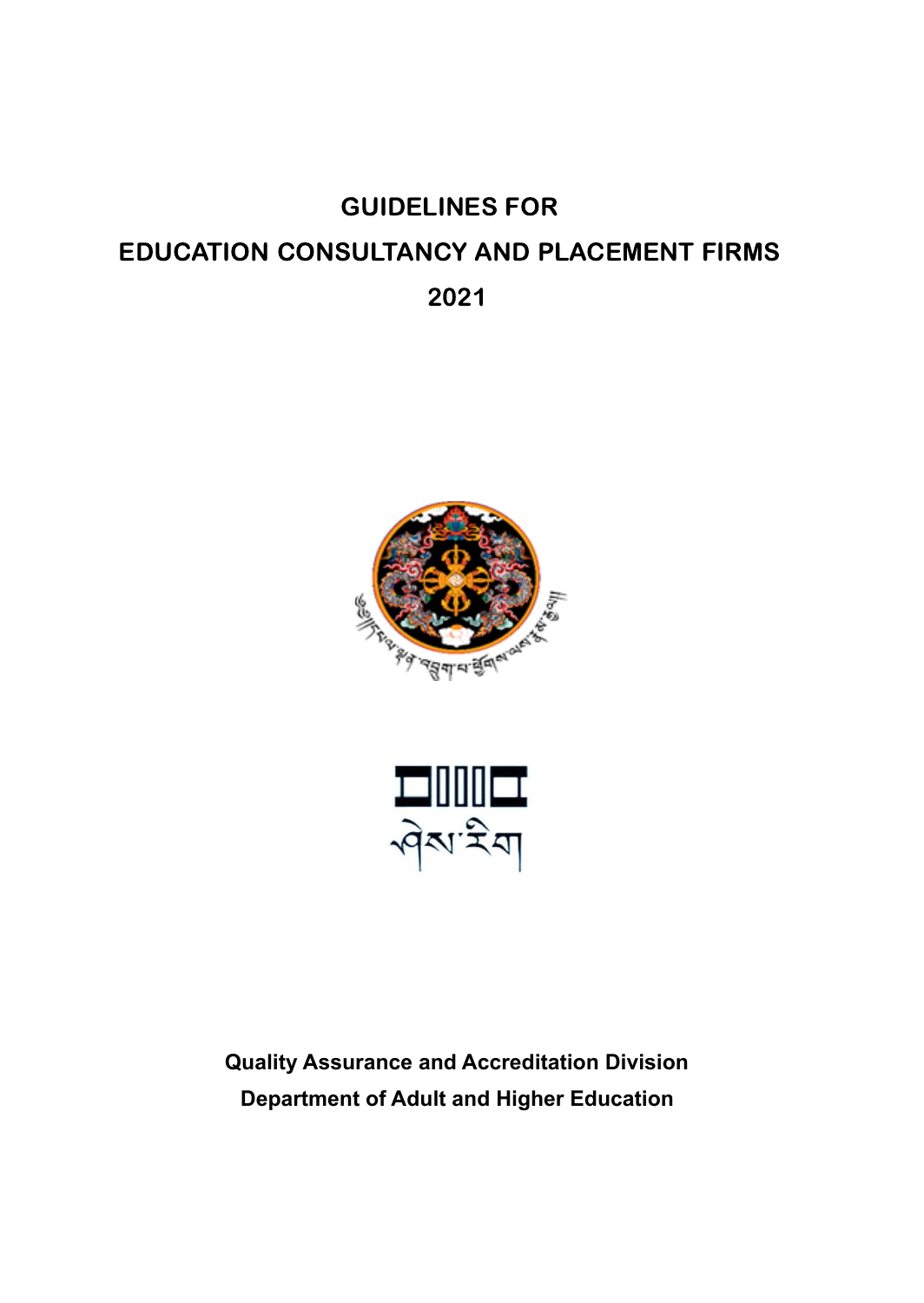#### **Published by:**

Quality Assurance and Accreditation Division Department of Adult and Higher Education Ministry of Education Royal Government of Bhutan.

**Tel:** +975-2-332068/334101

**Email:** [qaad@moe.gov.bt](mailto:qaad@moe.gov.bt)

**Website:** [www.dahe.gov.bt](http://www.dahe.gov.bt)

© 2021 Department of Adult and Higher Education

All rights reserved. No part of this publication may be reproduced in any form without formal permission from Department of Adult and Higher Education.

#### **Printed at:Q-ReproGraphics**

First Edition: 2021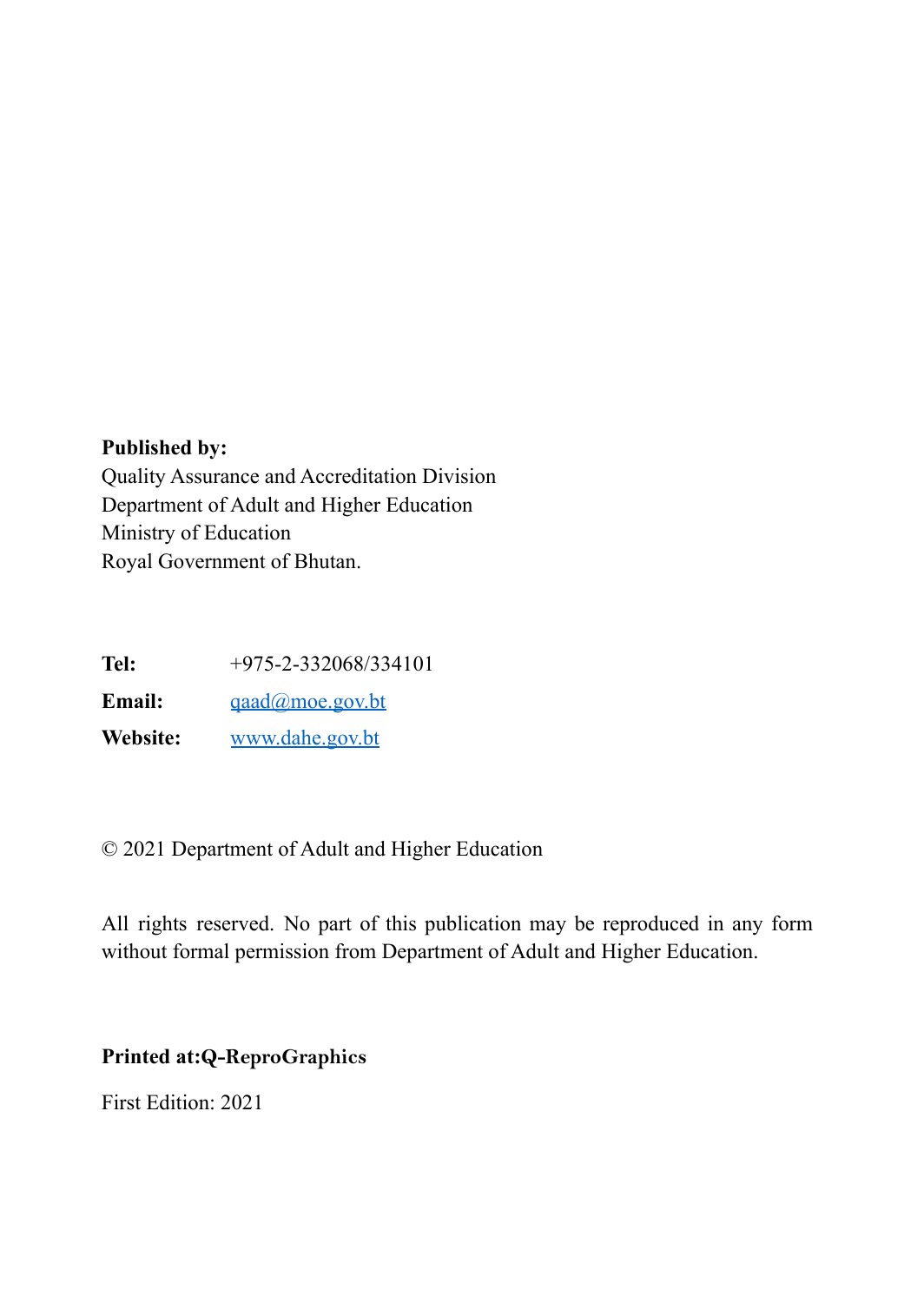# **Table of Contents**

| Foreword                                                                  | Ť            |
|---------------------------------------------------------------------------|--------------|
| Acknowledgement                                                           | ii.          |
| <b>Abbreviation</b>                                                       | iij          |
| <b>Background</b>                                                         | iv           |
| <b>Title</b>                                                              | $\mathbf{1}$ |
| <b>Commencement</b>                                                       | 1            |
| Supersession                                                              | 1            |
| <b>Interpretation, Application &amp; Amendment</b>                        | 1            |
| <b>Procedure for Establishment of the ECPFs</b>                           | 1            |
| <b>Renewal of License</b>                                                 | 3            |
| Change of ECPF name and transfer of ownership                             | 3            |
| <b>Terms of Reference for ECPFs</b>                                       | 4            |
| <b>Responsibilities of QAAD, DAHE, Ministry of Education</b>              | 9            |
| Non-Compliance                                                            | 10           |
| <b>Dispute settlement</b>                                                 | 11           |
| De-registration                                                           | 11           |
| <b>Definition</b>                                                         | 13           |
| <b>ANNEXURE I: Establishment Process</b>                                  | 15           |
| <b>ANNEXURE II: Application Form For Establishment Of ECPF</b>            | 18           |
| <b>ANNEXURE III: Proposal For Establishment Of ECPF</b>                   | 21           |
| <b>ANNEXURE IV: Application For FDI Or Collaboration</b>                  | 23           |
| <b>ANNEXURE V: Presentation Format</b>                                    | 24           |
| <b>ANNEXURE VI: Checklist For The ECPF Establishment Site Visit</b>       | 26           |
| <b>ANNEXURE VII: Memorandum Of Understanding (MoU)</b>                    | 28           |
| <b>ANNEXURE VIII: Undertaking</b>                                         | 30           |
| <b>ANNEXURE IX: Application Form For Change In Ownership Of ECPF</b>      | 32           |
| <b>ANNEXURE X: Proposal For Change In Ownership Of ECPF</b>               | 34           |
| <b>ANNEXURE XI: Checklist For Organizing Education Fair</b>               | 36           |
| <b>ANNEXURE XII: Application Form For Participation In Education Fair</b> | 37           |
| <b>ANNEXURE XIII: Service Agreement</b>                                   | 38           |
| <b>ANNEXURE XIV: Checklist For Monitoring Visits</b>                      | 43           |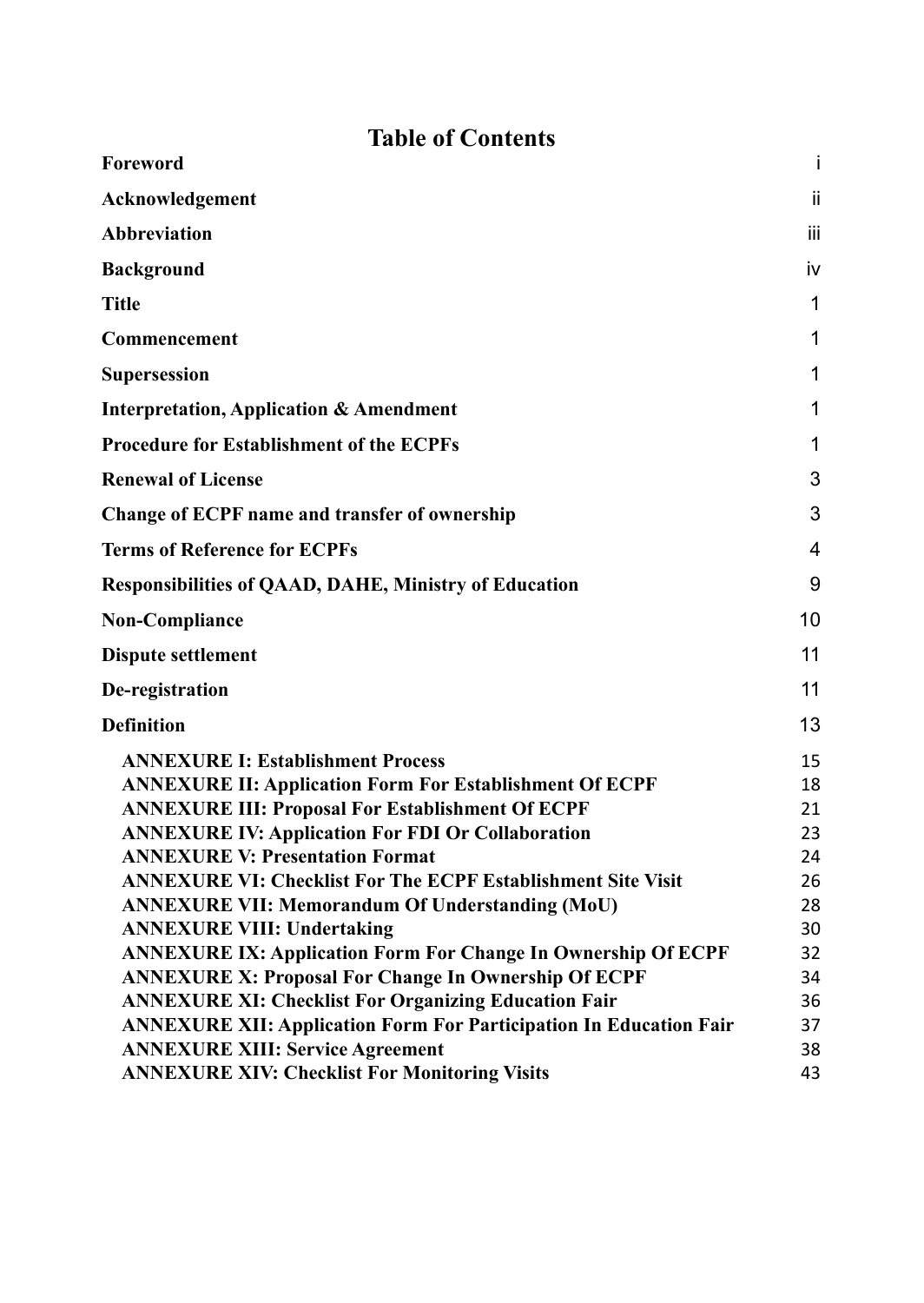#### **Foreword**

<span id="page-3-0"></span>

र्यव्यञ्चर्य वड्या बार्बरः। सेबन्द्रवाञ्जर **Royal Government of Bhutan Ministry of Education** 



- Rethinking Education -

#### Foreword

The Quality Assurance and Accreditation Division (QAAD), Department of Adult and Higher Education (DAHE), Ministry of Education (MoE) serves as the regulator for Education Consultancy and Placement Firms (ECPF) in the country. ECPFs are mandated to enroll students to recognised higher education institutions outside the country for quality education. ECPFs play a crucial role in facilitating the students to have access to the ever-expanding study fields and destinations.

Therefore, the Guidelines for ECPFs have been developed to ensure an effective career counselling and placement services to the aspiring Bhutanese students by ECPFs. It also aims to enhance systematic regulatory service by QAAD, DAHE. It outlines the procedure for the establishment of ECPFs and the services offered by QAAD, DAHE, and ECPFs. This document aims to guide the citizens in establishing an ECPF and operating with the best service.

It is my sincere prayer and hopes that this document will enhance a healthy ecosystem among the regulator, ECPFs, and aspiring higher education students.

Tashi Delek!

(Karma Tshering) Secretary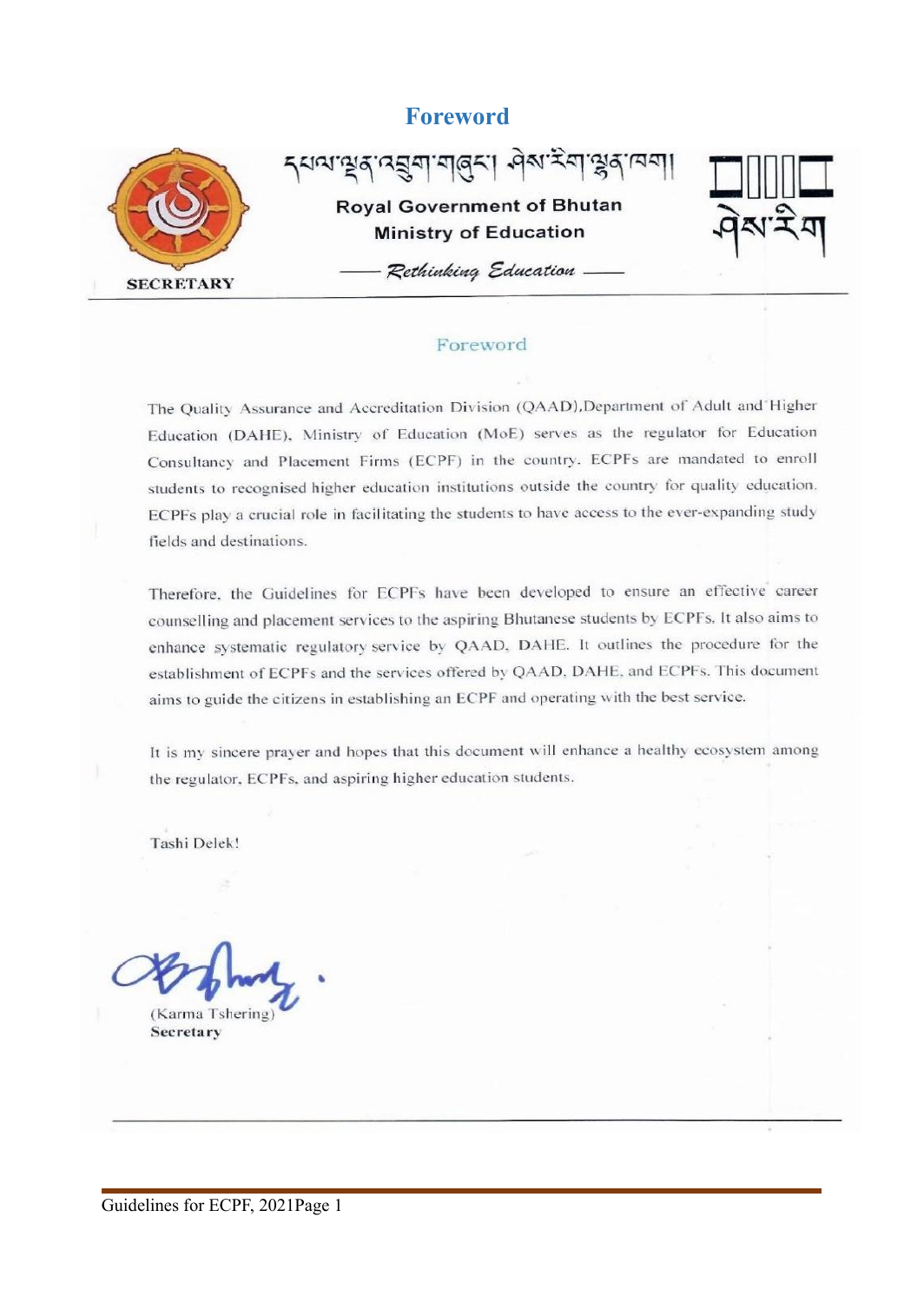# **Acknowledgement**

<span id="page-4-0"></span>Our sincere gratitude goes to the Hon'bleSherigLyonpo and SherigDrungchen for their constant guidance in making the services of ECPFs comprehensive and assuring to cater to the needs of the students.

We would also like to thank the Ministry of Education for supporting and grooming QAAD in its entire endeavour. Our special thanks go to the two Legal Officers, MoEfor their continuous support and advice. Thank you all for your support and valuable advice in making this a truly collegial experience.

# **Consultation Group**

- 1. Department of Adult and Higher Education, MoE
- 2. Department of Revenue and Customs, MoF
- 3. Department of Trade, MoEA
- 4. Office of Consumer Protection, MoEA
- 5. Department of Cottage and Small Industry, MoEA
- 6. Department of Industry, MoEA
- 7. Regional Office of Economic Affairs, Thimphu
- 8. Department of Bilateral Affairs, MoFA
- 9. Department of Protocol, MoFA
- 10. Department of Immigration, MoHCA
- 11. Royal Civil Service Commision
- 12. Royal University of Bhutan
- 13. Department of Election, ECB
- 14. Department of National Budget, MoF
- 15. Bhutan Board for Certified Counselors
- 16. All the Education Consultancy and Placement Firms

# **Working group**

- 1. Mr. N. B. Raika, DAHE
- 2. Ms. SangyeChoden, QAAD, DAHE
- 3. Ms. TsheringPelden, QAAD, DAHE
- 4. Mr. RinchenThongdrel, QAAD, DAHE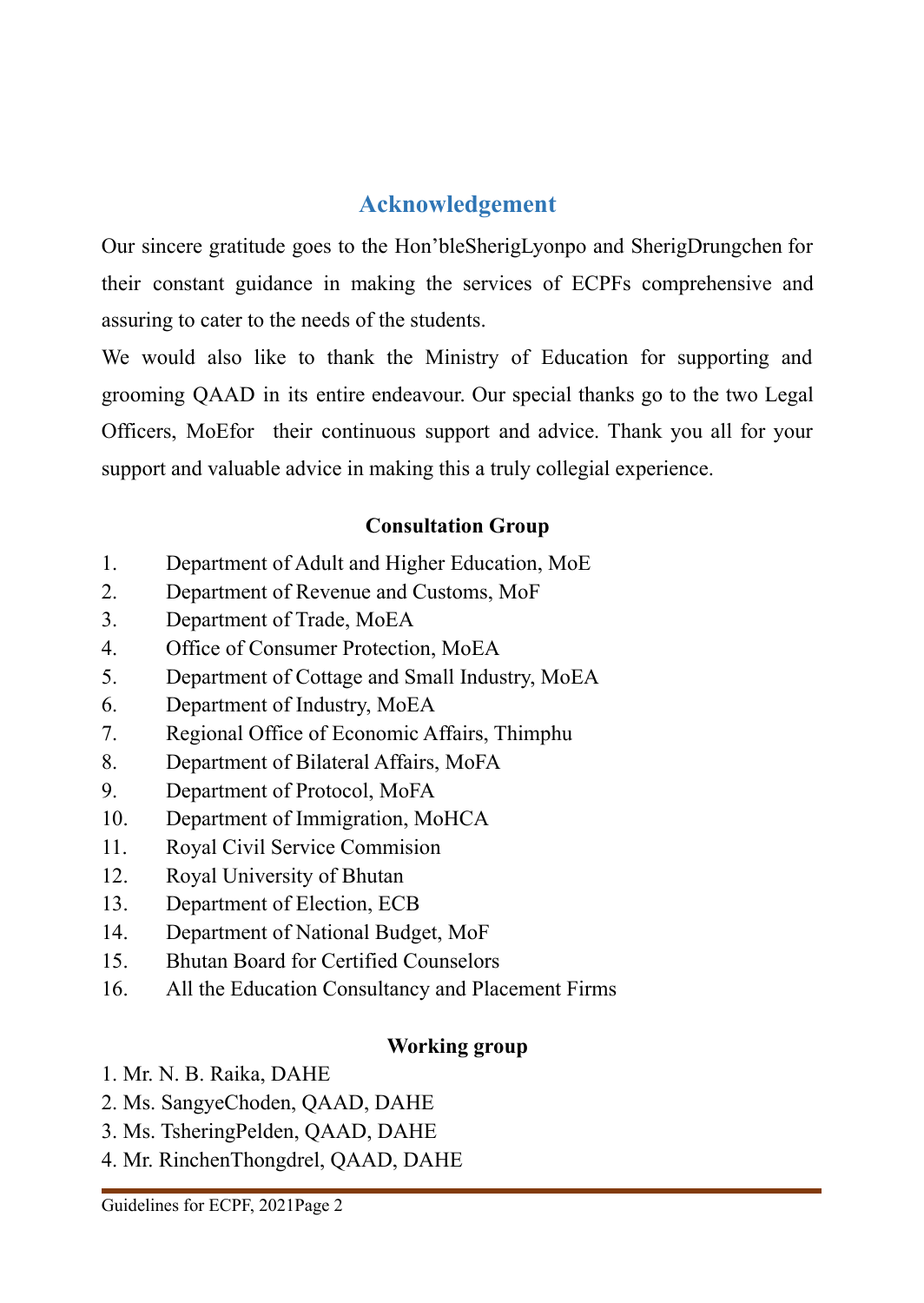# 5. Ms. NimaLham, QAAD, DAHE

# **Abbreviation**

<span id="page-5-0"></span>

| ACU:           | <b>Association of Commonwealth Universities</b>                |
|----------------|----------------------------------------------------------------|
| AIU:           | <b>Association of Indian Universities</b>                      |
| <b>BMHC:</b>   | Bhutan Medical and Health Council                              |
| <b>CRICOS:</b> | Commonwealth Register of Institutions and Courses for Overseas |
|                | <b>Students</b>                                                |
| DAHE:          | Department of Adult & Higher Education                         |
| DCSI:          | Department of Cottage and Small Industry                       |
| DoI:           | Department of Industry                                         |
| DoT:           | Department of Trade                                            |
| ECPF:          | Education Consultancy & Placement Firm                         |
| FDI:           | Foreign Direct Investment                                      |
| FDID:          | Foreign Direct Investment Division                             |
| HEIs:          | <b>Higher Education Institutions</b>                           |
| IAU:           | <b>International Association of Universities</b>               |
| MoC:           | Memorandum of Collaboration                                    |
| MoE:           | Ministry of Education                                          |
| MoEA:          | Ministry of Economic Affairs                                   |
| MoF:           | Ministry of Finance                                            |
| MoU:           | Memorandum of Understanding                                    |
| NAAC:          | National Assessment & Accreditation Council                    |
| NIRF:          | National Institutional Ranking Framework                       |
| OCP:           | Office of Consumer Protection                                  |
| QAAD:          | Quality Assurance & Accreditation Division                     |
| ROEA:          | Regional Office of Economic Affairs                            |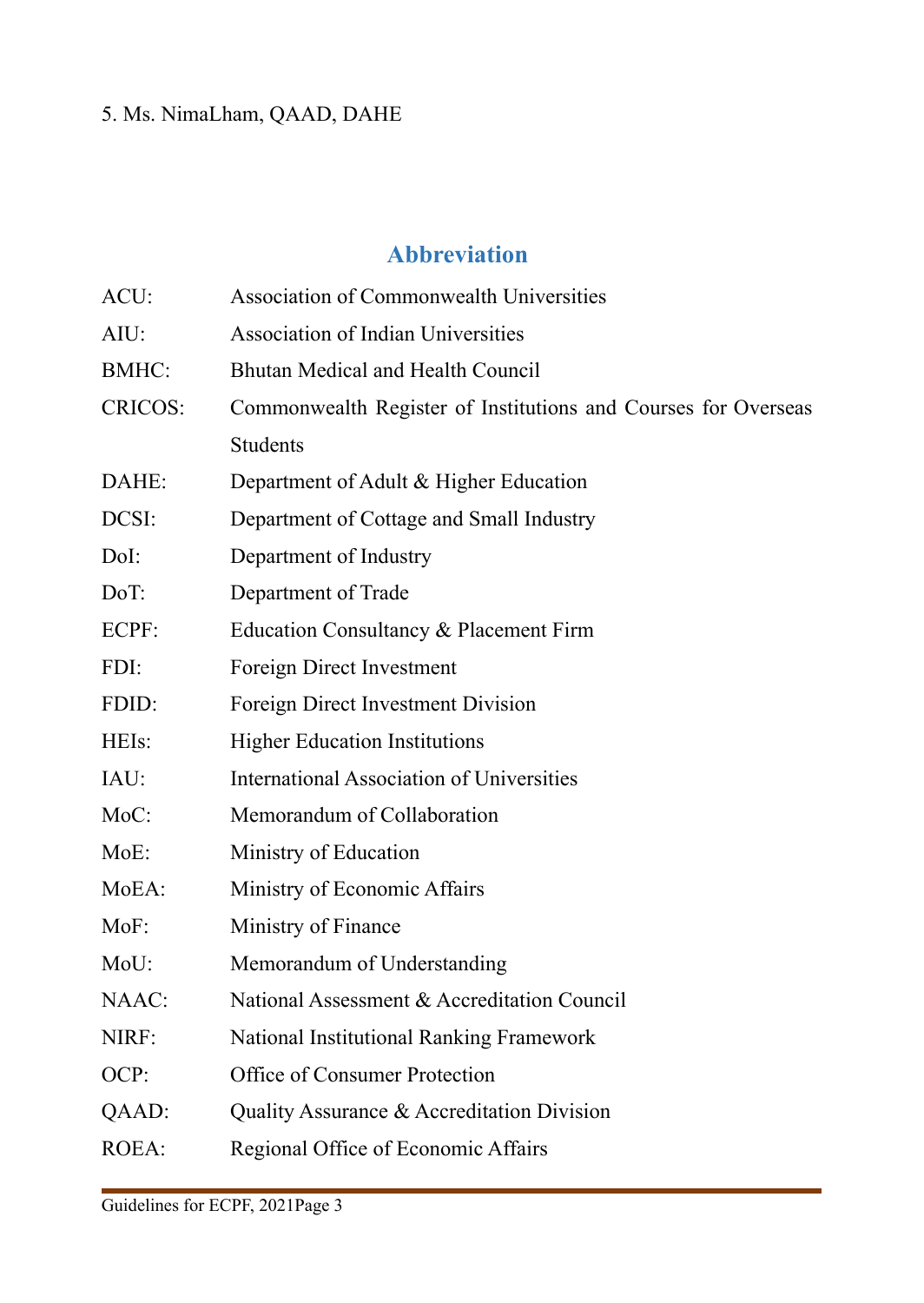TEQSA: Tertiary Education Quality & Standards Agency UGC: University Grants Commission

# **Background**

<span id="page-6-0"></span>The Education Consultancy and Placement Firms (ECPFs) in Bhutan are established in order to help aspiring students in choosing the appropriate programmes and institutions as well as placing them in recognised institutions based on aptitude, choice, and economic reasons.They provide counselling services and assist the students to process admission in various higher education programmes offered by accredited institutions.

The Quality Assurance and Accreditation Division (QAAD), Department of Adult & Higher Education (DAHE), Ministry of Education (MoE) facilitates the establishment, oversees and regulates activities related to ECPFs. The *Guidelines for ECPF*2021 is developed to protect the interest of students and to ensure the standard of services rendered by ECPFs. Therefore, it is important that all parties involved strictly adhere to the provisions of this guidelines.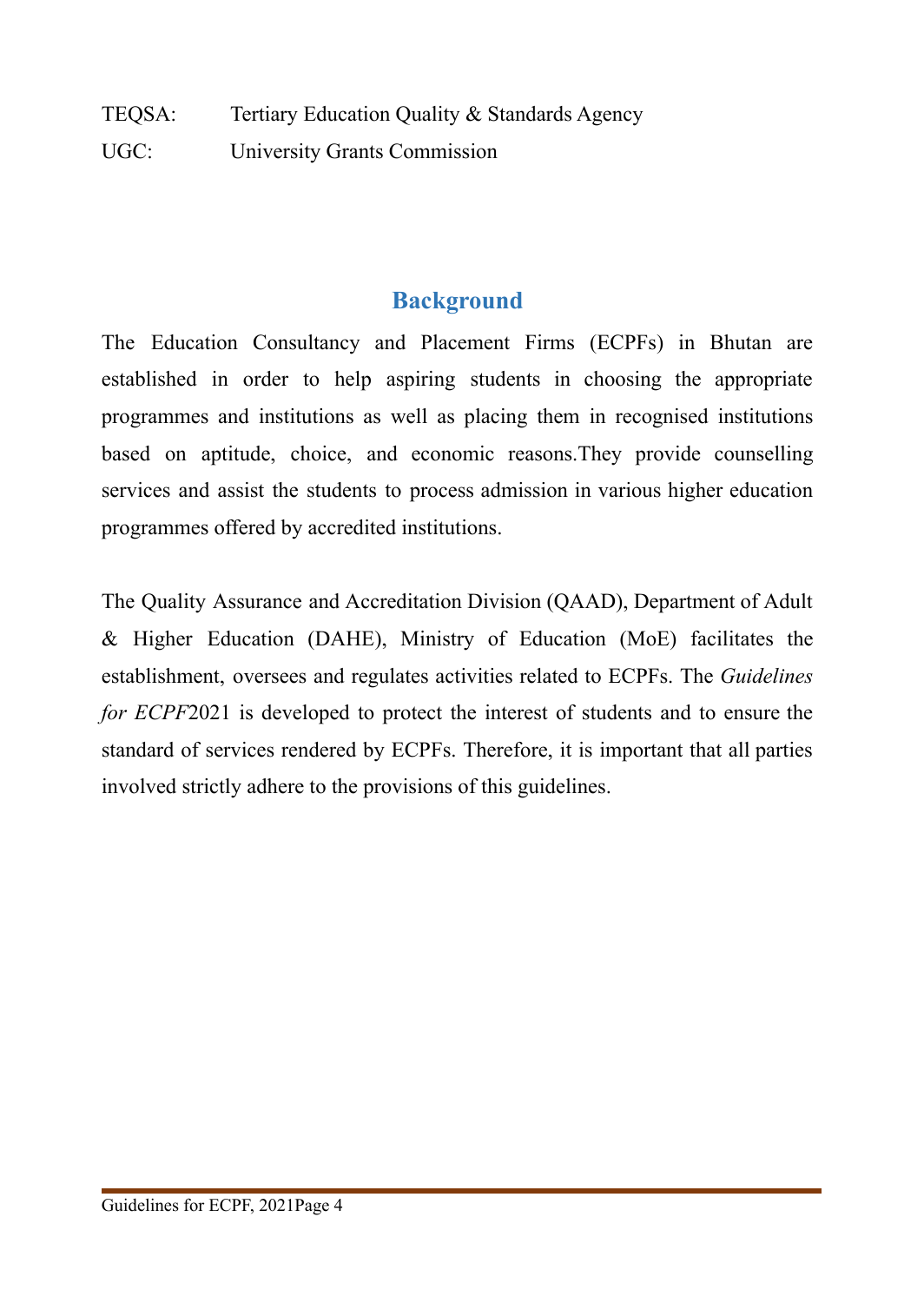# **Title**

<span id="page-7-0"></span>1. This Guidelines shall be known as the Guidelines for Education Consultancy and Placement Firms 2021, hereafter referred to as the Guidelines.

# **Commencement**

<span id="page-7-1"></span>2. The Guidelines shall come into effect from August 2021.

# **Supersession**

<span id="page-7-2"></span>3. The existing guidelines and notifications in force shall be superseded from the effective date of the Guidelines.

# **Interpretation, Application & Amendment**

- <span id="page-7-3"></span>4. DAHE shall have the overall authority in the interpretation and application of the Guidelines for the ECPFs which shall be final and binding.
- 5. The Guidelines is available on DAHE website ([www.dahe.gov.bt](http://www.dahe.gov.bt)).
- <span id="page-7-4"></span>6. DAHE shall amend the Guidelines or part of the Guidelines for the ECPFs as and when necessary.

# **Procedure for Establishment of the ECPFs**

- 7. The establishment of ECPFs shall be as per the procedure detailed out in *Annexure I.*The *Annexure I* has three parts (*A, B, and C*) for establishing an ECPF based on the kind of ECPF a proponent desires to establish.
- 8. The proponent shall submit the application form *(Annexure II)* and the proposal*(Annexure III)* along with supporting documents to QAAD, DAHE as per the schedule below.

| Month                                    | <b>Activity</b>           | <b>Action taken by</b>    |
|------------------------------------------|---------------------------|---------------------------|
| April & October (Mondays only)           | Submission of Proposal    | Proponent                 |
| May & November (Friday)                  | Presentation              | Proponent                 |
| June & December (Wednesday/<br>Thursday) | Site-visit/Final Approval | QAAD, DAHE<br>&ROEA, MoEA |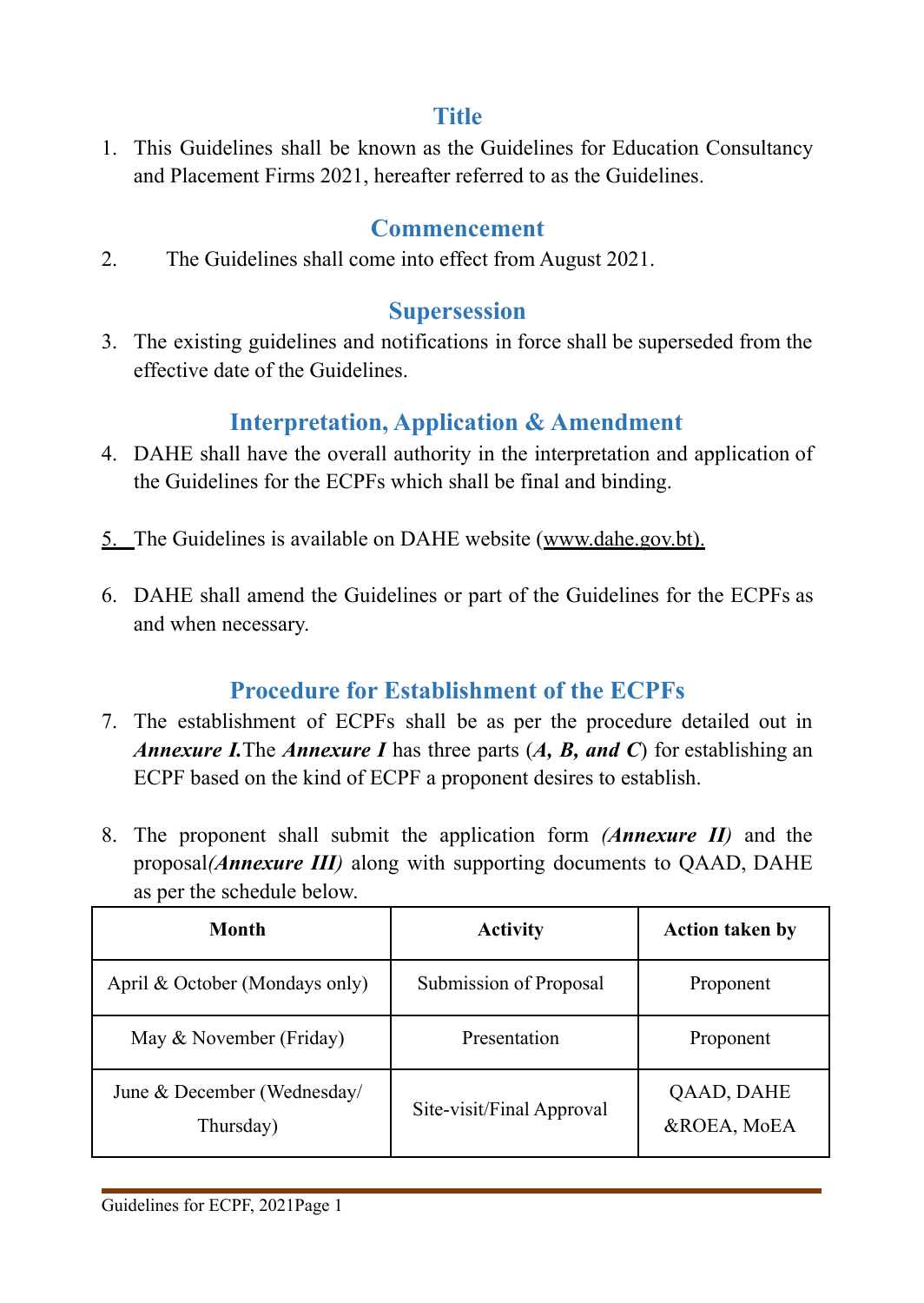- 9. The proponent shall submit the application for Foreign Direct Investment (FDI) or Collaboration (*Annexure IV*), if the proposed firm is FDI or collaboration with an external party.
- 10. The proposed name of an independent ECPF must not replicate the name of similar business firms either in Bhutan or elsewhere.
- 11. The proponent should make a presentation to the Department on the day scheduled by QAAD, DAHE.
- 12. The Committee at the Department shall evaluate the proposal based on the assessment criteria given in *Annexure V* and formally communicate the decision to the applicant.
- 13. If approved, a preliminary approval of six months shall be issued for the ECPF to become fully operational.
- 14. In case the proponent fails to operationalize within the validity period of six months, the applicant may apply for extension of the validity period. The Department shall review the application and accordingly may or may not approve the extension for a maximum of another six months.
- 15. The applicant shall invite QAAD, DAHE forsite-visit as and when the ECPF fulfills the requirement as outlined in *Annexure VI* of the guidelines.
- 16. Upon satisfactory fulfillment of the requirements, the proponent shall pay a one-time non-refundable registration fee to the Finance Division, MoE as per the approval from the Ministry of Finance (MoF).
- 17. The ECPF shall submit a copy of the business license to QAAD, DAHE. The Memorandum of Understanding (MoU)with DAHE shall then be signed as per *Annexure VII* and the Undertaking as per *Annexure VIII*. The signing of MoUand Undertaking completes the process for establishment.
- 18. This shall be followed by registration of the ECPF with QAAD, DAHE for the commencement of business. Upon registration, the ECPF will be updated on DAHE website.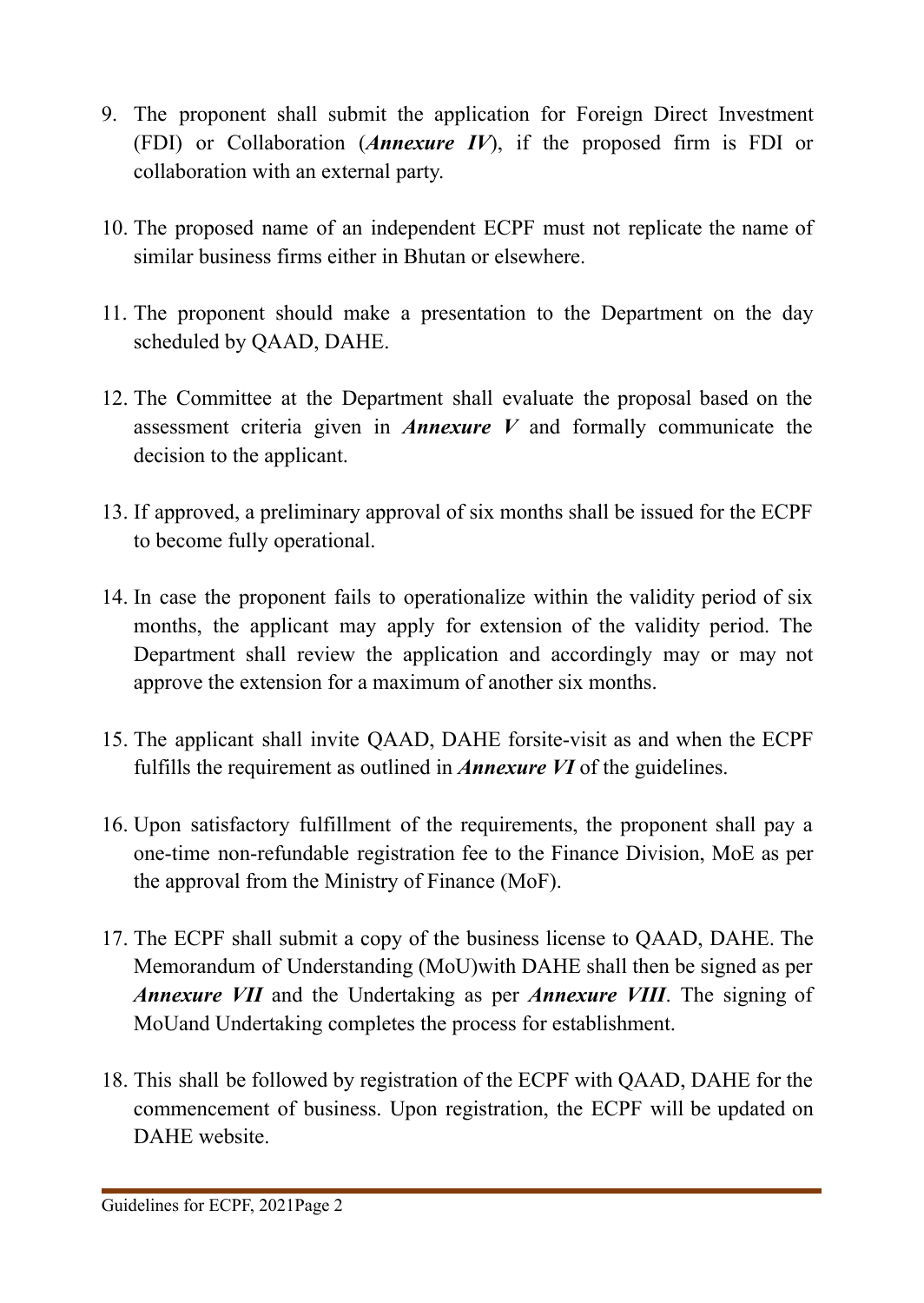- 19. The ECPF may open branch office(s) as per the regulations of the Ministry of Economic Affairs.However, prior approval shall be sought from the Department.All procedures and requirements including infrastructure and staffing have to be fulfilled for opening the branch office.
- <span id="page-9-0"></span>20. The fee for establishing a branch office shall be as per the approval of MoF.

# **Renewal of License**

- 21. ECPFs shall seek recommendation letter for renewal of license with the proof of renewal fee payment. QAAD, DAHE shall issue recommendation letter for renewal of license based on the performance of the firm. It may recommend de-licensing based on non-performance or non-compliance to the provisions of this Guidelines.
- 22. ECPFs shall pay annual renewal fee as per the approval from MoFto Finance Division, MoE. The ECPFs shall submit a copy of renewed license to QAAD, DAHE annually. This also applies to renewal of license for branch offices.

# **Change of ECPF name and transfer of ownership**

- <span id="page-9-1"></span>23. ECPFs may change the name of the firm after seeking approval from QAAD, DAHE. If approved, DAHE shall recommend the change of name to MoEA. The ECPF shall sign a new MoU with DAHE upon submission of new business license to DAHE and subsequently submit a new undertaking. However, the new firm shallbe accountable in fulfilling the obligations to its former clients.
- 24. The change of ownership for registration with QAAD, DAHEshall be facilitated through the presentation for establishment of a new ECPF. The proponentshall present a detailed proposal (*Annexure IX* and *Annexure X*) toDAHE in presence of the existing proprietor. The Department reserves the right to approve or disapprove depending on the merit of the case.Registration transfer fee shall be levied as per the approval from MoF.
- 25. If approved, the proprietor shall submit a new undertaking and QAAD, DAHE shall recommend change of name or ownership to ROEA, MoEA. A new MoU shall be signed between the firm and DAHE.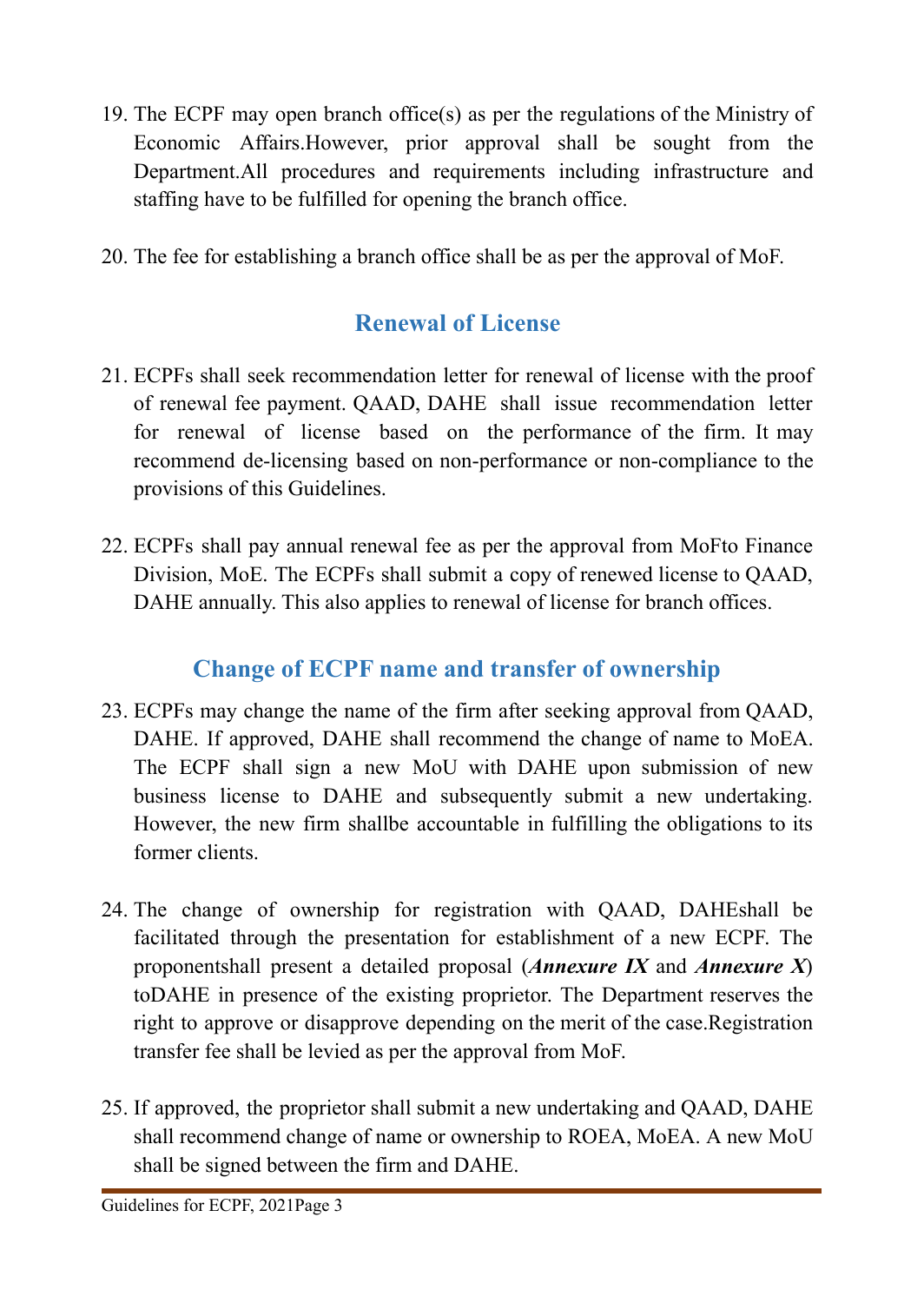26. The firm or proprietor shall submit a copy of the new business license and new Memorandum of Collaboration (MoC) signed with partner institutions. However, the new firm or proprietor shall be held accountable for the erstwhile clients until their graduation.

# **Terms of Reference for ECPFs**

- <span id="page-10-0"></span>27. ECPFs shall sign MoU with DAHE and submit the undertaking to DAHE prior to commencing the business.
- 28. ECPFs shall operate in compliance to this Guidelines and the MoU signed with DAHE.
- 29. The proponent has to be available at all times to provide necessary information and support sought by QAAD, DAHE.
- 30. The ECPF shall initiate placement of students only after registration with DAHE.
- 31. ECPFs shall seek admission of students for various higher education programmes offered by accredited institutions where the medium of instruction is English. Further, ECPFs may also facilitate admission of international students in higher education programmes offered in Bhutan.
- 32. ECPFs shall refrain from making commitment for employment and using opportunity to work part-time or undergo internship as a marketing strategy unless internship is a part of the programme.
- 33. ECPFs may facilitate placement of students for pursuing higher education through alternate modes of delivery in recognized institutions. The programme must be approved by the competent authority. However, the ECPFs must inform the students that the acceptance of the qualification for employment is within the discretion of the employing agencies which must also be indicated in the service agreement.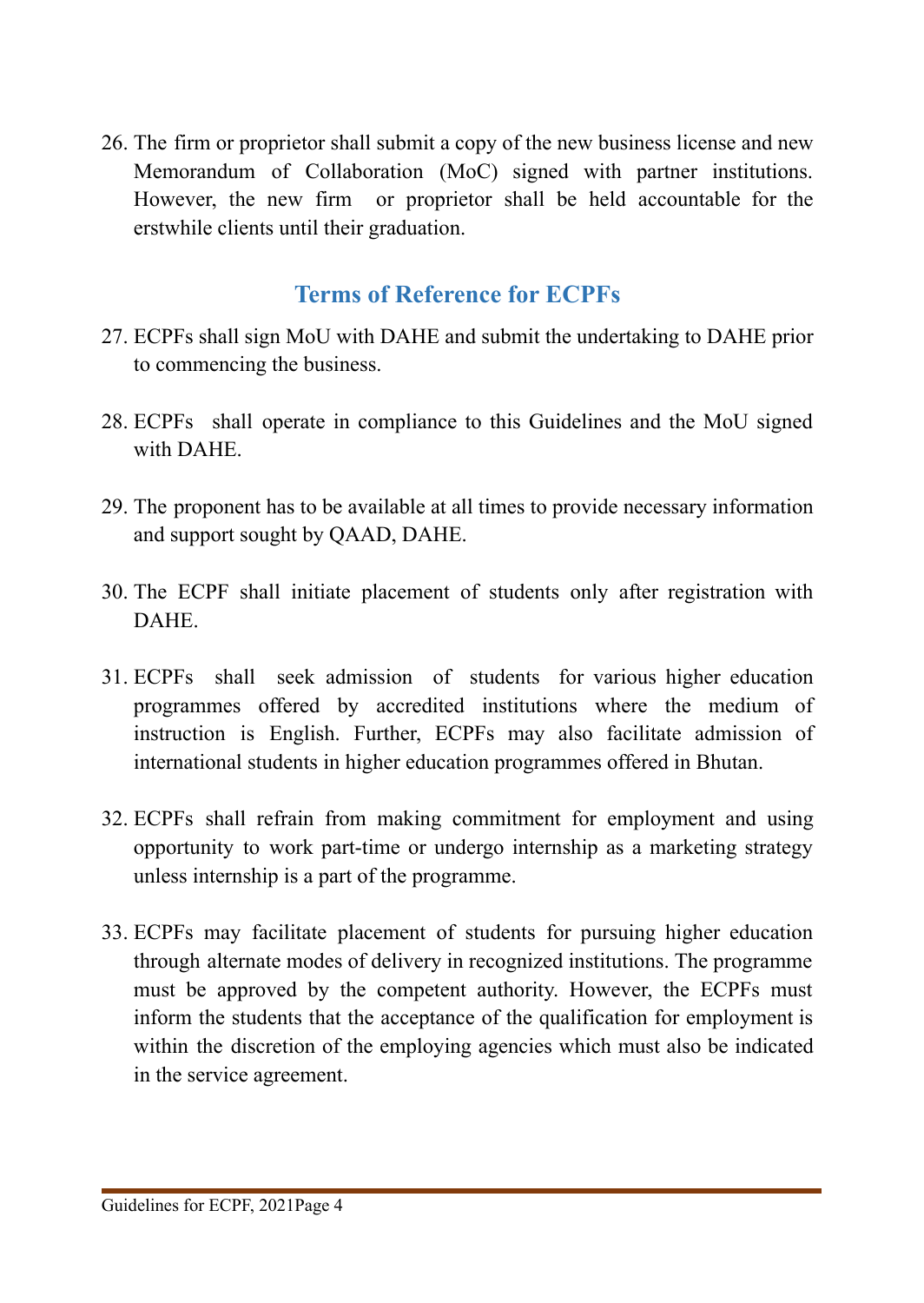- 34. ECPFs shall place students only for higher education programmes. The Confirmation of Enrollment/ Letter of Offer should indicate additional requirements such asbridging course, etc., if any.
- 35. ECPFs in Bhutan should function independently and not as an agent or branch of any other similar firms outside Bhutan. However, ECPFs desiring to operate as FDI or in collaboration with external party shall seek recommendation from DAHE and the final approval from MoEA.
- 36. ECPFs shall ensure that the minimum required infrastructure is in place as per checklistin *Annexure V*. It shall have a dedicated office for its operation and not operate from shared business premises/flat or personal residence.
- 37. ECPFs must be manned by a team of committed human resources including a certified counsellor and an office assistant. It shall abide by the relevant labour laws and regulations of the country.
- 38. ECPFs must ensure that the counsellor provides career counseling to students/parents in choosing appropriate courses and institutions.The counsellor must provide complete and accurate information on all available options and costs during the initial counselling to enable them to make informed decision.
- 39. ECPFs must have official letterhead and proper contact address. Soft copy of the signboard should be approved by QAAD, DAHE prior to printing. Any change in the contact details must be intimated to DAHE within three working days.
- 40. ECPFs must have an updated independent website and internet connection for dissemination of information and effective communication. The information on their partner institutions and services offered must be available on their website.
- 41. ECPFs should seek prior approval for establishment of linkages with the institutions from QAAD, DAHE. The application shall be supported by the following documents:
	- a) Background paper on the institution (Location, Country, Year of Establishment, etc.)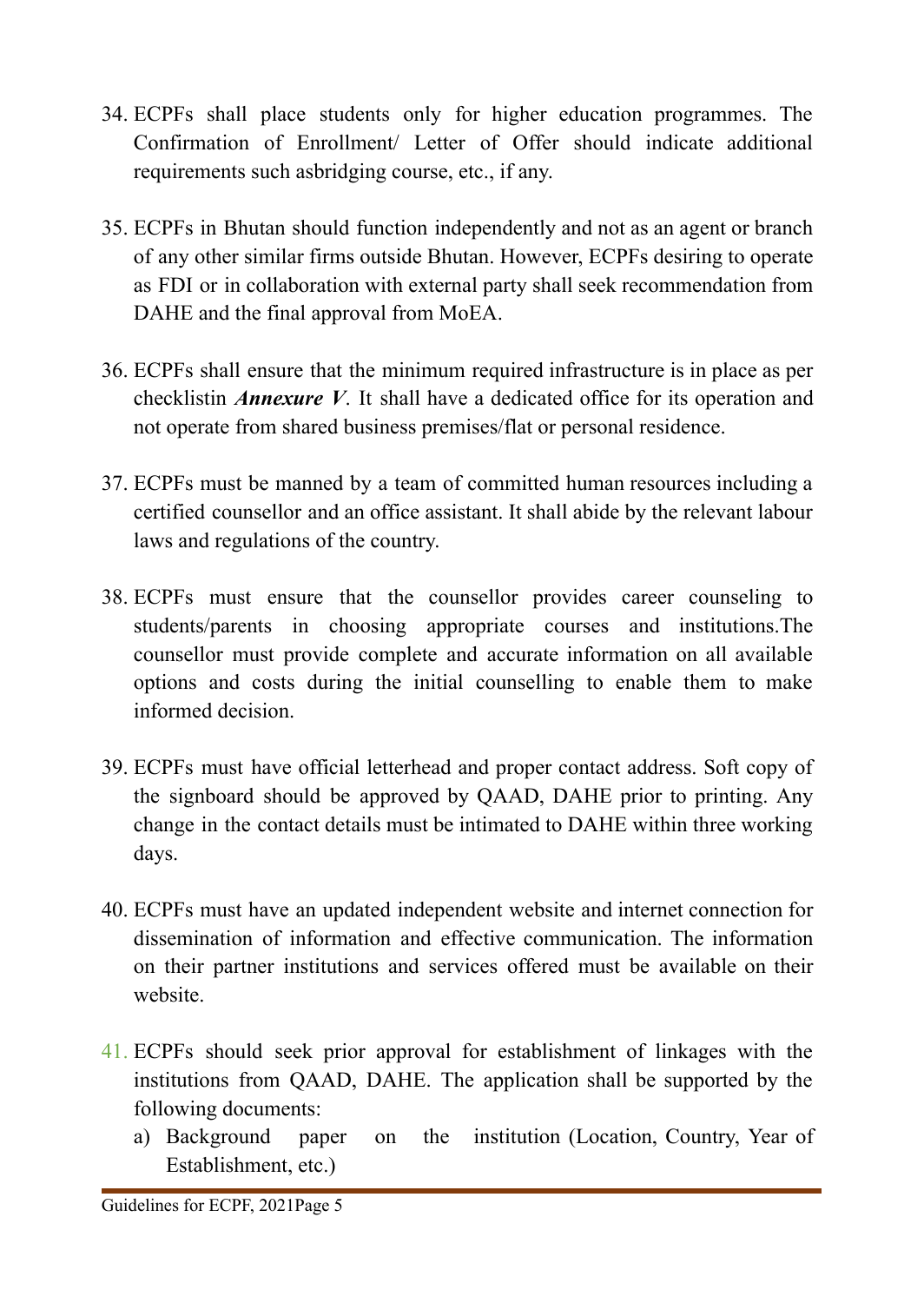- b) Affiliation document, if applicable
- c) Recognition documents
- d) Accreditation documents
- e) Programmes/Courses offered
- f) Approval from relevant professional bodies, if relevant
- g) Pictographic report on the visitsmade by the ECPF
- 42. All documents mentioned under clause 41 should be in English or translated to English by an authorized translation firm.
- 43. ECPFs shall seek clearance from the Ministry of Foreign Affairs through QAAD, DAHE before signing MoC with institutions outside the country. ECPFs shall sign MoC with the signing authority of the partner institutions and submit a copy to QAAD, DAHE prior to placing students. A copy of renewed MoC must be submitted to QAAD, DAHE.
- 44. ECPFs must have a valid MoC prior to placement of students. It shall enroll students to recognized and accredited HEIs. Professionalprogrammes must be accredited by relevant professional bodies of the host country.
- 45. ECPFs must seek approval from QAAD, DAHE for the visit of institution's representative one month prior to the visit with the program detail.It shall abide by the entry requirements of the Department of Immigration for the visit of representatives of partner institutions.
- 46. ECPFs must have an identified focal person from the partner institutions to monitor and extend support to students, especially in times of need or emergencies. The focal person shall be responsible for providing information to QAAD, DAHE as and when required.
- 47. ECPFs shall seek approval for advertising their partner institutions using promotional materials in any form of media. The application shall be submitted with updated documents outlined in clause 34 along with the MoC.
- 48. ECPFs must ensure that there is no issue related to the advertisement and promotional activities to avoid withholding of recommendation for renewal of license. Issues related to non-payment of fees by the ECPFs, if any, shall be dealt as per the existing laws of the country.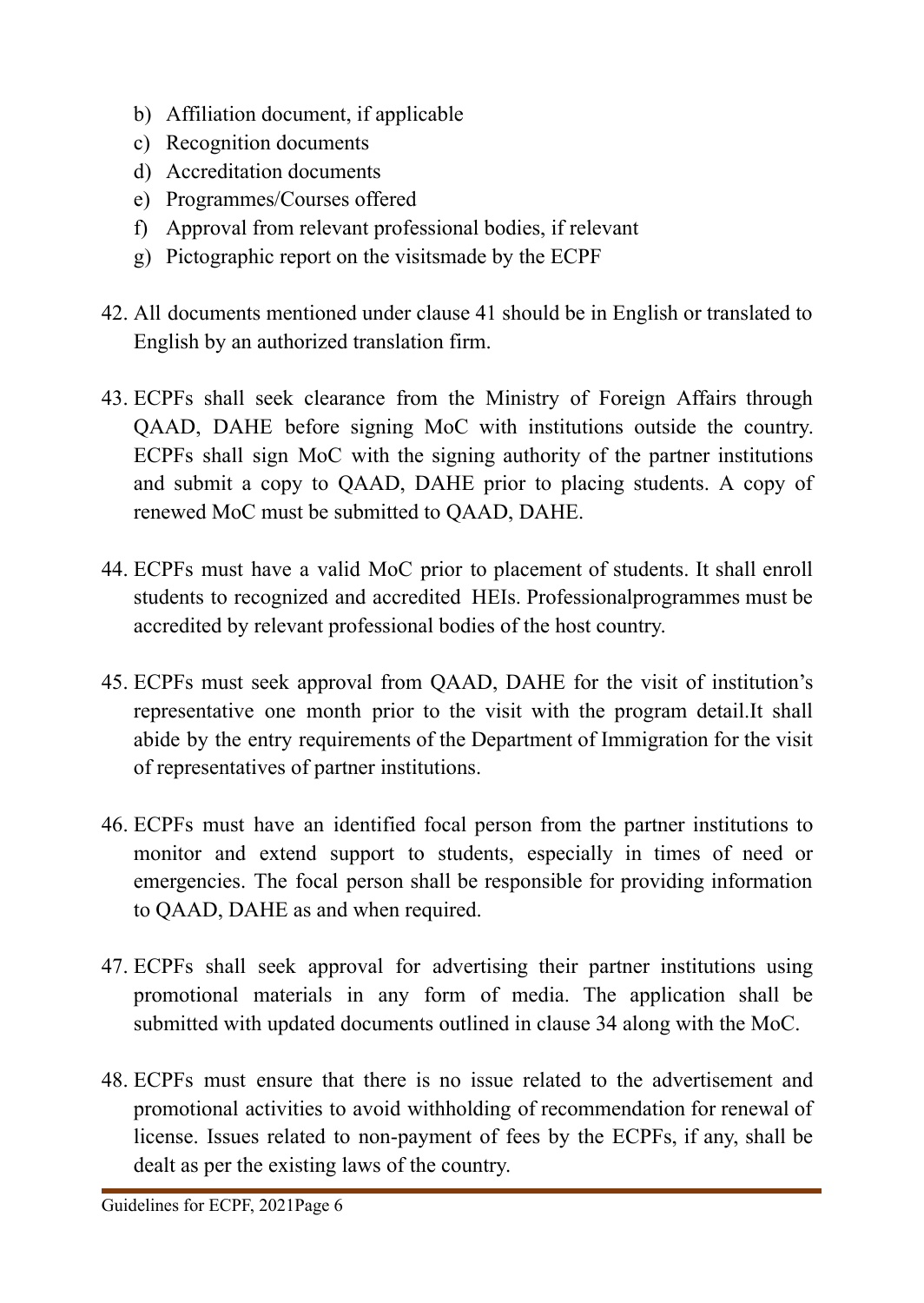- 49. ECPFs must seek clearance from the Department at least one month prior to organizing any events (physical and online). They must fulfill the criteria as per the *Annexure XI*.
- 50. Approval for organizing education fair shall be processed through the Association of ECPFs. The organizer must submit documents as per the checklist given in *Annexure XII* for verification, one month prior to the application to MoEA for final approval.
- 51. ECPFs must strictly abide by the criteria prescribed by relevant professional bodies in Bhutan prior to enrolling students in the varied institutions and programmes (e.g. The Bhutan Medical and Health Council for medical related courses) besides eligibility criteria of the institutions. The ECPF concerned shall be held accountable for any lapses.
- 52. ECPFs are encouraged to explore opportunities for fee discount/in-state tuition fee for the Bhutanese students.
- 53. Fees and charges must be made transparent providing break-up of all fees for each semester/trimester including international students' fee, security deposit, donations, hostel, fooding, and study materialsfee, if any. There shall be no hidden costs. The ECPF shall be accountable for the additional cost resulting from misinformation provided to clients.
- 54. Service charge/consultancy fee for processing admission, if any, shall be clearly indicated in the break up of fee and be charged after receiving the Confirmation of Enrollment/ Letter of Offer.
- 55. ECPFs must provide information on student health insurance schemes offered by insurance companies. The students could avail health insurance at the same rate as scholarship students facilitated by Scholarship and Student Support Division, DAHE.
- 56. It is mandatory to sign the agreement between the ECPF and the student (legal guardian, if the student is minor). The terms and conditions of the agreement (*Annexure XIII*) must be clear and agreed by both parties. The agreement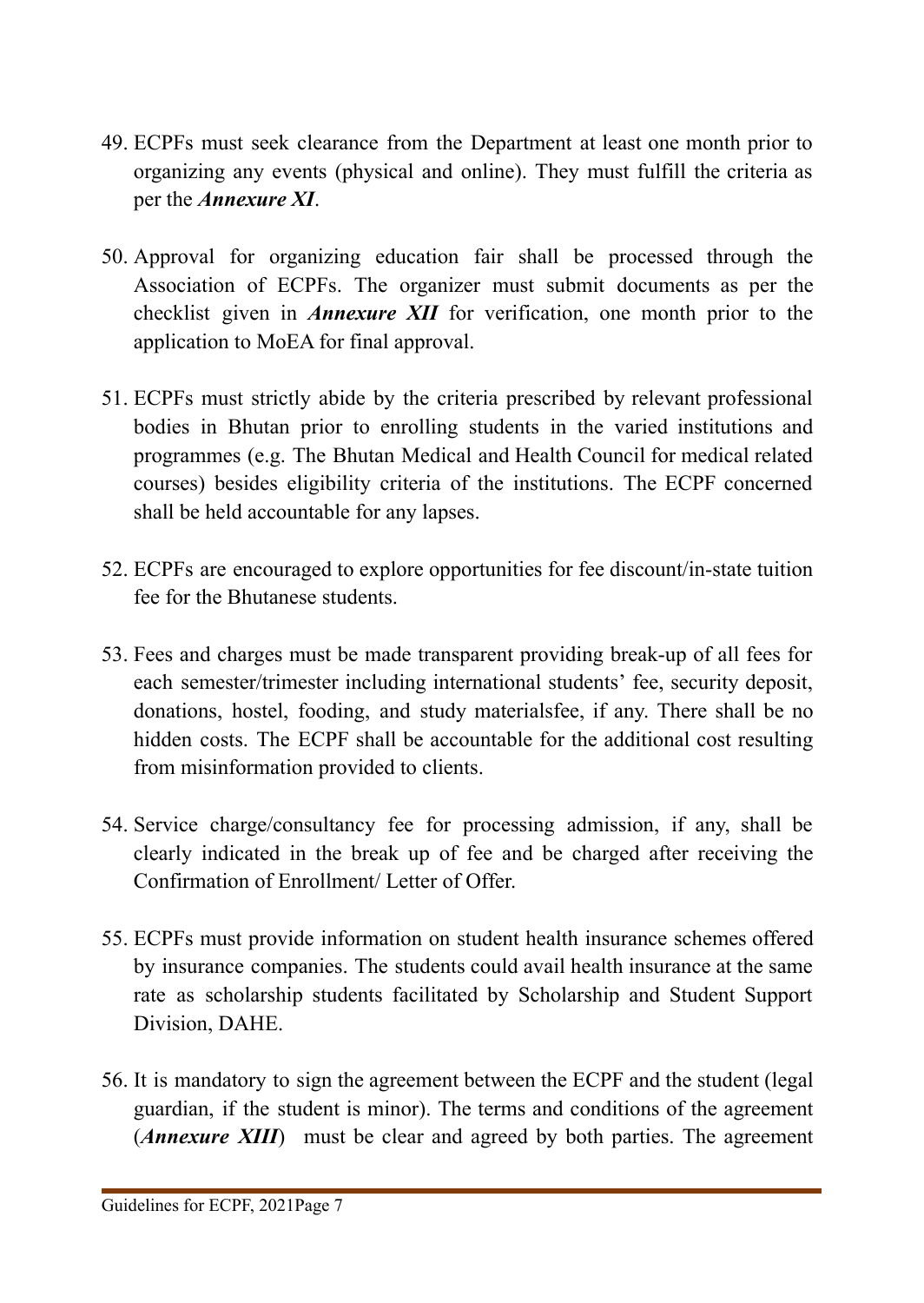must be signed immediately after receiving the Confirmation of Enrollment/ Letter of Offer.

- 57. ECPFs shall be accountable for the cost incurred in case of any breach of terms on their part leading to financial implication.
- 58. ECPFs may facilitate visas for the students as per the laws of the country.
- 59. ECPFs must ensure that the students have valid travel documents prior to departure from the country. They must conduct a briefing or orientationprogrammeprior to their departure.
- 60. ECPFs are expected to either escort students to the institution or arrange pick up on arrival and provide necessary support as indicated in the agreement for the initial travel.
- 61. ECPFs are expected to assist students in arranging safe, affordable and hygienic accommodation,wherever possible.
- 62. ECPFs must provide support and guidance until the student graduates. ECPFs shall also facilitate collection of certificates and mark sheets from the institutions through their focal person, wherever possible.
- 63. ECPFs should monitor academic progress, safety and welfare of students placed, and share reports with QAAD, DAHE and parents/guardian, as and when requested, wherever possible.
- 64. ECPFs are accountable for the students they have placed and must be readily available for any emergency situation such as strikes, riots and epidemics or for other official purposes. They are also expected to send out cautionary notes, other relevant information and also support in repatriation to ensure wellbeing and safety of the students.
- 65. ECPFs are required to submit the list of students placed as per the format prescribed by QAAD, DAHE. They must also ensure that the students are registered as tertiary students studying outside Bhutan using online G2C services [\(www.citizenservices.gov.bt\)](http://www.citizenservices.gov.bt).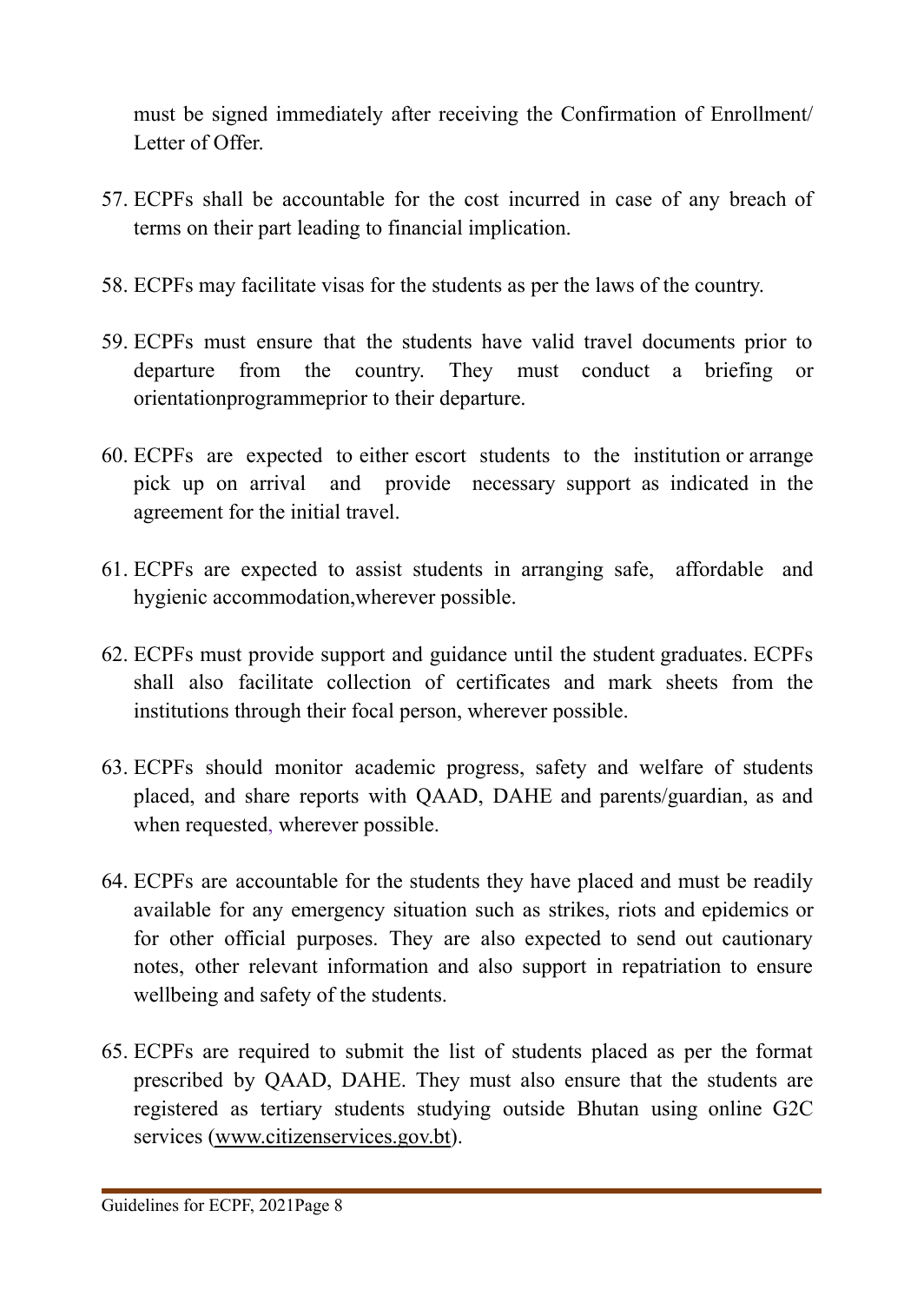<span id="page-15-0"></span>66. ECPFs may inform QAAD, DAHE on individuals/HEIs doing business without valid license or making direct advertisement in the Bhutanese media.

# **Responsibilities of QAAD, DAHE, Ministry of Education**

- 67. QAAD, DAHE is the relevant division to oversee establishment, registration and monitoring of ECPFs (*Annexure XIV*) to ensure provision of quality and timely.
- 68. QAAD, DAHE shall approve the linkage with HEIs based on the requirementsand other information available to division from reliable sources. QAAD, DAHE reserves the right to approve or decline establishing linkage between ECPF and the institution, and for the placement of students.
- 69. QAAD, DAHE shall facilitate renewal of license based on the performance of ECPFs. It may recommend de-licensing based on the non-performance of the ECPFs, if required.
- 70. QAAD, DAHE shall facilitate approval for events and advertisement of partner institutions.
- 71. Any event held outside the office premises of the ECPFs where the representatives of HEIs participate shall be considered as an education fair (e.g. counselling day/ education day). The department may facilitate approval for such events to be conducted virtually.
- 72. QAAD, DAHE shall assess the application for education fair based on need and preferably may have an annual fair. The departmentmay issue sectoral clearance to facilitate final approval by the Department of Trade, MoEA forconducting the education fair.
- 73. QAAD, DAHE shall provide support and advisory services to ECPFs, students and parents/guardians, as and when required.
- 74. QAAD, DAHE shall work in collaboration with all the relevant agencies such as Department of Revenue & Customs, Bhutan Board for Certified Counsellor, Department of Cottage and Small industries.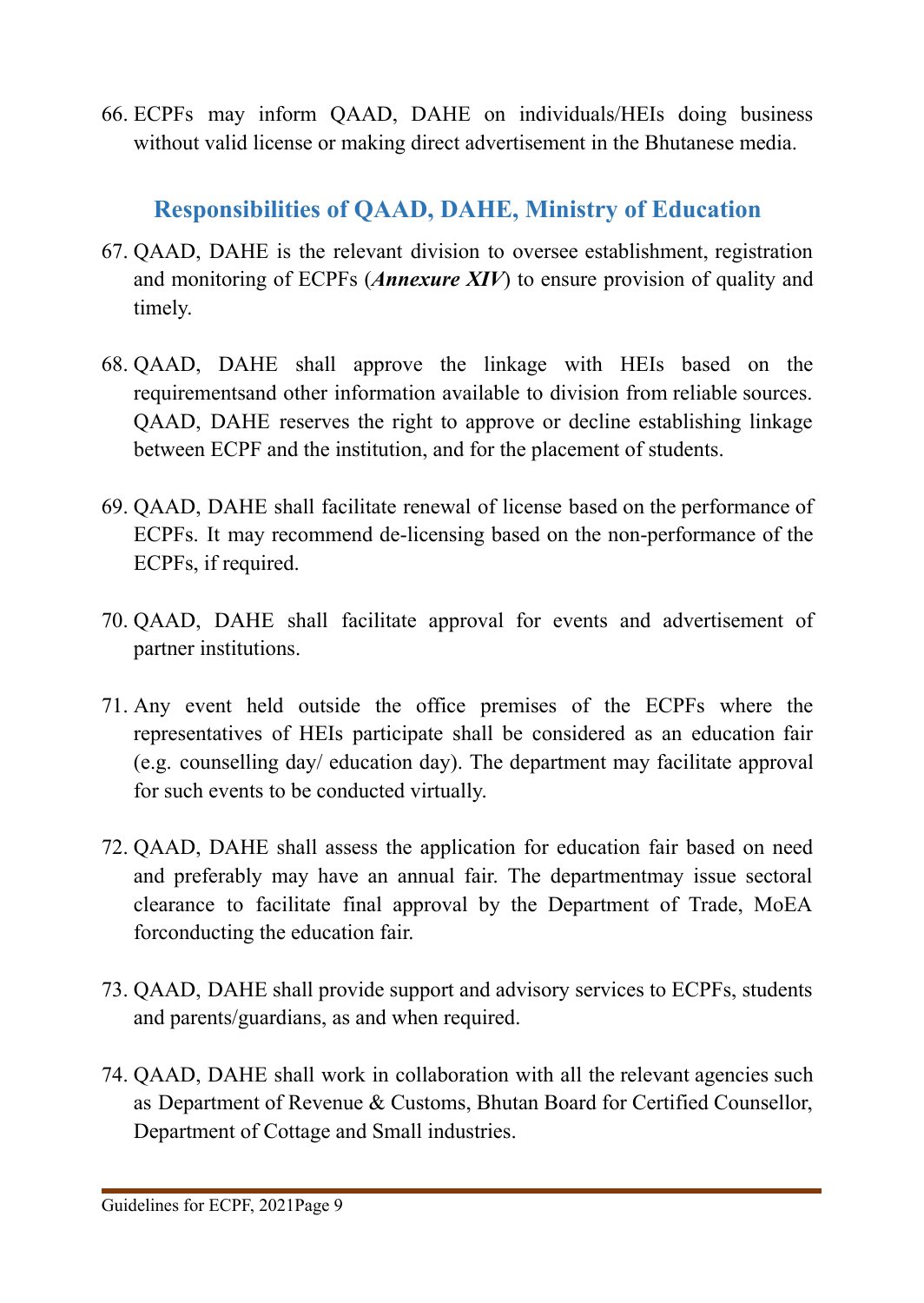- 75. QAAD, DAHE shall conduct an annual stakeholder meeting and whenever necessary.
- 76. QAAD, DAHE shall work in collaboration with the MoEA in cases of individuals or institutions doing business without valid license.
- 77. QAAD, DAHE shall endeavour to assess ECPFs for the annual ranking.
- 78. QAAD, DAHE shall endeavour to institute student feedback mechanisms, may organise on-campus visits, use media as information sources, and use other appropriate monitoring tools to ensure compliance to the Guidelines by **ECPFs**

# **Non-Compliance**

<span id="page-16-0"></span>79. The following are few examples of non-compliance to Guidelines but not limited to:

### **a. Minor breach**

- i. Advertisement of scholarships/events without prior approval
- ii. Advertisement of institutions without prior approval
- iii. Signing of MoU without prior approval
- iv. Non execution of legal agreement with students/guardians
- v. Non submission of list of students placed within the deadline

# **b. Major breach**

- i. Placement of students for employment
- ii. Failure to advise/guide or provide accurate information to the clients regarding visa
- iii. Failure to respond torequests and queries of the Department through any mode of communication within ten working days despite repeated follow up.
- iv. Provide deliberate and inaccurate information or fails to rectify such information within a stipulated time
- v. Organizing event without approval or bringing in institutions that are not approved
- 80. In case of minor breach, QAAD, DAHE shall issue a non-compliance letter directing the firm to take immediate corrective action and to ensure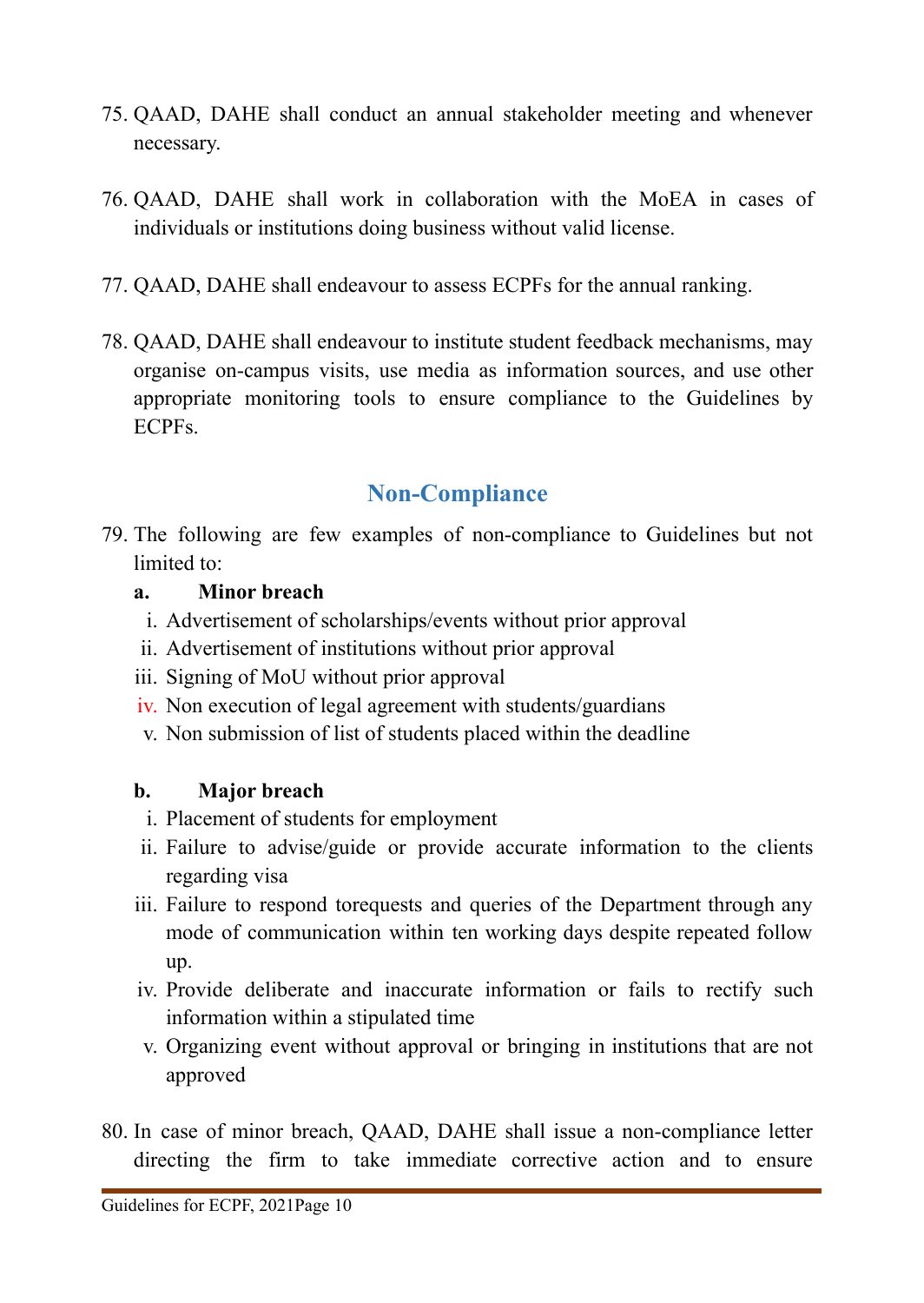compliance thereafter. Failure to comply or any breach hereafter shall lead to immediate suspension of registration.

- 81. In case of major breach, QAAD, DAHEshall immediately suspend the registration of the firm.
- 82. The suspension of the registration will be for a maximum period of one year based on the degree of non-compliance. The firm maybe allowed to resume the business after the suspension period if there are no other issues during the suspension period. However,any breach of terms and conditions during the suspension period shall lead to immediate deregistration of the firm.

# **Dispute settlement**

- <span id="page-17-0"></span>**83.** In case of any dispute between the parties, arising from breach of terms and conditions of the agreement by either parties, the parties concerned shall try to resolve the dispute amicably.
- **84.** In the event of failure to resolve the dispute, the aggrieved party may submit a complaint to DAHE along with all relevant documents.
- **85.** DAHE shall initiate mediation to resolve the dispute between the parties congenially based on the agreement.
- **86.** If dispute is not resolved at the department level, it shall be officially forwarded to the Office of Consumer Protection (OCP), MoEA and shall be dealt as per Consumer Protection Act.
- <span id="page-17-1"></span>**87.** QAAD, DAHE shall indicate the ECPF as having issue,if there are evident lapses, until such time the case is resolved by the OCP or the Court of Law.

# **De-registration**

88. De-registration shall occur under the following three circumstances:

# *A. Voluntary De-registration*

In case of voluntary de-registration, the proprietor shall express their interest to discontinue the business to DAHE in writing. After ensuring that the commitments to protect the interest of students placed by the firm concerned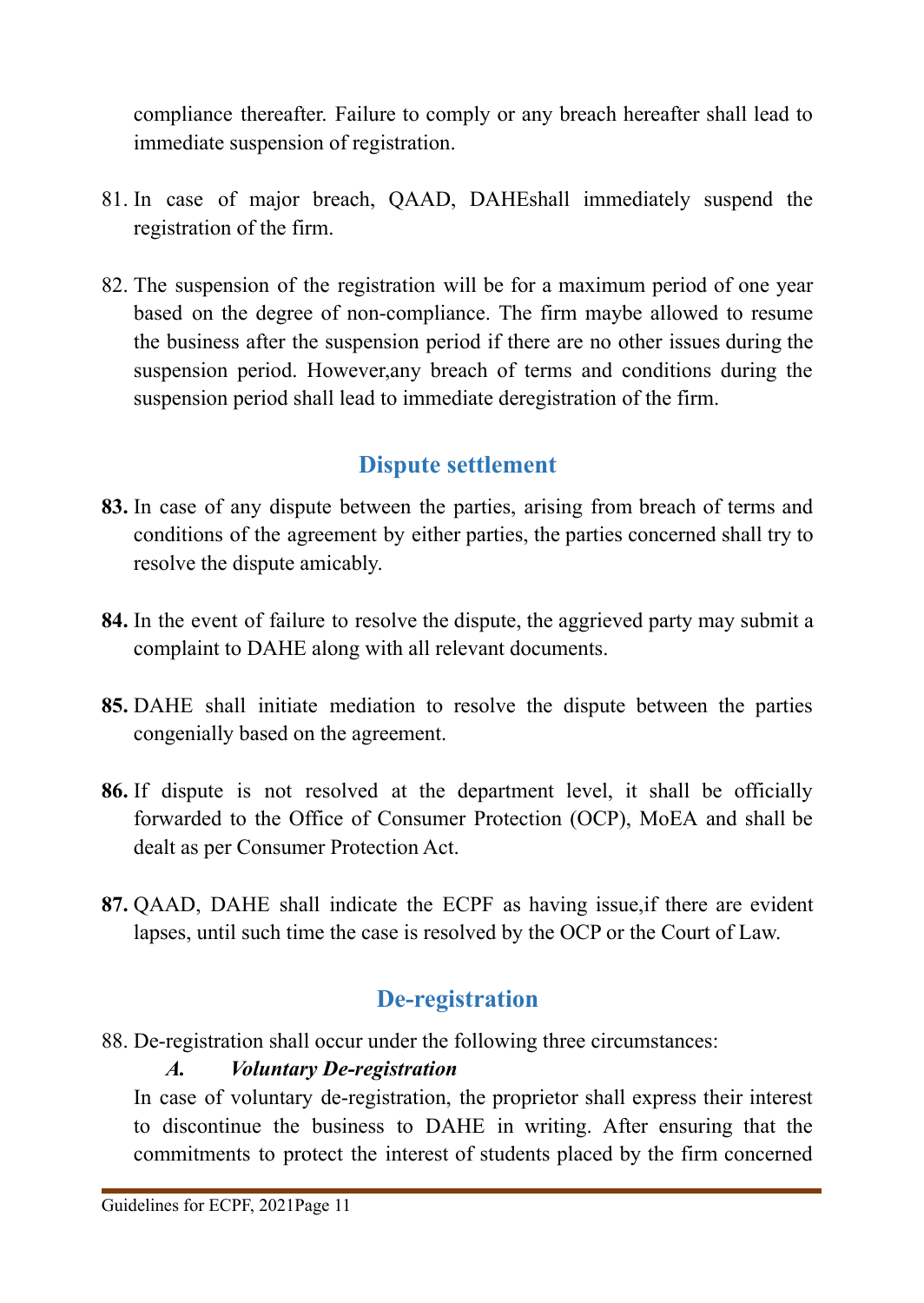are fulfilled, DAHE shall deregister the frim and write to MoEA (ROEA& DoT) recommending de-licensing of the firm. Further, the same proprietorshall not be eligible to establish a new firm in the future.

### *B. Automatic De-registration*

DAHE shall recommend automatic de-registrationof ECPFs under the following circumstances:

- i. ECPF not in operation for two consecutive years.
- ii. Failure to renew the license within 6 months after the validity period.
- iii. ECPF operates business (both physically or online) during the suspension period.
- iv. ECPF is found guilty of any complaint by the OCP or convicted by the Court of Law.
- v. In case of the repeat of minor offences for more than twice.

# *C. Non-compliance to the Guidelines, MoU and undertaking*

In case of non-compliance to the Guidelines, MoU and undertaking, DAHE has the discretion to recommend the ROEA to de-license the firm as per clause no. 88a and b.

- 89. DAHE shall recommend de-licensing of the ECPF concerned to the ROEA, MoEA and notify the proprietorto proceed to ROEA to complete the de-licensing procedure.
- 90. The proprietor of the de-registered ECPF must fulfill all obligations to the students until their graduation and shall not engage in placement of students. Further, the proprietor shall deactivate the website and any other social media pages/accounts of the firm.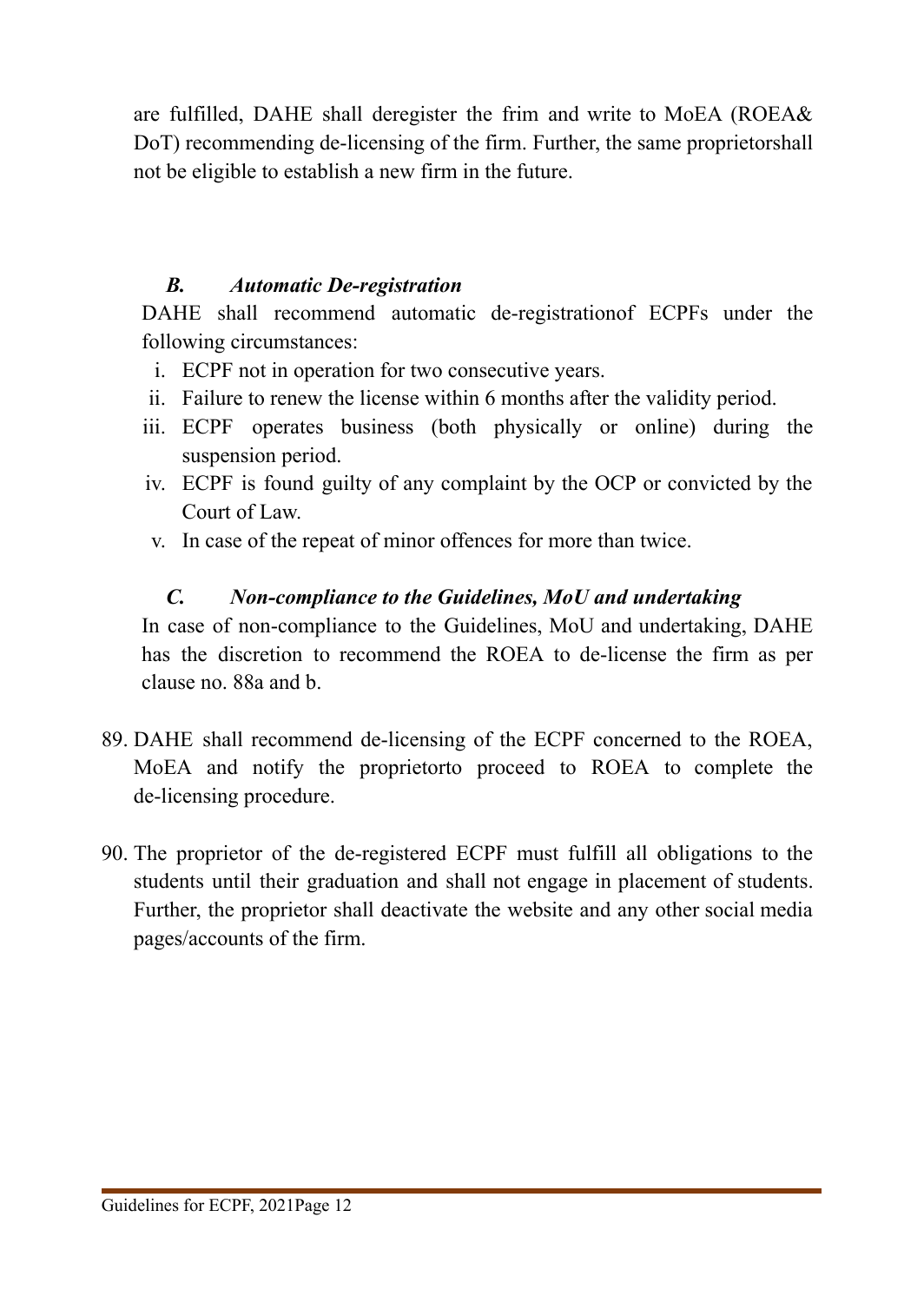# **Definition**

<span id="page-19-0"></span>*Certified Counselor* refers to a counselor who is trained and has undergone a career counselling course offered by accredited institutions. The certified counsellor has to be registered with the Bhutan Board for Certified Counsellors.

*Collaboration with an external party* refers to any collaboration between an ECPF in Bhutan and their counter part outside the country for operations including partnership and use of name.

*Department* refers to the Department of Adult & Higher Education (DAHE), Ministry of Education.

*Division* refers to the Quality Assurance and Accreditation Division, DAHE.

*ECPF* refers to the Education Consultancy & Placement Firms in Bhutan.

*Education Fair* refers toan eventoutside the premise of the ECPF's office where their partner instituionsparticipate to promote itsprogrammes. It includes both virtual and physical.

*Education placement* refers to placement of students for higher education purposes.

*Events/Activities* refers to institutional promotional services, including education fairs, seminars, workshops, training, reality shows, sports, scholarships, career counselling and other similar activities through radio, social media, print and broadcast media.

*Guarantor* refers toa person who gives or acts as a guarantee in case of the failure of the proponent. S/he shall not be direct family members or unemployed and be bound by the undertaking.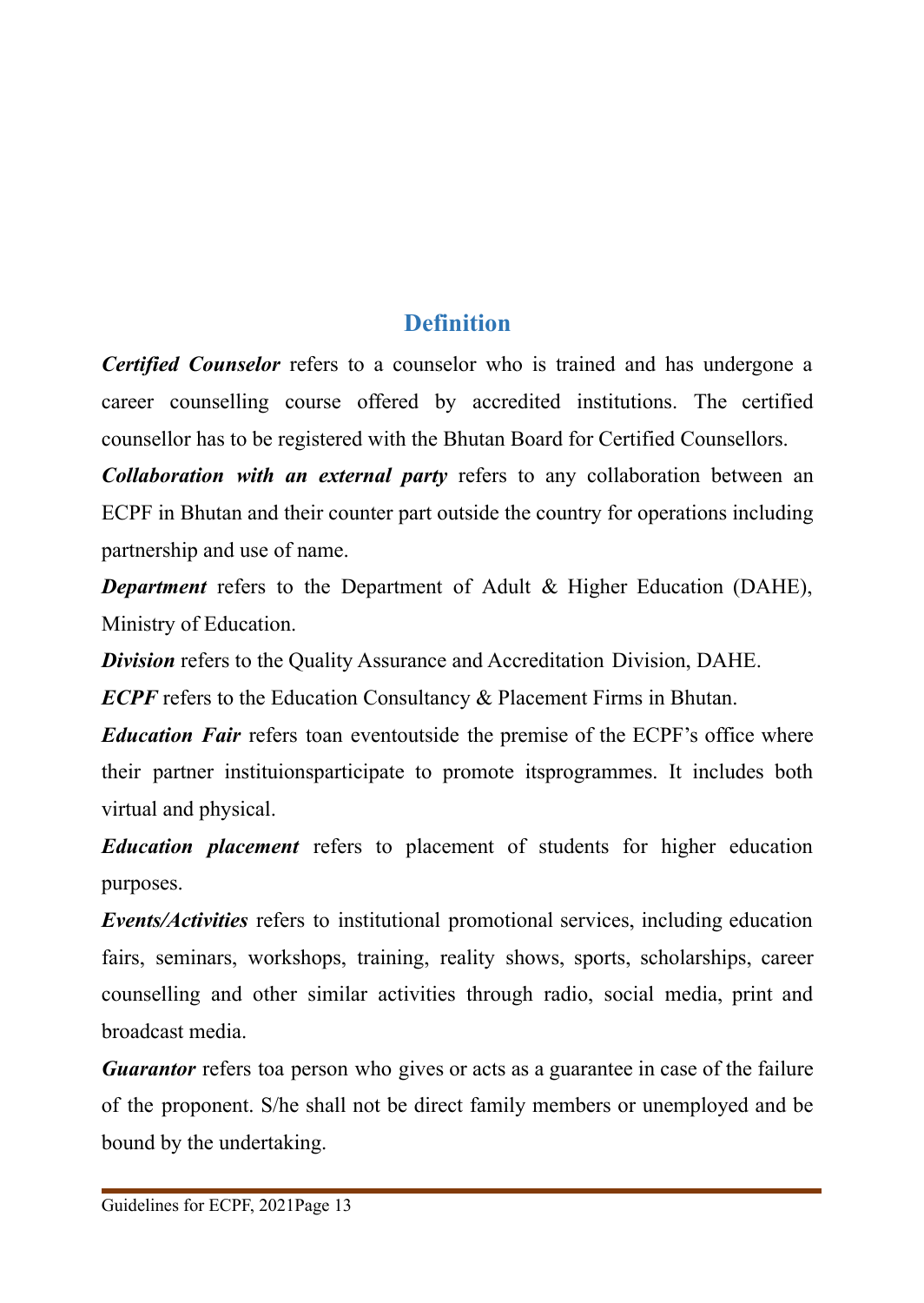*Higher Education* refers to 'all types of studies, training or training for research at the post-secondary level, provided by universities or other educational establishments that are approved as institutions of higher education by competent State authorities'.

*Media* refers to communication channels such as radio, television, print, and social media.

*Memorandum of Collaboration (MoC)* refers to a legally binding document signed between the legal proprietor of the ECPF and competent authority of Partner Institution(s). The MoC shall constitute of, but not limited to,purpose, scope, responsibilities, terms of understanding, and validity.

*Memorandum of Undertaking (MoU)* refers to the legal binding documents signed between the Department and the ECPF.

*Ministry* refers to the Ministry of Education unless specified otherwise.

*Partner Institution* refers to university/institute/college who has legal collaboration and linkage with ECPFs for placement of students based on the MoC<sup>.</sup>

*Promotional Material* refers to marketing material such as brochures, pamphlets, audio visuals, posters, flyers to promote partner institutions.

*Proponent* refers to individuals proposing to establish ECPF.

*Proporietor* referes to individuals who own ECPF.

**Suspension** refers to the period where the ECPF is not allowed to operate the business (both physically and online) due to some issue (s). The ECPF will be marked as suspended on the DAHE website until the issue is resolved.

*Undertaking* refers to a legal binding document signed by the proponent and the guarantor. The guarantor shall be liable for legal actions in the Court of Law, if the proponent fails to abide by the Guidelines for ECPF, MoU and undertaking.

*Visiting official* refers to any official from QAAD, DAHE who has been entrusted to make the site visits for monitoring, to validate the proposal, and ensure that the requirements are met.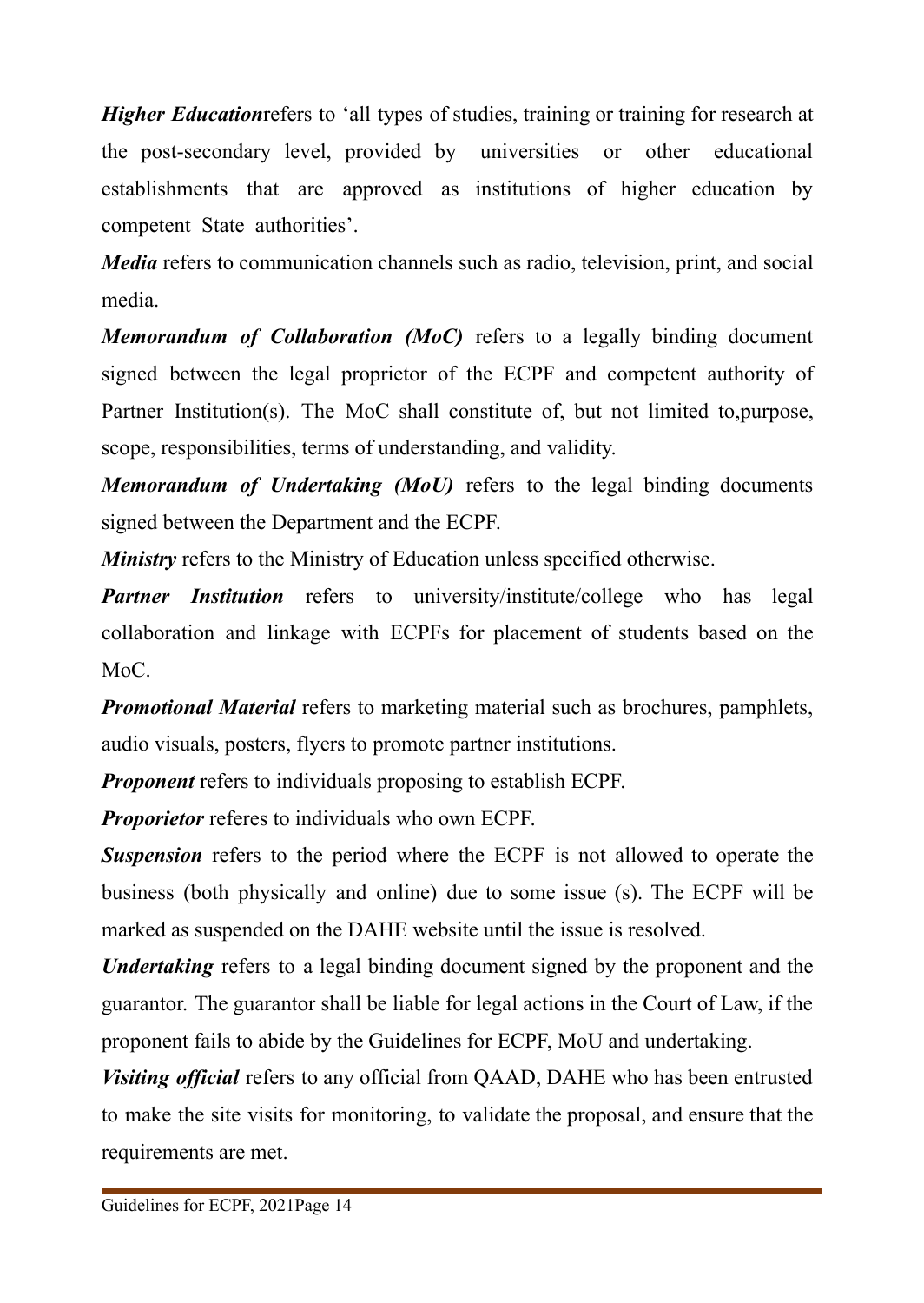#### <span id="page-21-0"></span>**ANNEXURE I: Establishment Process**



#### **A. Procedures for Establishment of independent ECPF**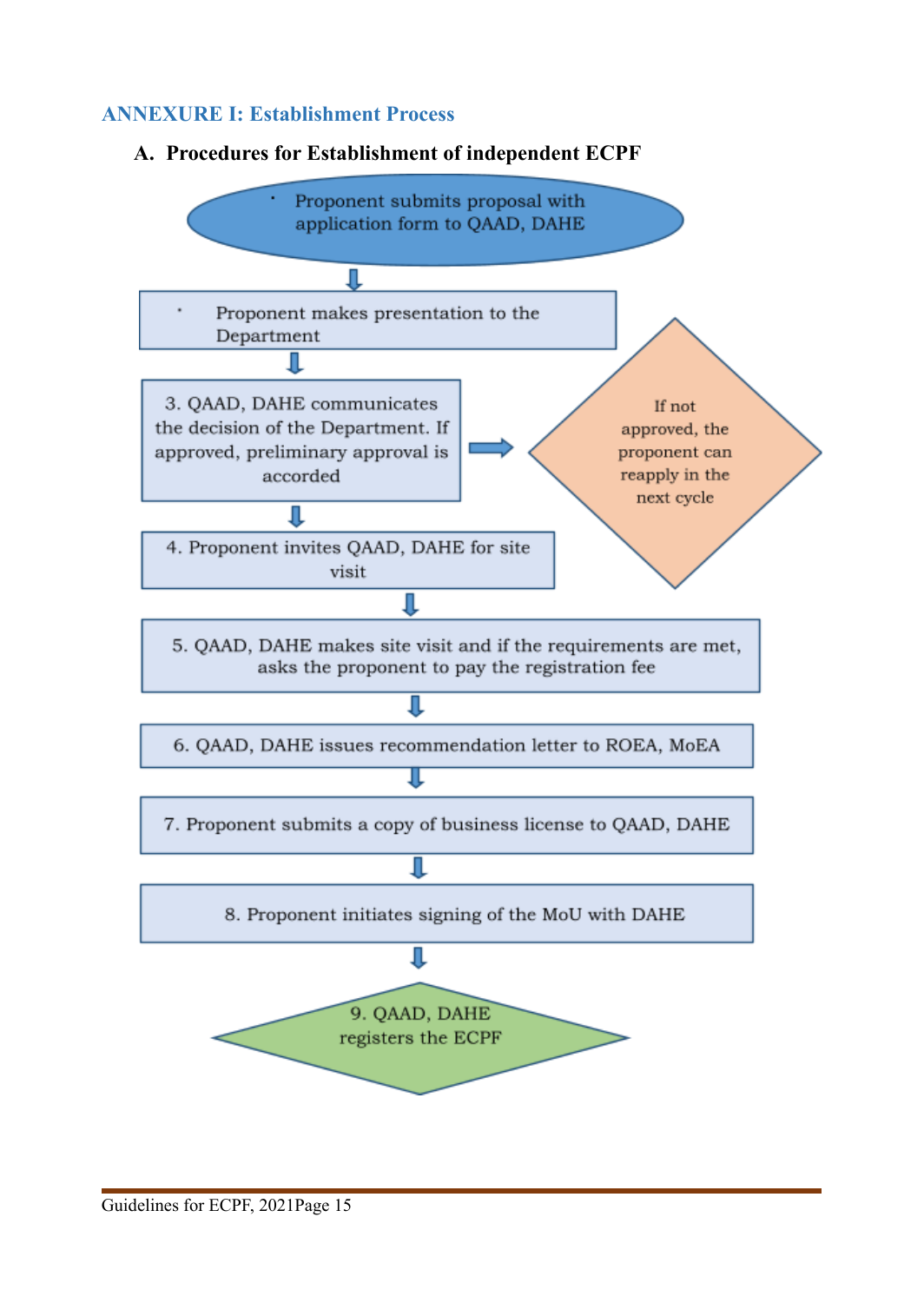

#### **B. Procedures for Establishment of FDI ECPF**

Guidelines for ECPF, 2021Page 16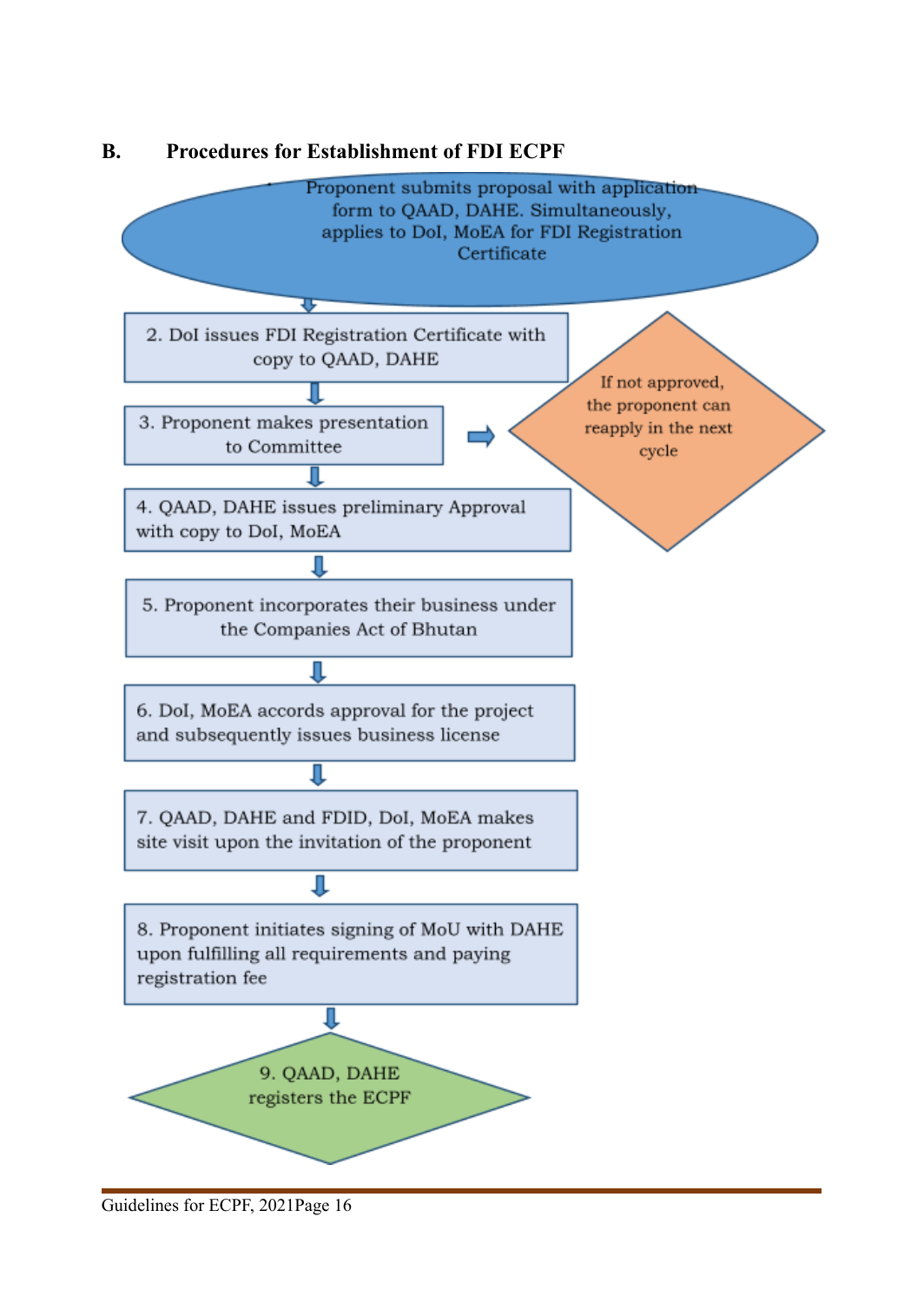#### **C. Procedures for Establishment of Collaboration with External Party ECPF**

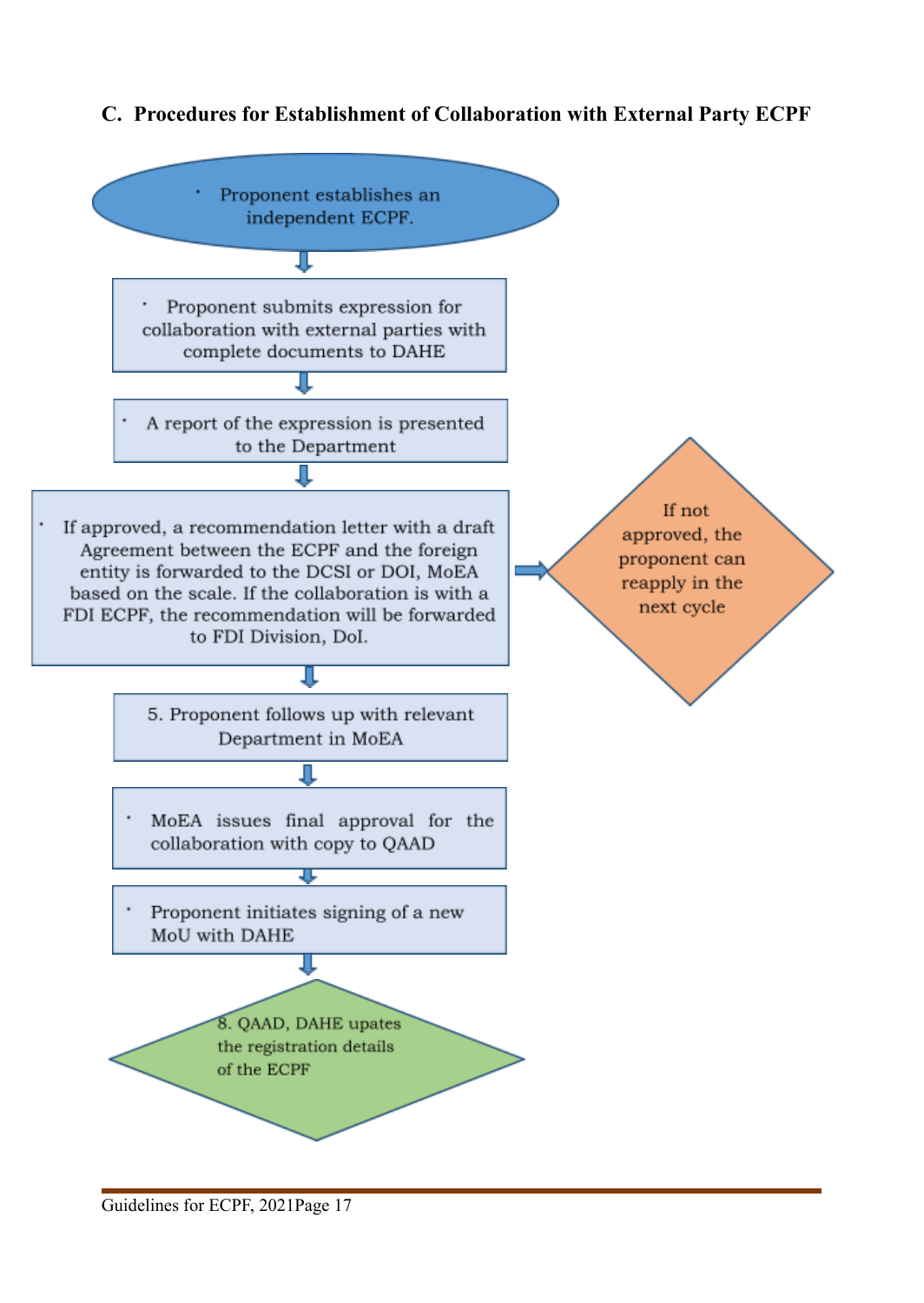# <span id="page-24-0"></span>**ANNEXURE II: Application Form For Establishment Of ECPF**

**IMPORTANT NOTE**: False statement made knowingly and willfully in this application is punishable and shall be prosecuted in the Court of Law

# **1. Personal information:**

| Applicant's name: |        |          |  |                             |
|-------------------|--------|----------|--|-----------------------------|
| Gender:           | Male ( | Female ( |  | Passport size<br>photograph |
| Date of Birth:    |        |          |  |                             |
| CID No.           |        |          |  |                             |
| Contact No.       |        |          |  |                             |
| Email ID:         |        |          |  |                             |

#### **2. Residential Address**

| Office No: | Residence No:  |  |
|------------|----------------|--|
| Village:   | Gewog/Thromde: |  |
| Dzongkhag: |                |  |

#### **3. Permanent Address**

| Village: | Gewog:    |  |
|----------|-----------|--|
| Dungkhag | Dzongkhag |  |
|          |           |  |

#### **4. Educational detail of proponent:**

| Name of the Course/Degree: |  |
|----------------------------|--|
| Name of the Institute:     |  |
| Name of the University:    |  |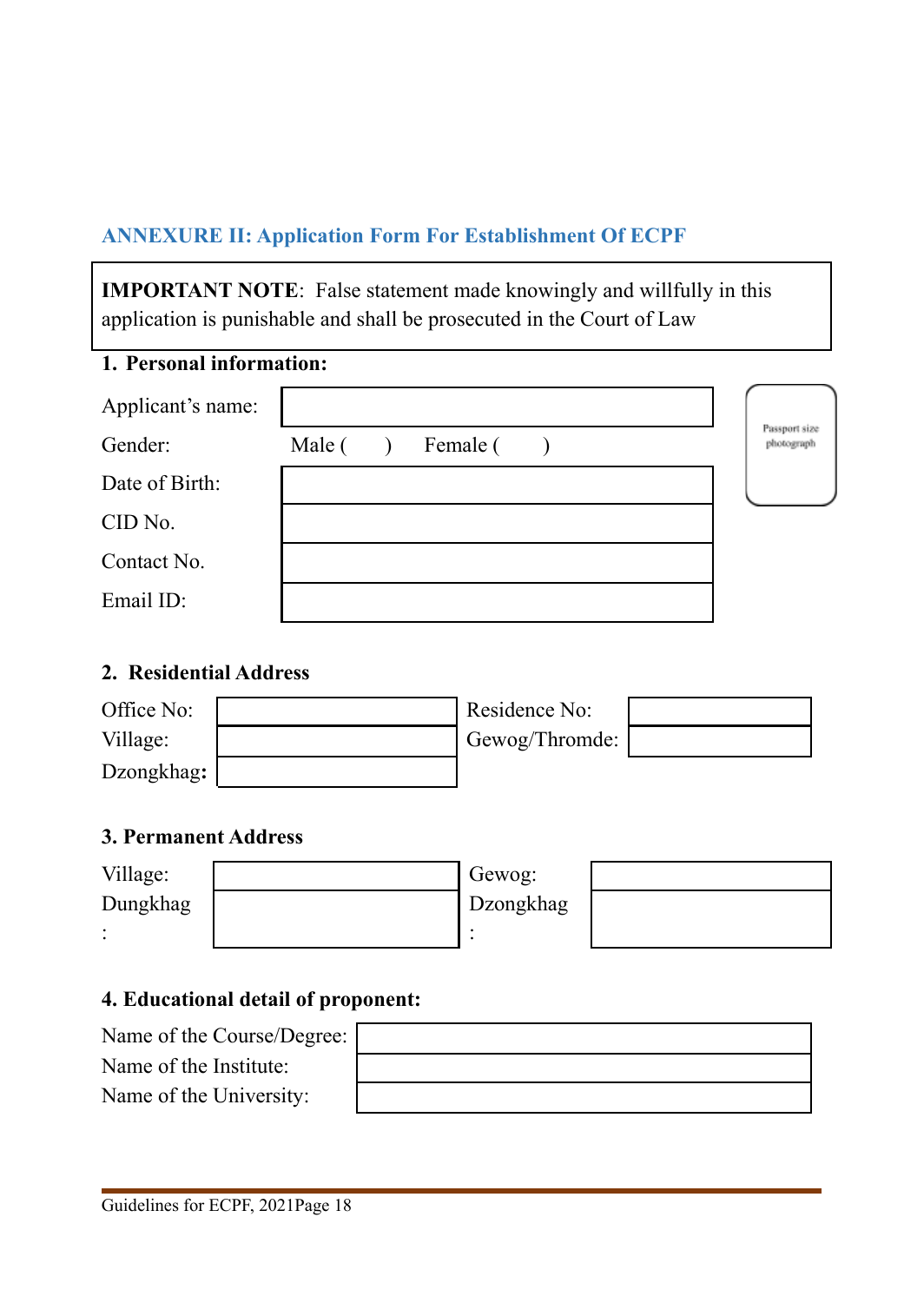### **5. Proposed location of ECPF:**

#### **6. ECPF type (please select one):**

Independent: FDI: Collaboration:

#### **7. Declaration**

I hereby declare that the information furnished herewith is true to the best of my knowledge. In the event of detection of false or misleading information, I confer herewith the absolute authority to DAHE to take any action deemed appropriate.I also undertake to uphold the laws of the Kingdom of Bhutan and observe all accepted norms, codes and ethics of business.

I hereby confirm and acknowledge that I have received information on the procedure for establishment of ECPF from the QAAD officials.



Dated signature of the applicant

I hereby confirm that the information furnished by the aforementioned person is true to the best of my knowledge. In the event DAHE finds declaration of false information, I, as the guarantor hereby undertake to be liable in place of the person for any administrative actions and legal actions in the Court of Law in accordance with the laws of the Country.



Name of Guarantor:

CID No:  $(attach copy)$ .

Relation with the applicant:

Guidelines for ECPF, 2021Page 19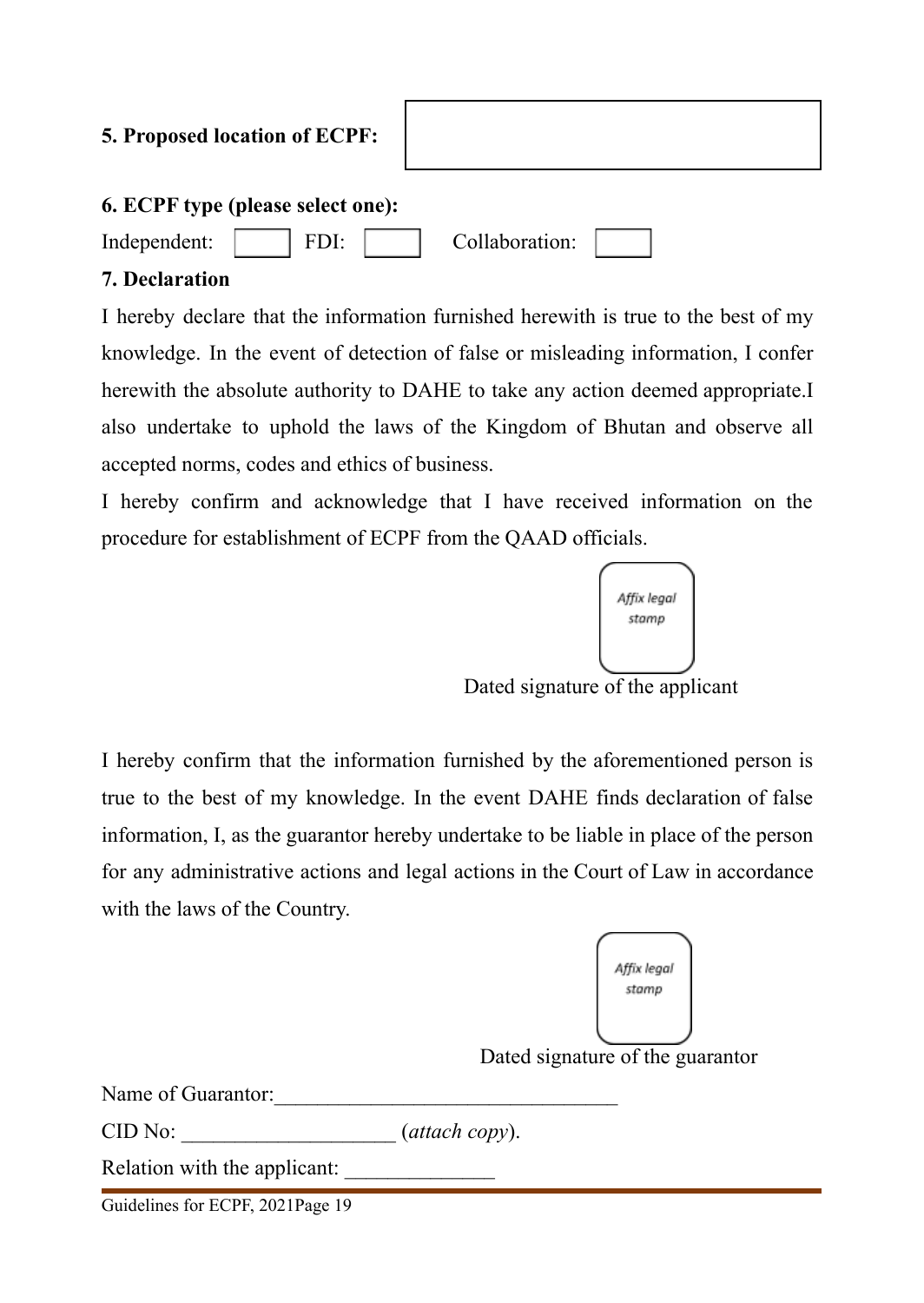|                                                                                   | <b>Permanent Address:</b>                                                               |  |  |  |  |
|-----------------------------------------------------------------------------------|-----------------------------------------------------------------------------------------|--|--|--|--|
|                                                                                   |                                                                                         |  |  |  |  |
|                                                                                   |                                                                                         |  |  |  |  |
|                                                                                   |                                                                                         |  |  |  |  |
|                                                                                   | For official use only:<br><b>Checklist of documents received from proponent (TICK):</b> |  |  |  |  |
| 1.                                                                                | <b>CV</b>                                                                               |  |  |  |  |
| 2.                                                                                | CID copy                                                                                |  |  |  |  |
| 3.                                                                                | <b>Family tree</b>                                                                      |  |  |  |  |
| $\overline{4}$ .                                                                  | Security clearance                                                                      |  |  |  |  |
| 5.                                                                                | CID copy of the Guarantor                                                               |  |  |  |  |
| 6.                                                                                | CV and relevant certificates of the counsellor                                          |  |  |  |  |
| 7.                                                                                | Proposal (Annexure III)                                                                 |  |  |  |  |
| 8.                                                                                | <b>Application (Annexure IV)</b>                                                        |  |  |  |  |
|                                                                                   |                                                                                         |  |  |  |  |
|                                                                                   | 1. Received along with application on: $\frac{1}{20}$ /20 $\frac{20}{20}$               |  |  |  |  |
|                                                                                   | 2. Received by:                                                                         |  |  |  |  |
|                                                                                   | 3. Presentation made to the Committee on: $\frac{1}{20}$ /20                            |  |  |  |  |
|                                                                                   | 4. Decision of the Committee: _____________________.                                    |  |  |  |  |
|                                                                                   | 5. Communicated the decision on: $\frac{1}{20}$ /20                                     |  |  |  |  |
|                                                                                   | 6. Invited for site visit on: $\frac{20}{\sqrt{2}}$                                     |  |  |  |  |
| 7. Visited the site on: $\angle$ /20 by:                                          |                                                                                         |  |  |  |  |
| 8. Paid registration fee on: /____/20____vide Receipt No.________________________ |                                                                                         |  |  |  |  |
|                                                                                   | 9. Written to ROEA on: $\sqrt{\frac{20}{\pi}}$                                          |  |  |  |  |
| 10. Submitted a copy of business license on: /___________________________________ |                                                                                         |  |  |  |  |
|                                                                                   |                                                                                         |  |  |  |  |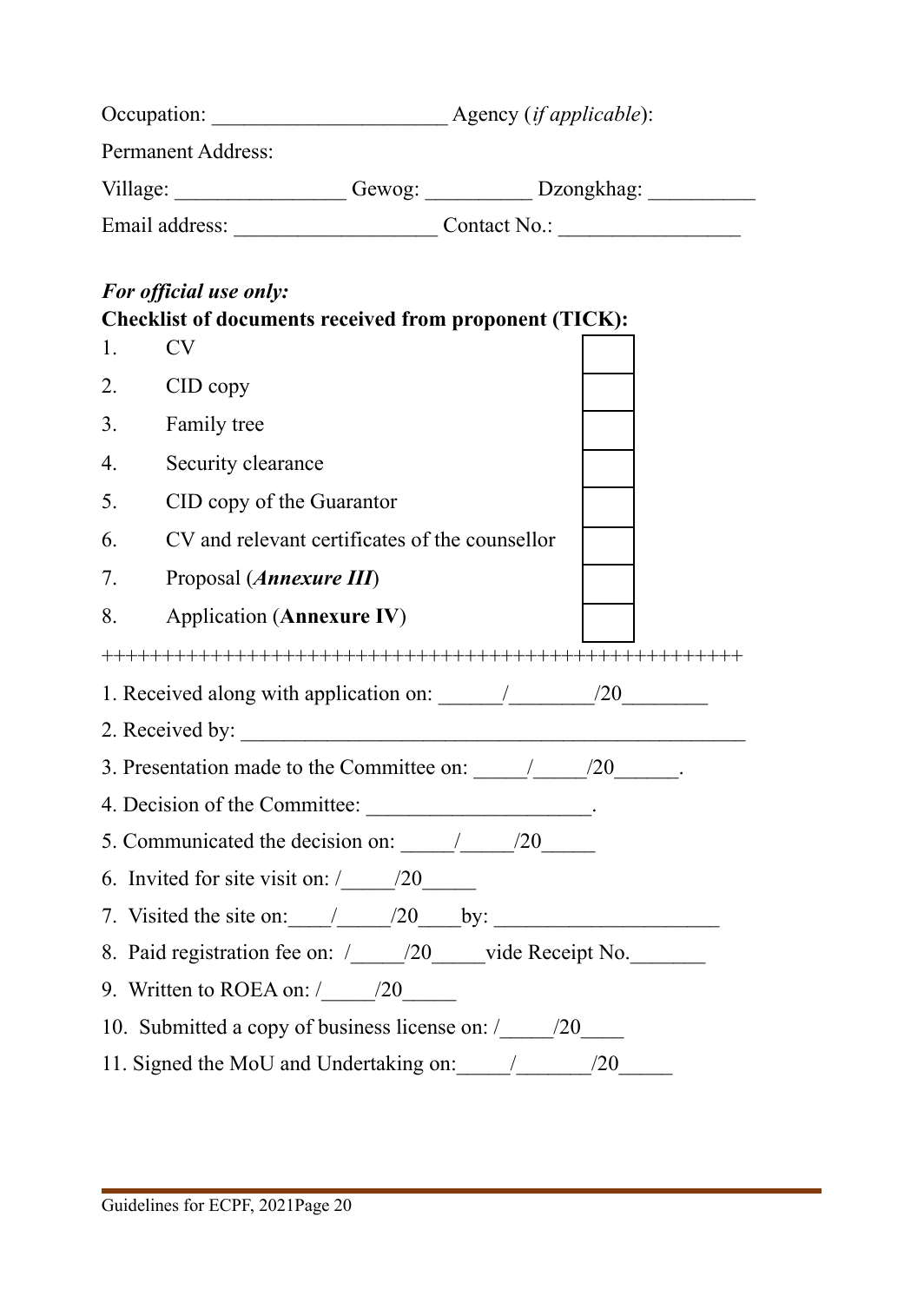### <span id="page-27-0"></span>**ANNEXURE III: Proposal For Establishment Of ECPF**

|                               | 3. Name of the Proposed Firm:                                                     |  |  |
|-------------------------------|-----------------------------------------------------------------------------------|--|--|
|                               |                                                                                   |  |  |
|                               | <b>5. Type of firm (select one):</b> Independent ( ) FDI ( ) Collaboration ( )    |  |  |
| 6. Contact No:                |                                                                                   |  |  |
| 6.1 Telephone:                |                                                                                   |  |  |
| 6.2 Mobile:                   |                                                                                   |  |  |
| <b>6.3 Fax:</b>               | <u> 1980 - Johann Harry Barn, mars ar breist fan de Amerikaansk kommunister (</u> |  |  |
| $6.4$ E-mail:                 |                                                                                   |  |  |
| 7. Address of the proponent:  |                                                                                   |  |  |
| <b>Residential:</b>           | <b>Permanent:</b>                                                                 |  |  |
|                               |                                                                                   |  |  |
| Building No: ________________ |                                                                                   |  |  |
| Location:                     |                                                                                   |  |  |

**8. Vision, mission, and objectives of the ECPF:** Proponent should provide a comprehensive statement of the vision, mission and objectives with particular references to the Guidelines provided. S/he must also include a short paragraph on "*why I want to establish an ECPF*". If the ECPF is not going to be an independent new firm, the proponent should also provide details of their partner.

**9. Linkages:** The proponent should provide evidence (e.g. email) of probable linkages with colleges/universities/institutes, their recognition and accreditation documents, and approval from the University Grants Commission and/or equivalent professional bodies of the host country.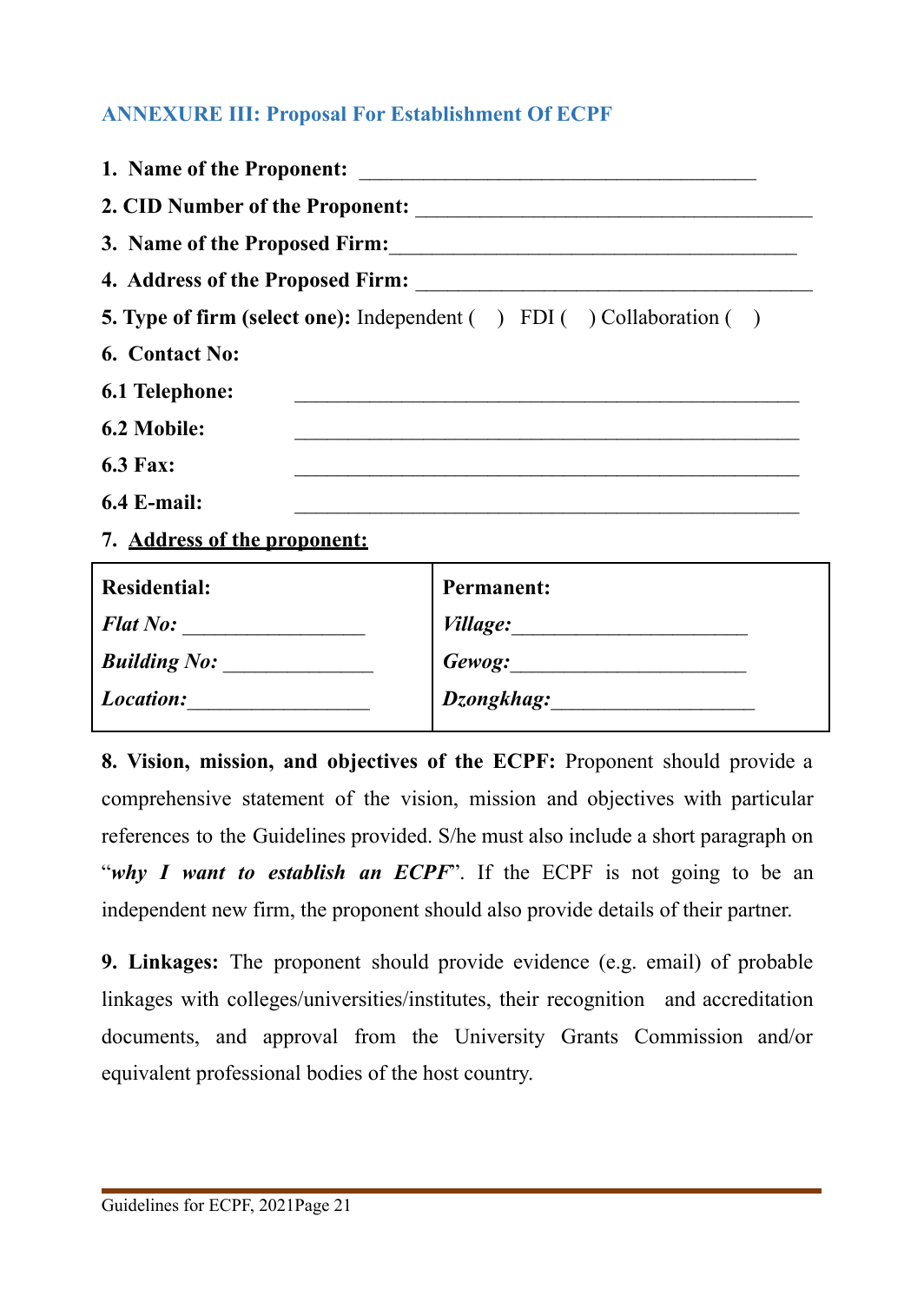**10. Infrastructure:** The proposal should includeproposed details of office space with facilities such as number of rooms, furniture, equipment,internet connection, and website, as per *Annexure VI.*

**11. Human Resource Plan:** The proponent should provide an overall human resource plan of the firm.The minimum staff strength should include at least a qualified/trained counsellor and an office assistant. The CV of the Counsellor must be attached.

**12. Finance Plan:** The proponent should provide an amount of investment that will be made for the firm. The salary and remuneration for the staff should also be included.It should also include measures to ensure sustainability.

**13. Services Provided:** The proponent should provide details of services that they intend to provide including admission process, student welfare, support services and their academic results till completion of their studies.

**14. SWOT Analysis:** The SWOT (Strengths, Weaknesses, Opportunities and Threats) analysis must be prepared based on the market trends.

**15. Fees and charges:** The proponent should **clearly spell out** the measures toensure transparency for all applicable fees and charges (e.g. working out the fee break-up for each course semester-wise/annually). There should be no hidden cost.

The **amount** of consultancy fee, if any, should be clearly mentioned.

Signature: \_\_\_\_\_\_\_\_\_\_\_\_\_\_\_\_\_\_\_\_\_\_\_\_\_\_\_\_\_\_\_\_\_\_\_\_\_\_\_\_\_

Name: Dasho/Mr. /Ms.:

Dated: / / /20 .

# **Documents to be submitted by the proponent:**

- 1. CV
- 2. CID copy
- 3. Family tree
- 5. CID copy of the Guarantor
- 6. CV and relevant certificates of the counsellor
- 7. Proposal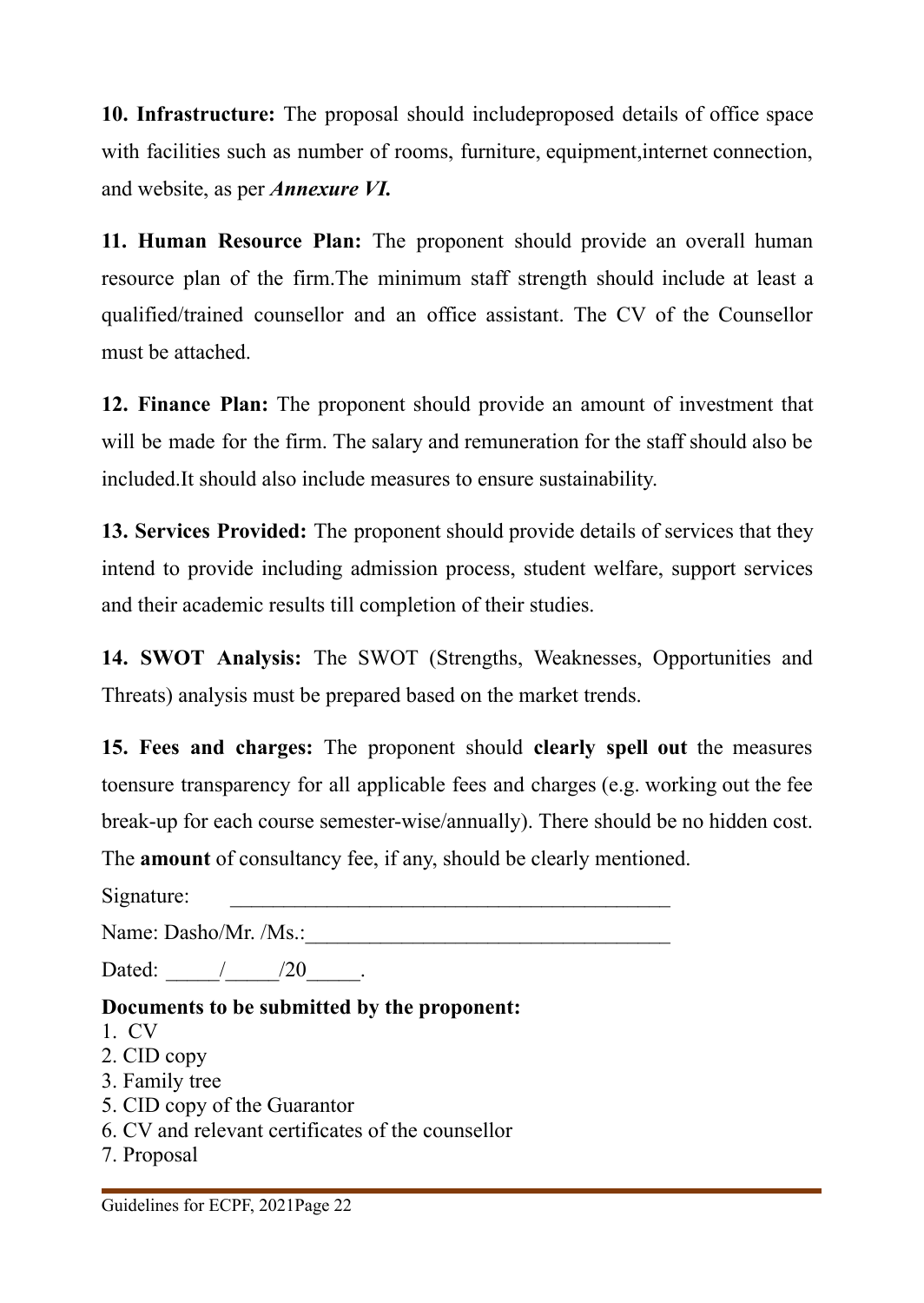### <span id="page-29-0"></span>**ANNEXURE IV: Application For FDI Or Collaboration**

- 1. Proposed ECPF name:
- 2. Proposed location:
- 3. If FDI, proposed foreign investor:
	- I. Foreign investor representative name:
	- II. Nationality:
- III. Designation:
- IV. Company/ Firm name:
- V. Company based in (country, state):
- VI. E-mail address:
- VII. Phone:
- VIII. Website:

- IX. Attach herewith: (\*if the documents are not in English Notarised translated version of the same should be submitted)
	- a. Notarised copy of Company Incorporation Certificate or equivalent (if investor is a company)
	- b. Notarised copy of passport and CV of the foreign investor representative
- 4. If there is a collaboration, explain the type of collaboration and related details.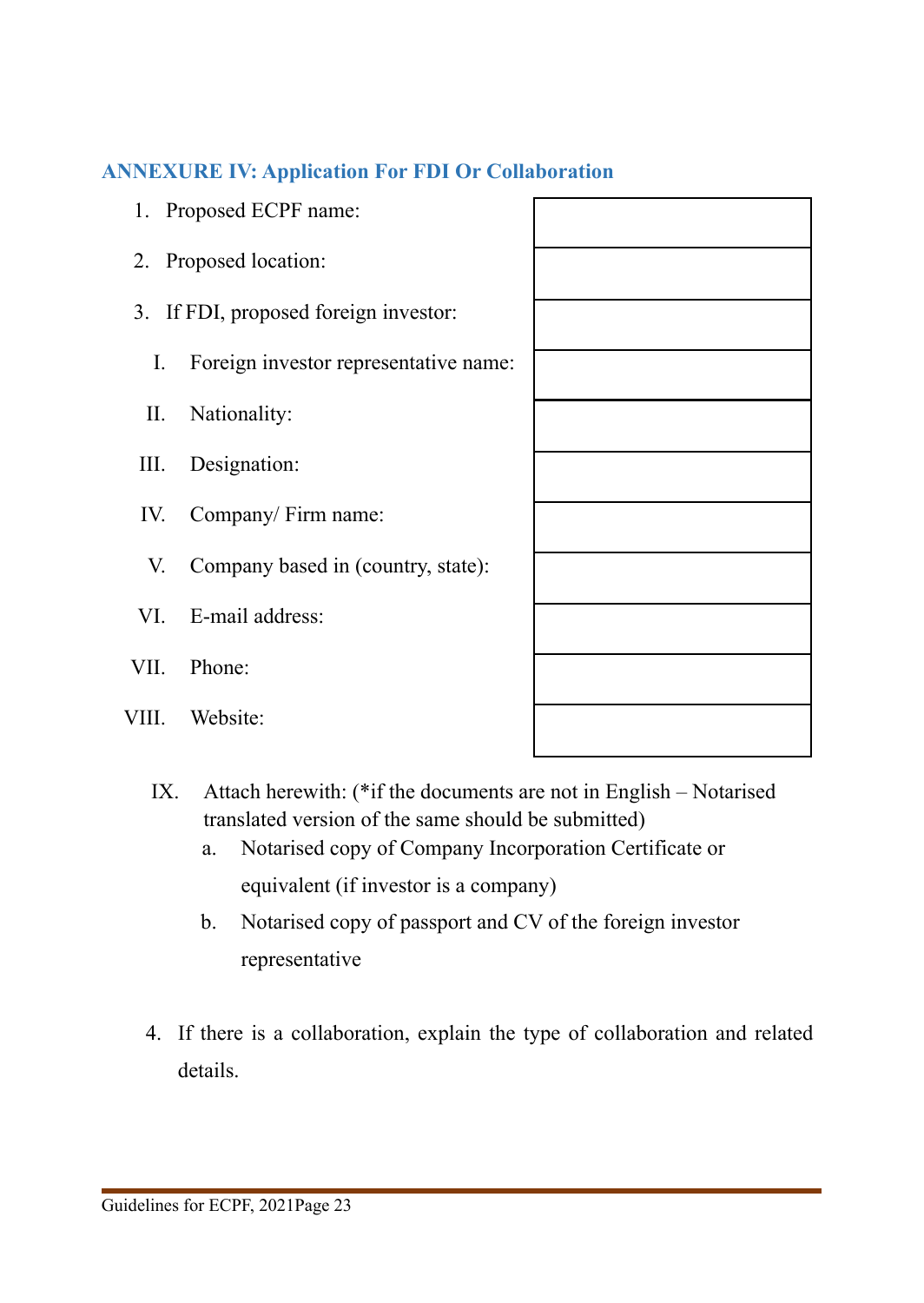#### <span id="page-30-0"></span>**ANNEXURE V: Presentation Format**

A proponent should prepare a 10-minute presentation of their proposal to the committee covering at least the following topics:

- 1. Background and experiences of proponent.
- 2. Vision, Mission, Objectives and Rationale
- 3. Services that may be provided.
- 4. Proposals to link with institutions
- 5. Human resources including counsellor.
- 6. Financial plan.
- 7. Infrastructure: location, rooms, furniture, equipment and connectivity
- 8. SWOT analysis
- 9. Fees and charges

\_\_\_\_\_\_\_\_\_\_\_\_\_\_\_\_\_\_\_\_\_\_\_\_*For Official Use only*\_\_\_\_\_\_\_\_\_\_\_\_\_\_\_\_\_\_\_\_\_\_\_\_

#### **Assessment Criteria**

Name of Applicant: \_\_\_\_\_\_\_\_\_\_\_\_\_\_\_\_\_\_\_\_\_\_\_\_\_\_\_\_\_\_\_\_

Date of Presentation: \_\_\_\_/\_\_\_\_\_\_\_/20\_\_\_\_\_\_

| S/No           | <b>Factors</b>                                 | Yes/No | <b>Remarks</b> |
|----------------|------------------------------------------------|--------|----------------|
| 1              | Background and Experiences of<br>the Proponent |        |                |
| $\overline{2}$ | Vision, Mission and Objectives                 |        |                |
| $\overline{3}$ | Rationale for starting the firm                |        |                |
| $\overline{4}$ | Services to be provided                        |        |                |
| 5              | Linkages explored/planned                      |        |                |
| 6              | HR Plan                                        |        |                |
| $\overline{7}$ | <b>Qualified Counsellor</b>                    |        |                |
| 8              | Infrastructure: No. of rooms                   |        |                |
| 9              | Infrastructure: Furniture                      |        |                |
| 10             | Infrastructure: Equipments                     |        |                |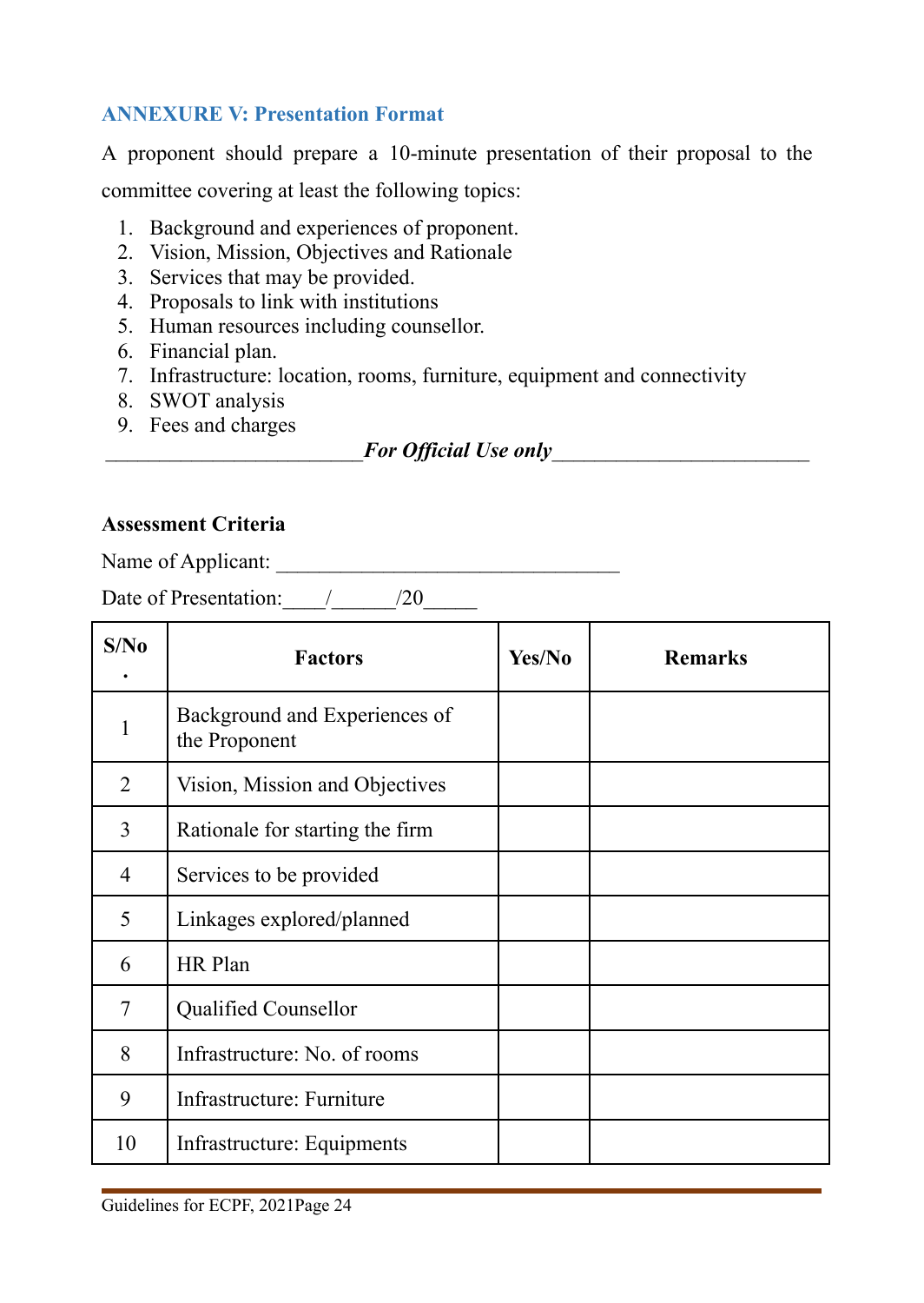| 11 | Infrastructure: Proposal for<br>connectivity                 |  |
|----|--------------------------------------------------------------|--|
| 12 | Financial Plan                                               |  |
| 13 | SWOT analysis                                                |  |
| 14 | Measures to ensure transparency in<br>terms of charging fees |  |

#### **Final decision of the Committee (TICK):**

Approved / Not approved / Approved with conditions \_\_\_:

Place:\_\_\_\_\_\_\_\_\_\_\_\_\_\_\_\_\_\_\_\_\_\_\_\_\_\_\_\_\_\_\_\_

| Sl/No. | Name & Designation                                | <b>Dated Signature</b> |
|--------|---------------------------------------------------|------------------------|
| 1.     | <b>Specialist/Advisor, DAHE (Member)</b>          |                        |
| 2.     | <b>Chief Program Officer, HEPD (Member)</b>       |                        |
| 3.     | <b>Chief Program Officer, NFCED (Member)</b>      |                        |
| 4.     | <b>Chief Program Officer, SSSD (Member)</b>       |                        |
| 5.     | Chief Program Officer, QAAD (Member<br>Secretary) |                        |

## (**Signature of Chairperson of Committee, Head DAHE**)

 $\mathcal{L}_\text{max}$ 

Name: \_\_\_\_\_\_\_\_\_\_\_\_\_\_\_\_\_\_\_\_\_\_\_\_\_\_\_\_\_\_\_\_\_\_\_\_\_\_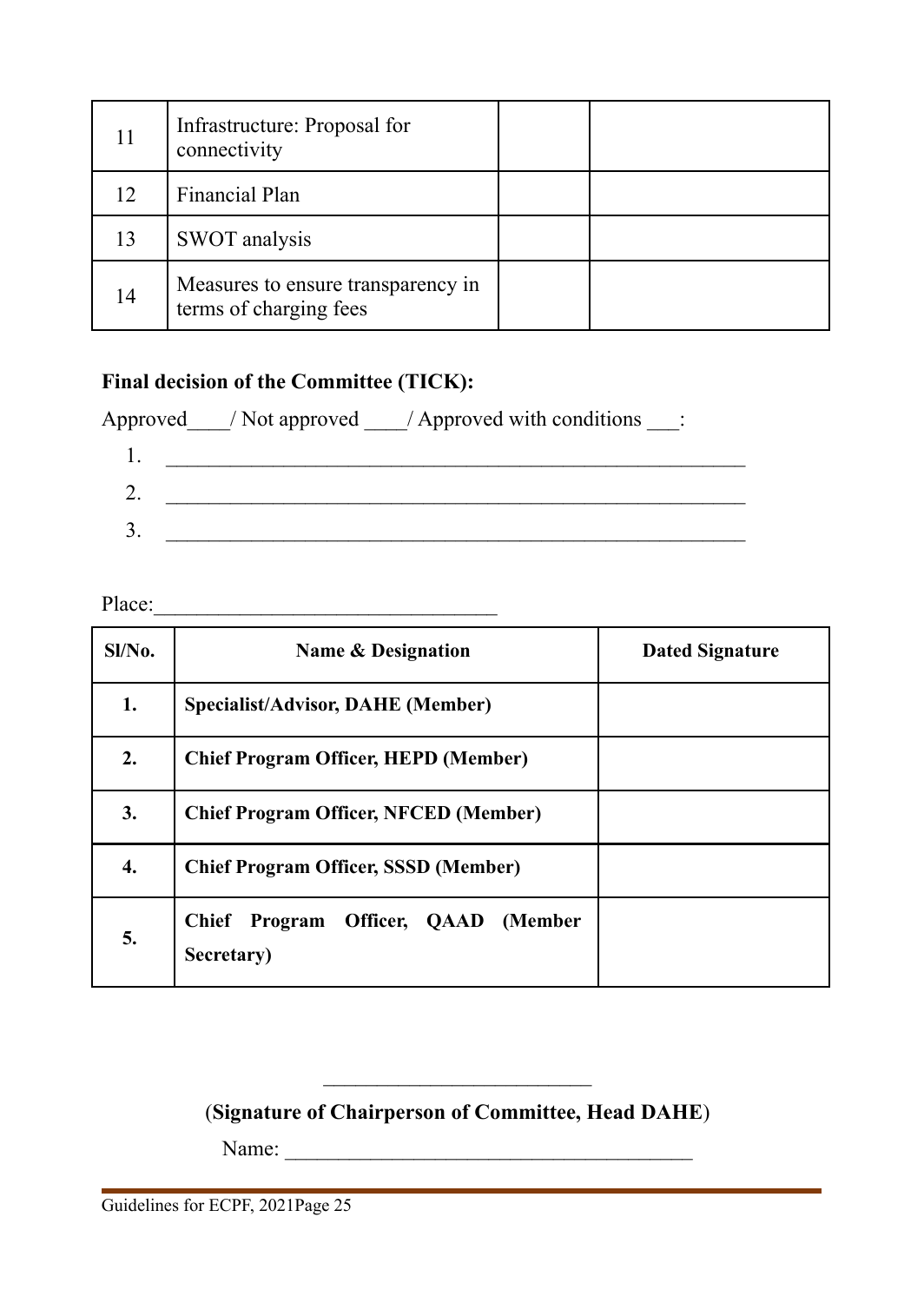# <span id="page-32-0"></span>**ANNEXURE VI: Checklist For The ECPF Establishment Site Visit**

# **Name of ECPF: \_\_\_\_\_\_\_\_\_\_\_\_\_\_\_\_\_\_\_\_\_\_\_\_\_\_\_\_\_\_\_\_\_\_\_\_\_\_\_\_\_\_\_\_\_\_ Date**

**of visit:**  $\frac{1}{20}$ 

|                  | <b>Human Resources</b>                                                                                           |                                 |                        |                    |  |  |
|------------------|------------------------------------------------------------------------------------------------------------------|---------------------------------|------------------------|--------------------|--|--|
| <b>SL</b><br>No. | <b>Particulars</b>                                                                                               | <b>Mandatory</b><br>Requirement | Yes/<br>N <sub>0</sub> | <b>Remark</b><br>S |  |  |
| $\mathbf{1}$     | Qualified/trained Counsellor                                                                                     | $\mathbf{1}$                    |                        |                    |  |  |
| $\overline{2}$   | Office Assistant                                                                                                 | $\mathbf{1}$                    |                        |                    |  |  |
|                  | Office facilities/infrastructure/equipment                                                                       |                                 |                        |                    |  |  |
| <b>SL</b><br>No. | <b>Particulars</b>                                                                                               | Requirement                     | Yes/<br>N <sub>0</sub> | <b>Remark</b><br>S |  |  |
| $\mathbf{1}$     | Office room (with furniture and<br>equipment<br>the<br>as<br>per<br>requirement<br>proposal<br>and<br>submitted) | 2 rooms                         |                        |                    |  |  |
| $\overline{2}$   | Computer/s with printer                                                                                          | Yes                             |                        |                    |  |  |
| 3                | Sample of sign board                                                                                             | Yes                             |                        |                    |  |  |
| $\overline{4}$   | Internet connectivity                                                                                            | Yes                             |                        |                    |  |  |
| 5                | Telephone/Fax line/s                                                                                             | Yes                             |                        |                    |  |  |
| 6                | Timeframe<br>for<br>website<br>development                                                                       | Yes                             |                        |                    |  |  |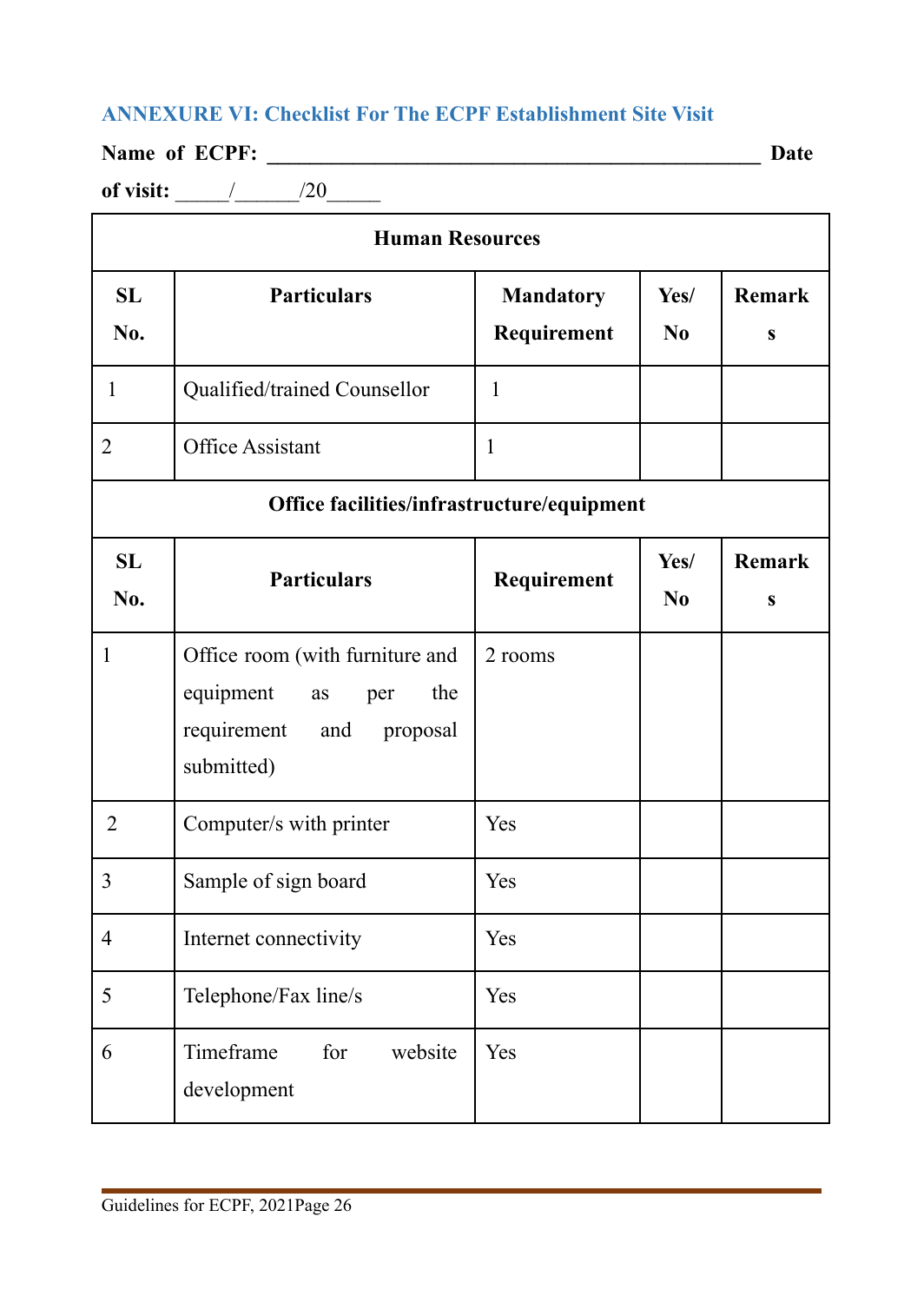| Record any additional information made available (optional):<br>$8\,$ | $\boldsymbol{7}$ | Proposed list of collaborated<br>institutions | Yes |  |
|-----------------------------------------------------------------------|------------------|-----------------------------------------------|-----|--|
|                                                                       |                  |                                               |     |  |

| Name of visiting official (s) | <b>Dated Signature</b> |
|-------------------------------|------------------------|
|                               |                        |
|                               |                        |
|                               |                        |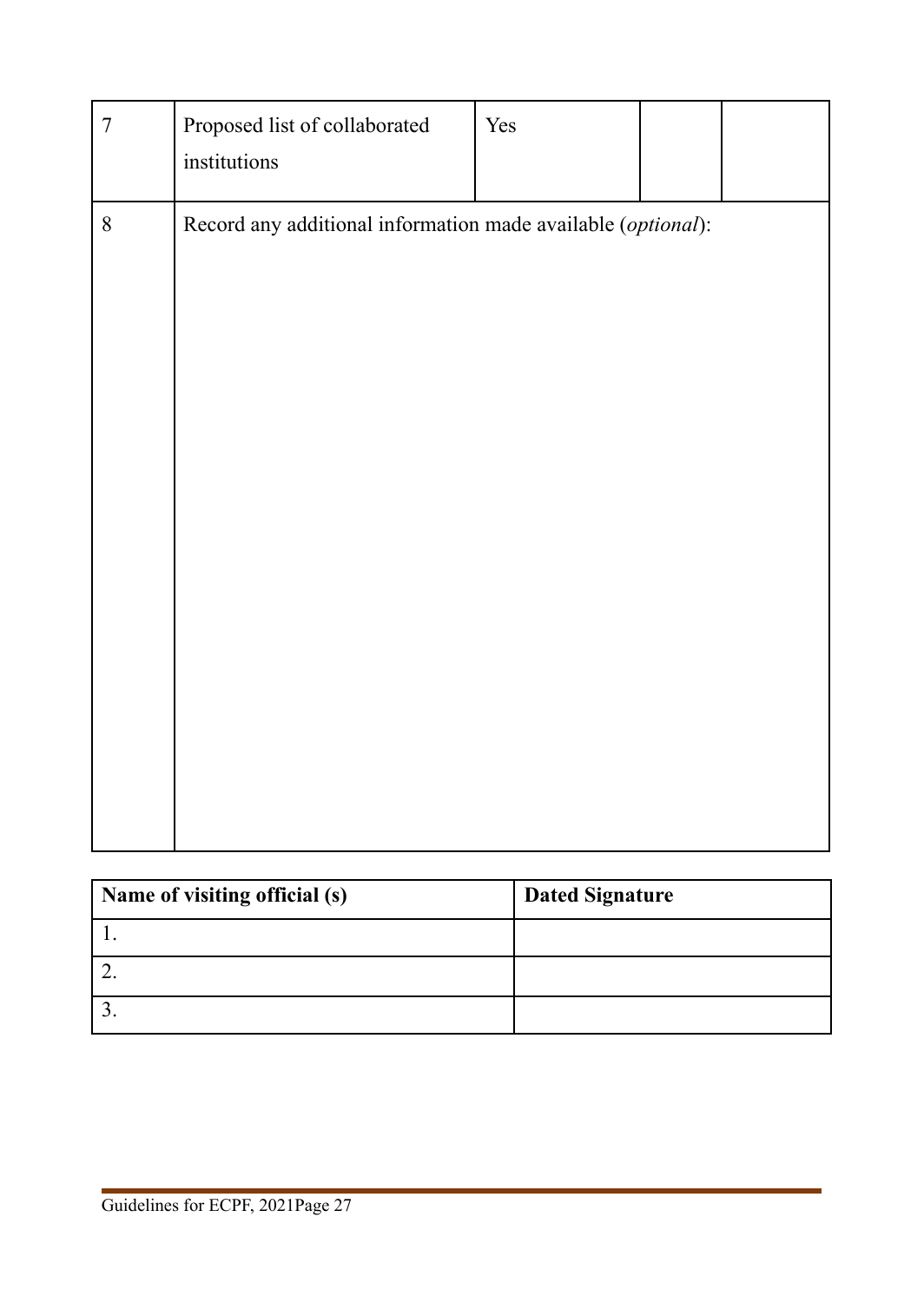# <span id="page-34-0"></span>**ANNEXURE VII: Memorandum Of Understanding (MoU)**

## **The Memorandum of Understanding (MoU)**

#### **Between**

**\_\_\_\_\_\_\_\_\_\_\_\_\_\_\_\_\_\_\_\_\_\_\_\_\_\_\_\_\_\_\_\_\_\_\_\_\_\_\_\_\_\_\_\_\_\_\_\_\_\_\_\_\_\_\_**ECPF

# **AndDepartment of Adult and Higher Education (DAHE)**

WHEREAS, the Education Consultancy and Placement Firm (ECPF) intends to render the consultancy services of placing students to various higher education programmes in recognised institutions outside Bhutan.

And

WHEREAS, the DAHE, MoE has agreed to entrust the

ECPF with the responsibilityto provide consultancy services of placing students to various higher education programmes in recognised institutions outside Bhutan. The two parties hereby agree to enter into the MoU on the terms and conditions given hereunder:

# **1.0. Obligations of the Education Consultancy and Placement Firm:**

The Education Consultancy and Placement Firm (ECPF) of Bhutan shall operate as per the terms of reference for the ECPFs outlined under Terms of Reference for the ECPFs of the Guidelines for the ECPFs 2021.

# **2.0. Obligations of the Department of Adult and Higher Education, Ministry of Education:**

The Department of Adult and Higher Education shall abide by the responsibilities and obligations delineated under Responsibilities of DAHE, MoEof the Guidelines for the ECPFs 2021.

# **3.0.Channel of Communication**

Any other correspondence related to the day to day functioning may be exchanged between the Chief Program Officer, Quality Assurance and Accreditation Division, DAHE and the proprietor.

# **4.0 Amendment of the MoU**

The MoU is not subject to amendment unless major changes are required due to changes in the Guidelines for ECPF 2021 or policy changes by the Royal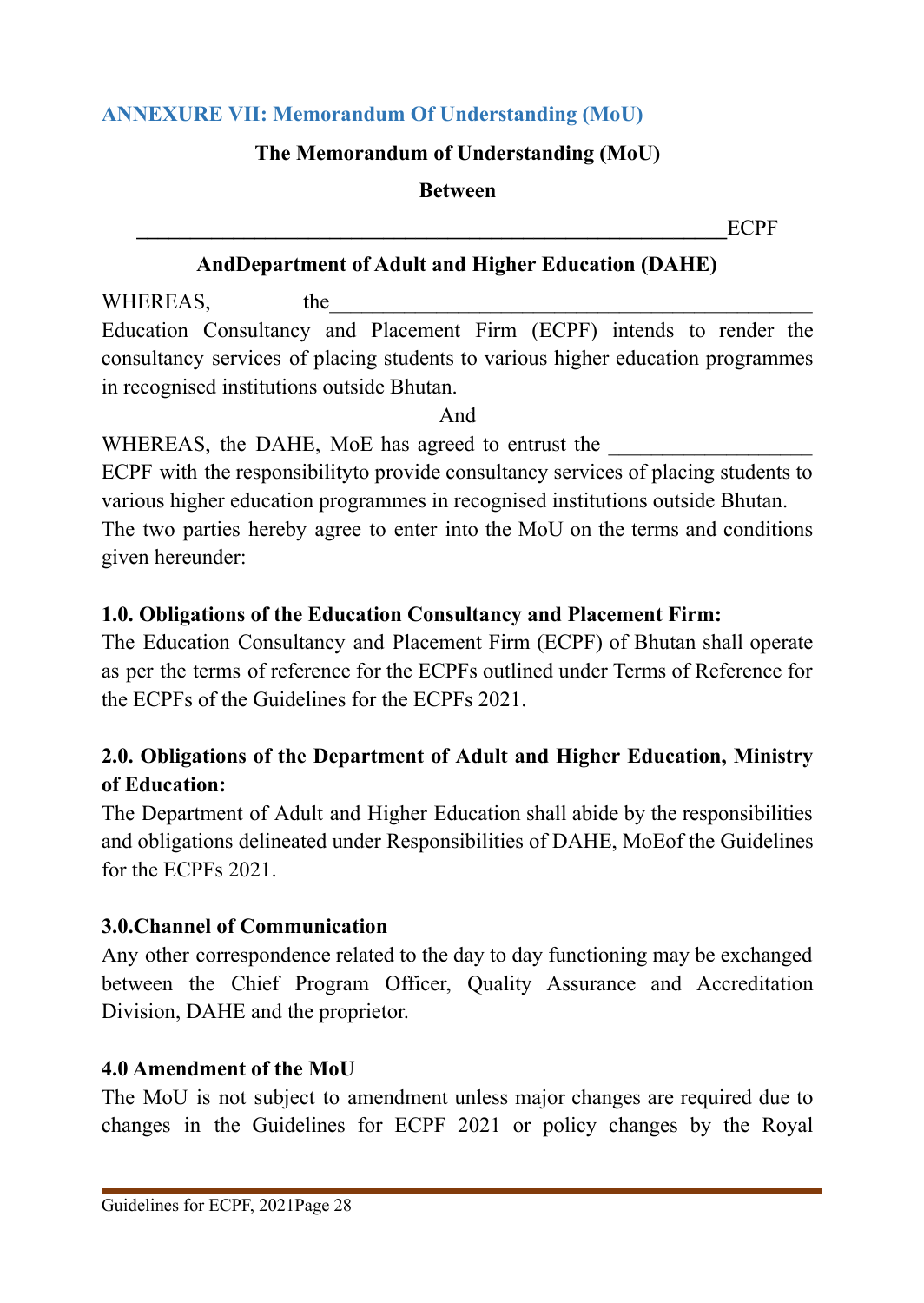Government of Bhutan. A new MoU will be signed if the current MoU cannot be adapted in accordance with the changes indicated above.

### **5.0 Penalty**

In the event of breaching the agreement, MoU and the terms and conditions of the Guidelines, the concerned parties are liable for penalty as per the provisions of the Guidelines for ECPF2021.

### **6.0 Termination**

The MoU is not subject to termination unless the Department considers such termination necessary, and if the ECPF intends to discontinue operations. Termination of the MoU shall, however, require the ECPF to continue providing support to the students they placed until graduation. Alternatively, the ECPF may transfer the students to another ECPF.

IN WITNESS WHEREOF, the two parties mentioned above have hereunder appended their respective signatures to this present arrangement in two original copies in English.

Signed on this day the of 20 in Thimphu.

For and on behalf of the Ministry of For and on behalf of ECPF Education

Signature *(Affix legal stamp)*: Signature/s *(Affix legal stamp):*

Name:\_\_\_\_\_\_\_\_\_\_\_\_\_\_\_\_\_\_ Name: \_\_\_\_\_\_\_\_\_\_\_\_\_\_\_\_\_\_\_\_\_\_ Head, DAHE Proponent/s

Witnessed by: Witnessed by:

Signature (*Affix legal stamp*): Signature *(Affix legal stamp):*

Name:........................................... Name:........................................

Guidelines for ECPF, 2021Page 29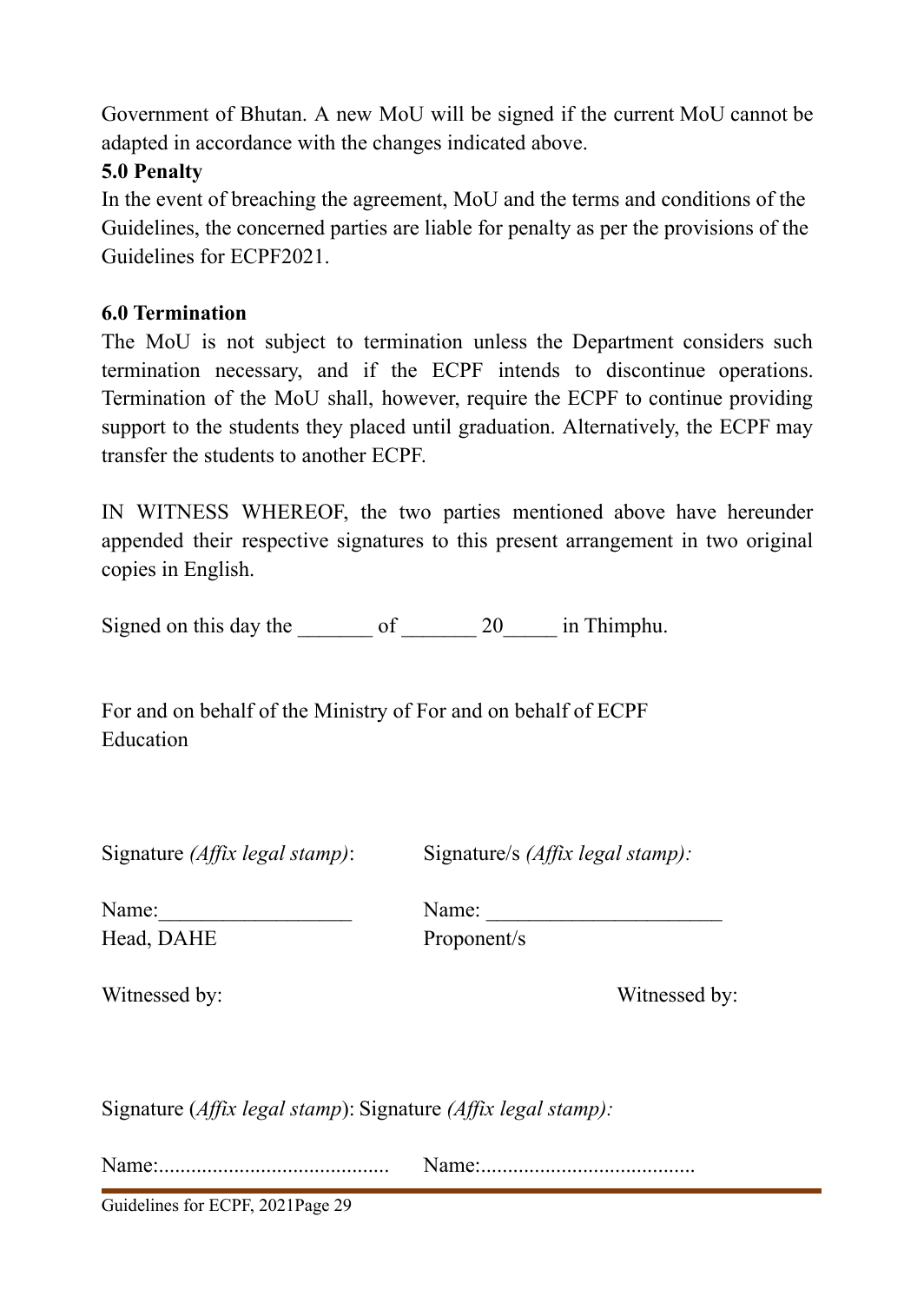<span id="page-36-0"></span>Chief Program Officer, QAADStaff: \_\_\_\_\_\_\_\_\_\_\_\_\_\_\_ECPF

### **ANNEXURE VIII: Undertaking**

#### **UNDERTAKING**

I, bearing CID No.  $\phi$ 

hereby undertake to:

- 1. Abide by the Guidelines for the Education Consultancy and Placement Firms, 2021 and the MoU signed with DAHE.
- 2. Sign agreement with students specifying the obligations of the ECPF and students.
- 3. Fulfill all obligations as per the agreement until the graduation of the students.

I hereby do confirm the following:

- 1. That I have read the Guidelines for the Education Consultancy and Placement Firms, 2021 and the MoU signed with DAHE
- 2. That I have been briefed on the Guidelines and MoU
- 3. That I understand the Guidelines and MoU
- 4. That I understand the implication and consequences of non-compliance.
- 5. That I must sign an agreement with students specifying the obligations of the ECPF and students.
- 6. That I must fulfill all obligations as per the Agreement until the graduation of the students.
- 7. That the name of my firm is not replicating the name of any firm that is already established (*for independent ECPFs*).
- 8. That I understand in the event that I do not adhere to the Agreement, I or my guarantor shall be liable for legal action in the Court of Law in accordance with the laws of the Country.

Signature of applicant (*Affix legal stamp*)

Guidelines for ECPF, 2021Page 30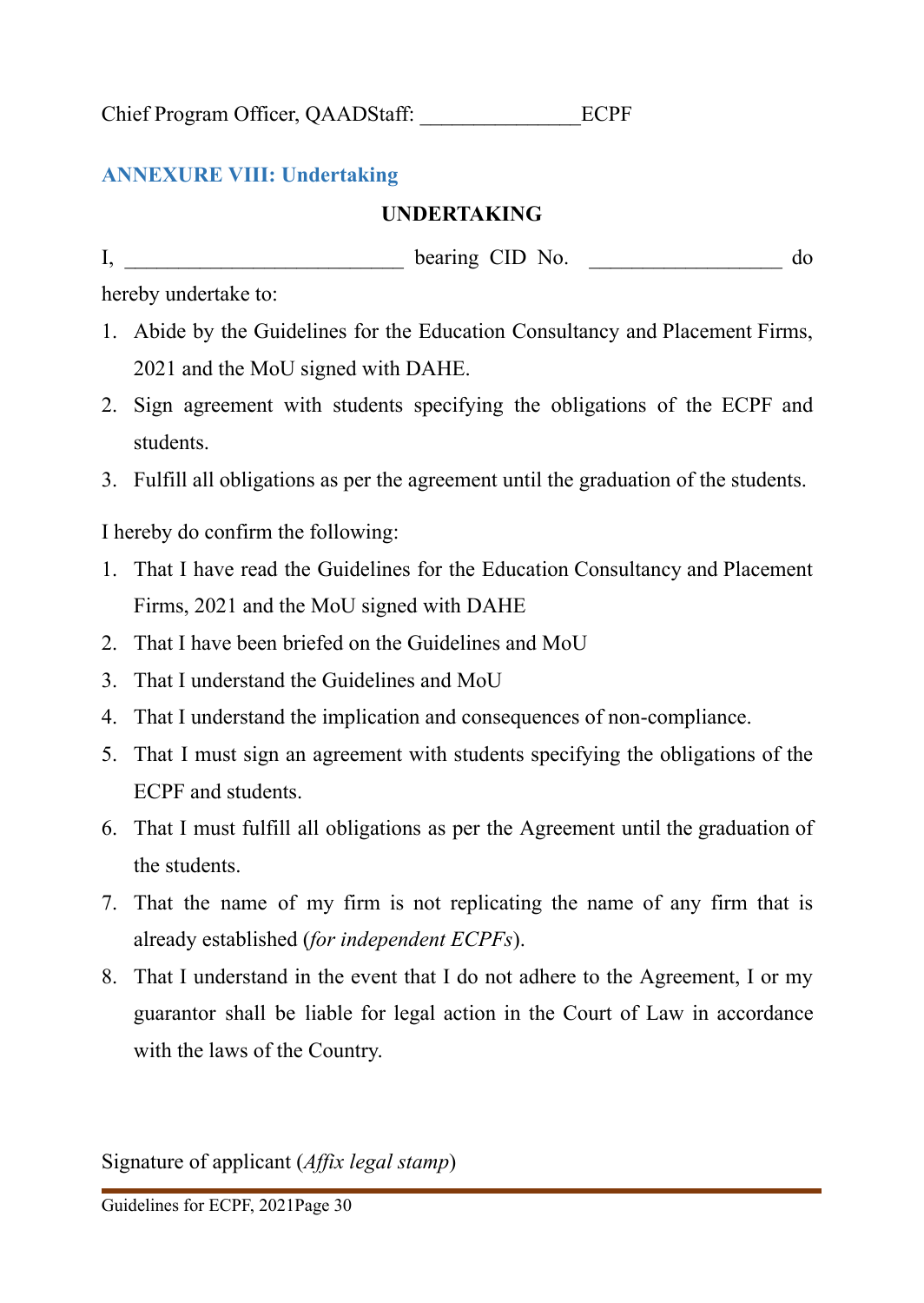| Place:             |          |        | Name:       |            |         |          |
|--------------------|----------|--------|-------------|------------|---------|----------|
| Date:              | /20      |        | Occupation: |            |         |          |
| Residential        |          |        |             |            |         | address: |
| Email              | address: |        |             |            | Contact | $No.$ :  |
| Permanent Address: |          |        |             |            |         |          |
| Village:           |          | Gewog: |             | Dzongkhag: |         |          |

**Caution:** This is a **legal document** indicating **one's intention to be bound by it** and therefore, should be signed after clearly understanding all the responsibilities, liabilities and implications.

I understand the implication and consequences of undertaking to be the guarantor for the person named above. In the event of failure by the person to abide by this undertaking, I, as the guarantor hereby undertake to be liable in place of the person for any administrative actions and legal actions in the Court of Law in accordance with the laws of the Country.

Place:\_\_\_\_\_\_\_\_\_\_\_\_\_\_\_\_\_

| Dated Signature of Guarantor( <i>Affix legal stamp</i> ) |                                                      |            |  |  |
|----------------------------------------------------------|------------------------------------------------------|------------|--|--|
| Name of Guarantor:                                       |                                                      |            |  |  |
| CID No:                                                  | ( <i>attach copy</i> ). Relation with the applicant: |            |  |  |
| Occupation:                                              | Agency ( <i>if applicable</i> ):                     |            |  |  |
| <b>Permanent Address:</b>                                |                                                      |            |  |  |
| Village:                                                 | Gewog:                                               | Dzongkhag: |  |  |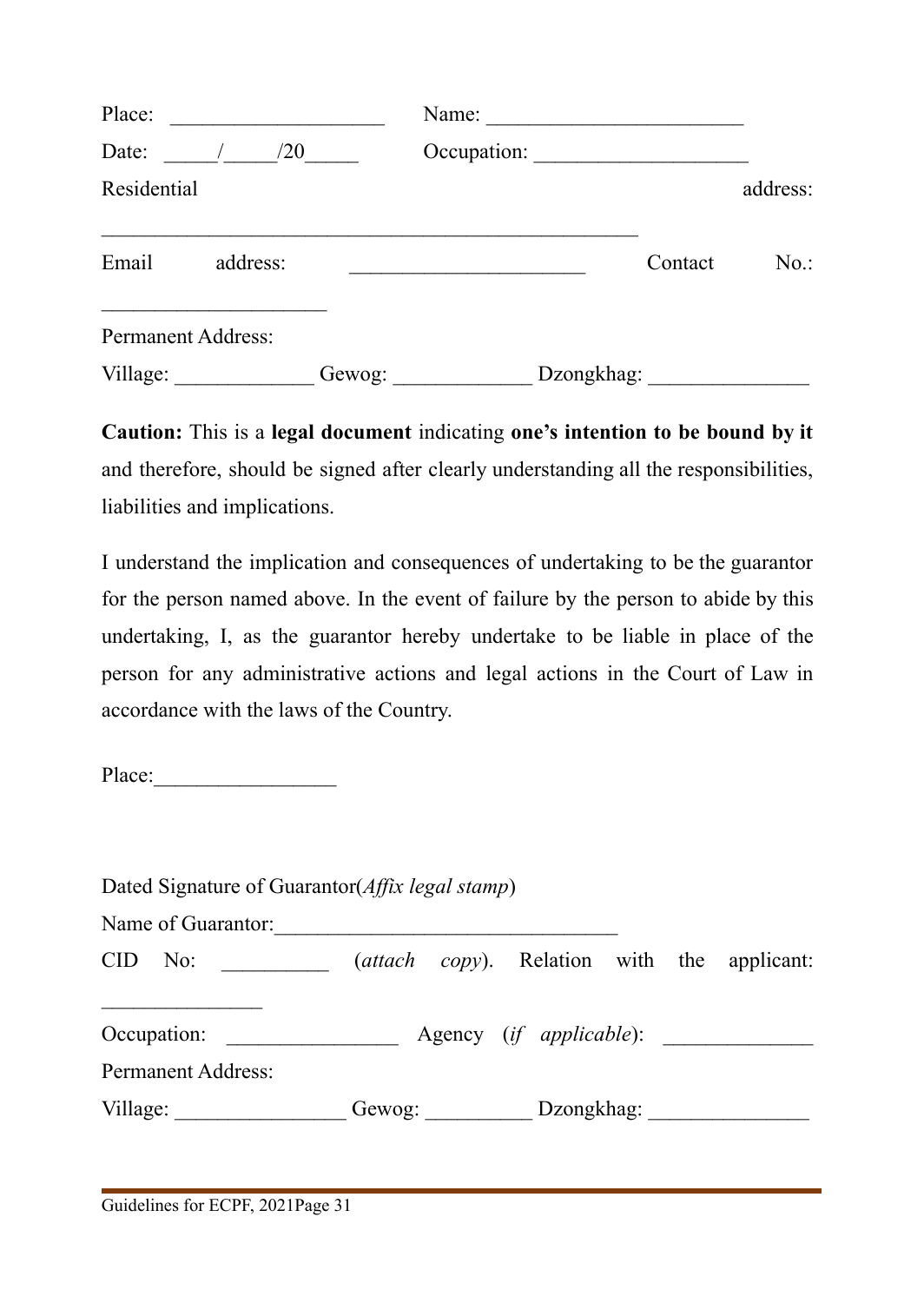| Email            | address: | Contact | $No.$ : |
|------------------|----------|---------|---------|
| <b>Witness:</b>  |          |         |         |
| Dated Signature: |          |         |         |
| Name:            |          |         |         |
| CID. No.:        |          |         |         |
| Email:           |          |         |         |
| Contact No.:     |          |         |         |

# <span id="page-38-0"></span>**ANNEXURE IX: Application Form For Change In Ownership Of ECPF**

**IMPORTANT NOTE**: False statement made knowingly and willfully in this application is punishable and shall be prosecuted in a Court of Law

#### **1. ECPF Detail:**

| Name of the ECPF:       |  |
|-------------------------|--|
| Proprietor of the ECPF: |  |
| Location of the ECPF:   |  |

#### **2. New Proponent's Personal Information:**

| Name:          |        |          |            | Passport size       |
|----------------|--------|----------|------------|---------------------|
| Gender:        | Male ( | Female ( |            | photograph          |
| Date of Birth: |        |          |            | of the<br>proponent |
| CID No.        |        |          |            |                     |
| Contact No.    |        |          |            |                     |
| Email ID:      |        |          |            |                     |
| Village:       |        |          | Gewog:     |                     |
| Dungkhag:      |        |          | Dzongkhag: |                     |

# **3. Educational detail of the Proponent:**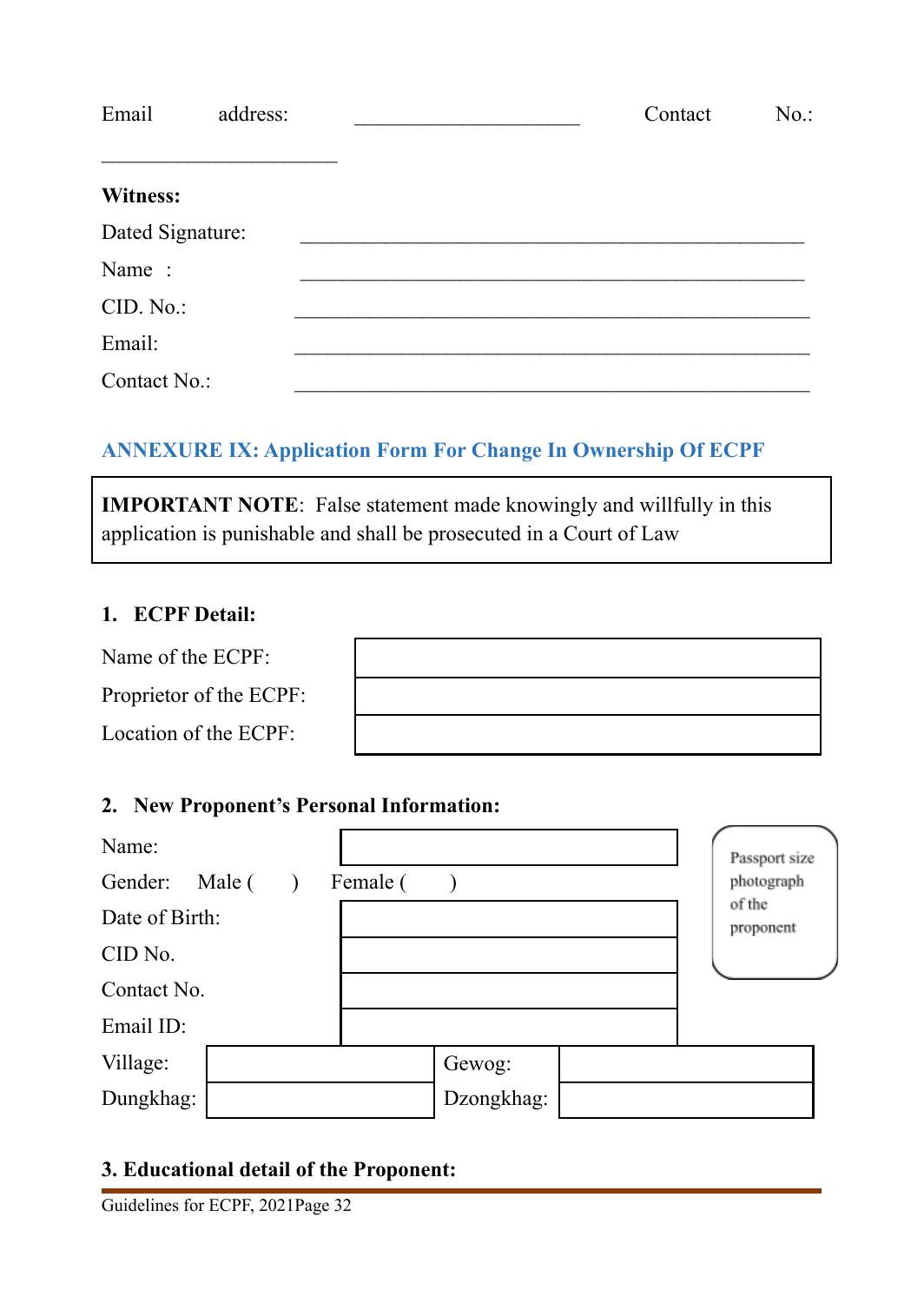| Name of the Course/Degree: |  |
|----------------------------|--|
| Name of the Institute:     |  |
| Name of the University:    |  |

#### **6. Declaration**

I hereby declare that the information furnished herewith is true to the best of my knowledge. In the event of detection of false or misleading information, I confer herewith the absolute authority to DAHE to take any action deemed appropriate. I also undertake to uphold the laws of the Kingdom of Bhutan and observe all accepted norms, codes and ethics of business.

I hereby confirm and acknowledge that I have received information on the procedure for establishment of ECPF from the QAAD officials.



Dated signature of the proponent

I hereby confirm that the information furnished by the aforementioned person is true to the best of my knowledge. In the event DAHE finds declaration of false information, I, as the guarantor hereby undertake to be liable in place of the person for any administrative actions and legal actions in the Court of Law in accordance with the laws of the Country.

| Affix legal |
|-------------|
| stamp       |
|             |
|             |
|             |

Dated signature of the guarantor

Name of Guarantor: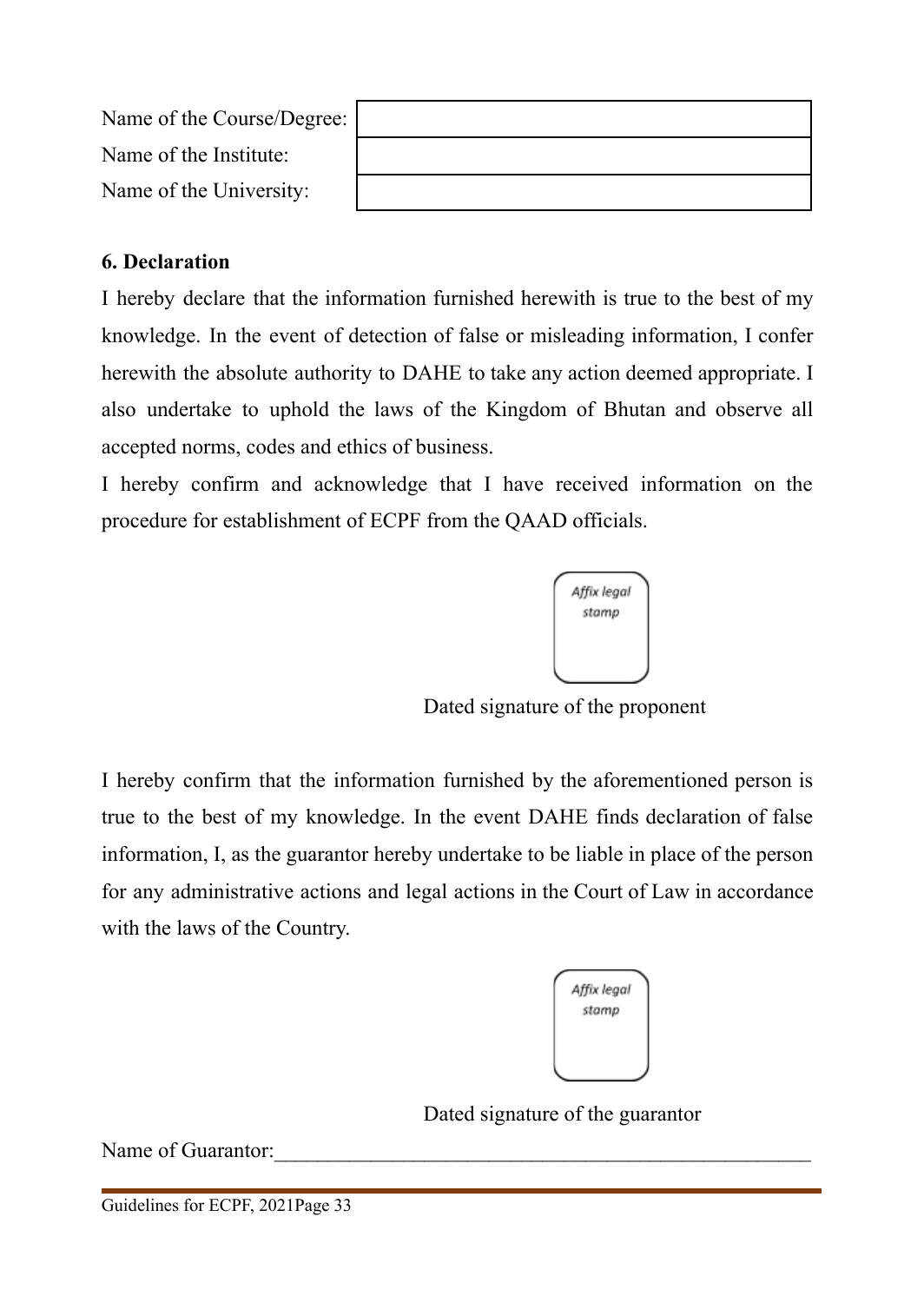| <b>CID</b><br>No:         |                        |                                  | ( <i>attach copy</i> ). Relation with the applicant: |
|---------------------------|------------------------|----------------------------------|------------------------------------------------------|
| Occupation:               |                        | Agency ( <i>if applicable</i> ): |                                                      |
| <b>Permanent Address:</b> |                        |                                  |                                                      |
| Village:                  | Gewog: $\qquad \qquad$ | Dzongkhag:                       |                                                      |
| Email<br>address:         |                        | Contact                          | $No.$ :                                              |

# <span id="page-40-0"></span>**ANNEXURE X: Proposal For Change In Ownership Of ECPF**

| 1. Name of the ECPF:                                                                                                                 |                                                                          |
|--------------------------------------------------------------------------------------------------------------------------------------|--------------------------------------------------------------------------|
|                                                                                                                                      |                                                                          |
|                                                                                                                                      |                                                                          |
|                                                                                                                                      |                                                                          |
| <b>5. Contact No:</b>                                                                                                                |                                                                          |
|                                                                                                                                      |                                                                          |
| 5.2 Mobile:<br><u> 1989 - Johann Stoff, deutscher Stoff, der Stoff, der Stoff, der Stoff, der Stoff, der Stoff, der Stoff, der S</u> |                                                                          |
| <b>5.3 Fax:</b>                                                                                                                      | <u> 1989 - Johann Stoff, amerikansk politiker (d. 1989)</u>              |
| <b>5.4 E-mail:</b>                                                                                                                   | <u> 1989 - Johann John Stein, mars an deus Amerikaansk kommunister (</u> |
| 6. Address of the proponent:                                                                                                         |                                                                          |
| <b>Residential:</b>                                                                                                                  | <b>Permanent:</b>                                                        |
| Flat No:                                                                                                                             |                                                                          |
| Building No: ________________                                                                                                        |                                                                          |
|                                                                                                                                      | Dzongkhag:                                                               |
|                                                                                                                                      |                                                                          |

 $\mathcal{L}_\text{max}$  , where  $\mathcal{L}_\text{max}$  , we have the set of  $\mathcal{L}_\text{max}$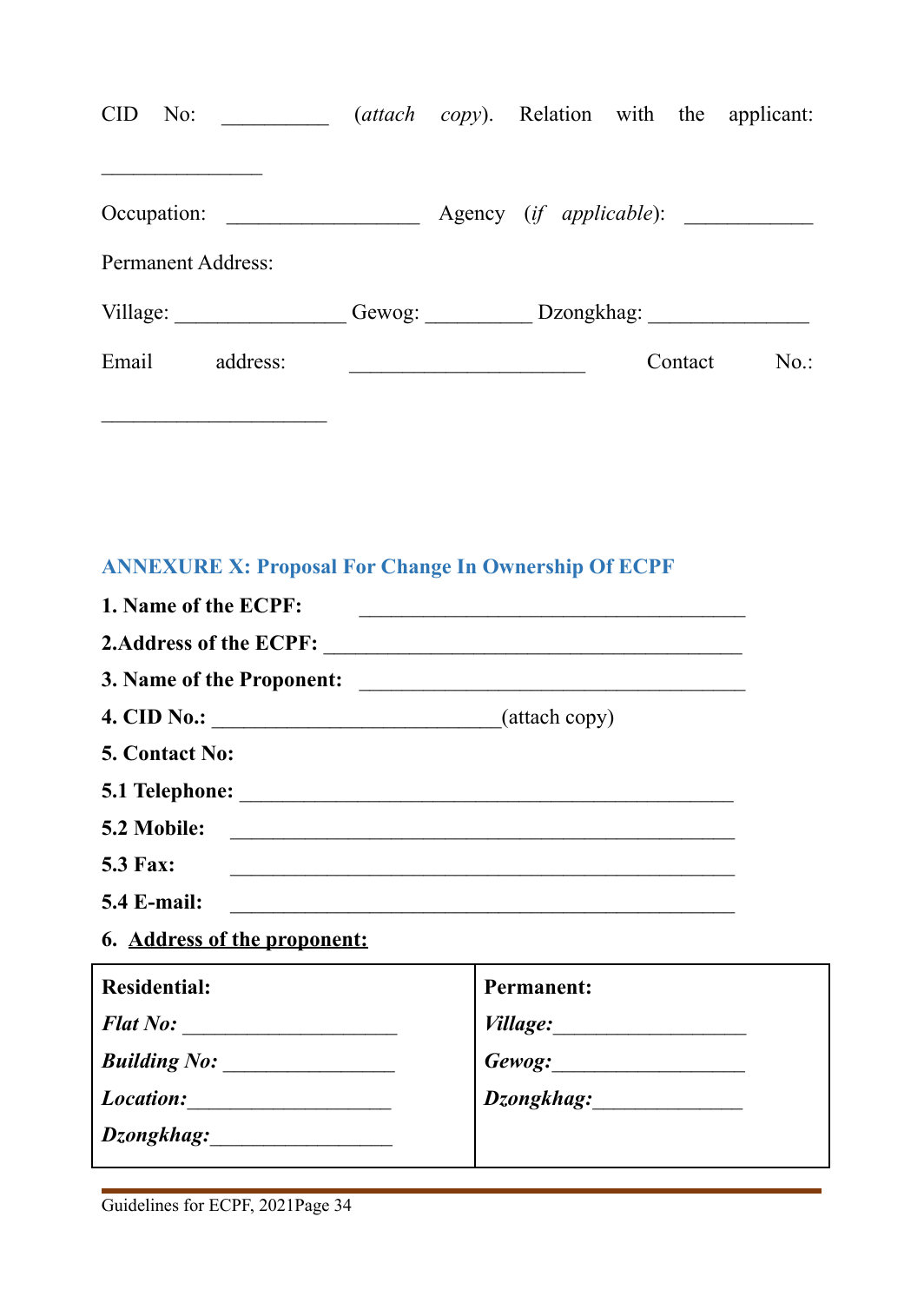- **7. Vision, mission, and objectives of the ECPF:** The proponent should provide a comprehensive statement of the vision, mission and objectives (VMO) with particular references to the current VMO of the firm. S/he must also include a short paragraph on "*why I want to takeover the ECPF*".
- **8. Linkages:** The proponent should provide details on how the firm will continue or discontinue with the established linkages and on potential new linkages with colleges/universities/institutes along with their recognition and accreditation documents, and approval from the University Grants Commission and/or equivalent professional bodies of the host country.
- 9. **Infrastructure:** The proposal should provide plans for the current infrastructure and new initiatives.
- **10. Human Resource Plan:** The proponent should provide an overall human resource plan of the firm in reference to the current HR of the firm. Attach CV and relevant certificate, if intending to recruit new counsellor.
- **11. Finance Plan:** The proponent should provide plans for salary and remuneration for the staff. It should also include measures to ensure sustainability.
- **12. Services Provided:** The proponent should provide details of services that they intend to provide in addition to the current services provided.
- **13. SWOT Analysis:** The SWOT (Strengths, Weaknesses, Opportunities and Threats) analysis must be conducted for the change of ownership.
- **14. Fees and charges:** The proponent should **clearly spell out** the measures toensure transparency for all applicable fees and charges (e.g. working out the fee break-up for each course semester-wise/annually). There should be no hidden cost. The **amount** of consultancy fee, if any, should be clearly mentioned.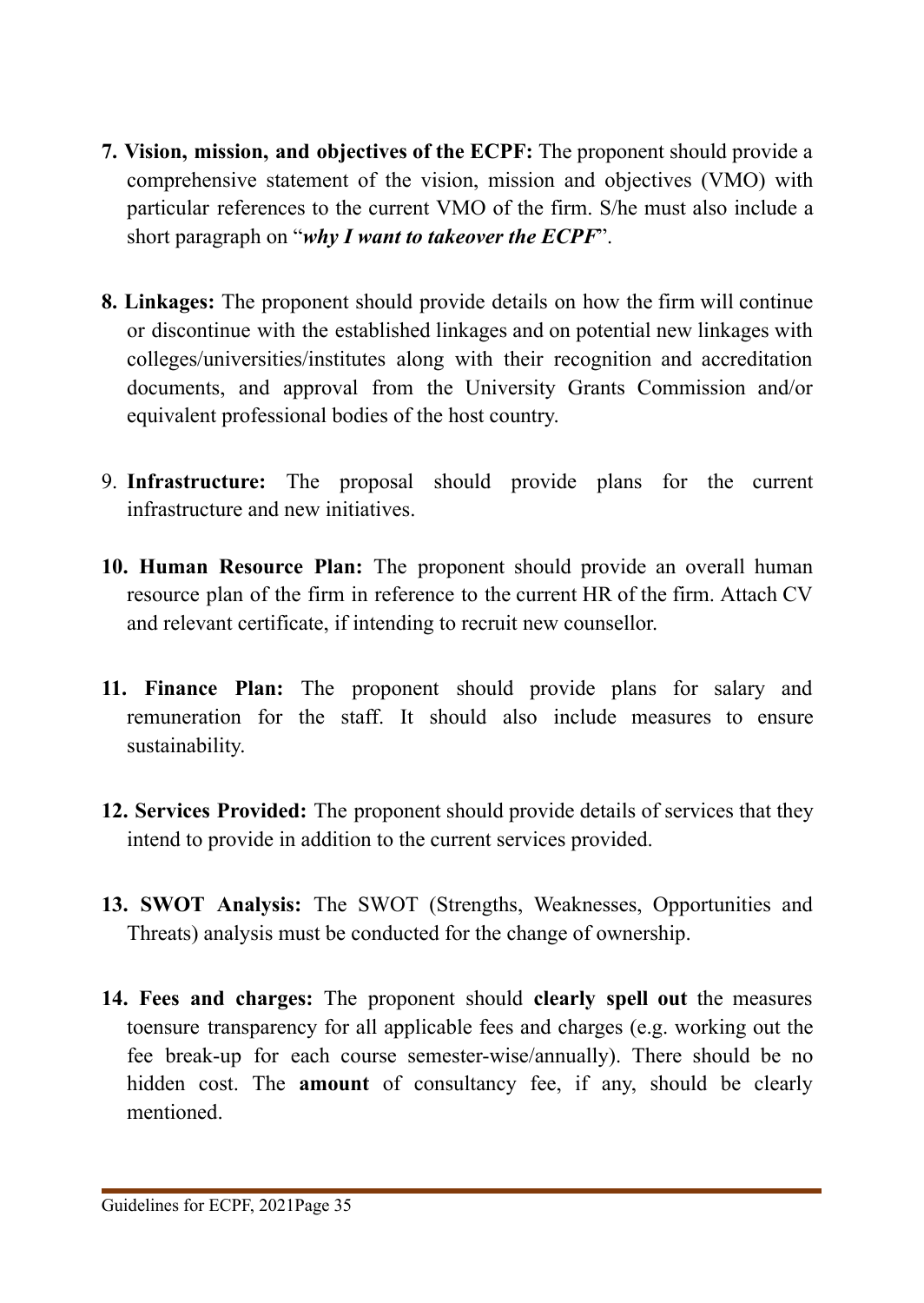$Signature:$ 

Name: Dasho/Mr. /Ms.:

Dated: / / /20 .

### **Documents to be submitted by the proponent:**

- 1. CV
- 2. CID copy
- 3. Family tree
- 5. CID copy of the Guarantor
- 6. CV and relevant certificates of the counsellor
- 7. Proposal

# <span id="page-42-0"></span>**ANNEXURE XI: Checklist For Organizing Education Fair**

- 1. A sector clearance from the Ministry of Education is mandatory. The final approval shall be given by the Ministry of Economic Affairs.
- 2. The University must be recognised by their country by the University Grants Commission or equivalent bodies of their country, or possess recognition codes like CRICOS/TEQSA.
- 3. The colleges/institutes, if applicable, must submit a letter of current affiliation status from a recognised university.
- 4. All professional programmes should be approved by relevant professional councils/bodies to participate in the fair.
- 5. The institution (university/college/institute) should submit the accreditation status from the National Accreditation Body of the host country.
- 6. No institution shall be allowed to display fake promotional materials and misleading information. Any institution found to be doing so, shall be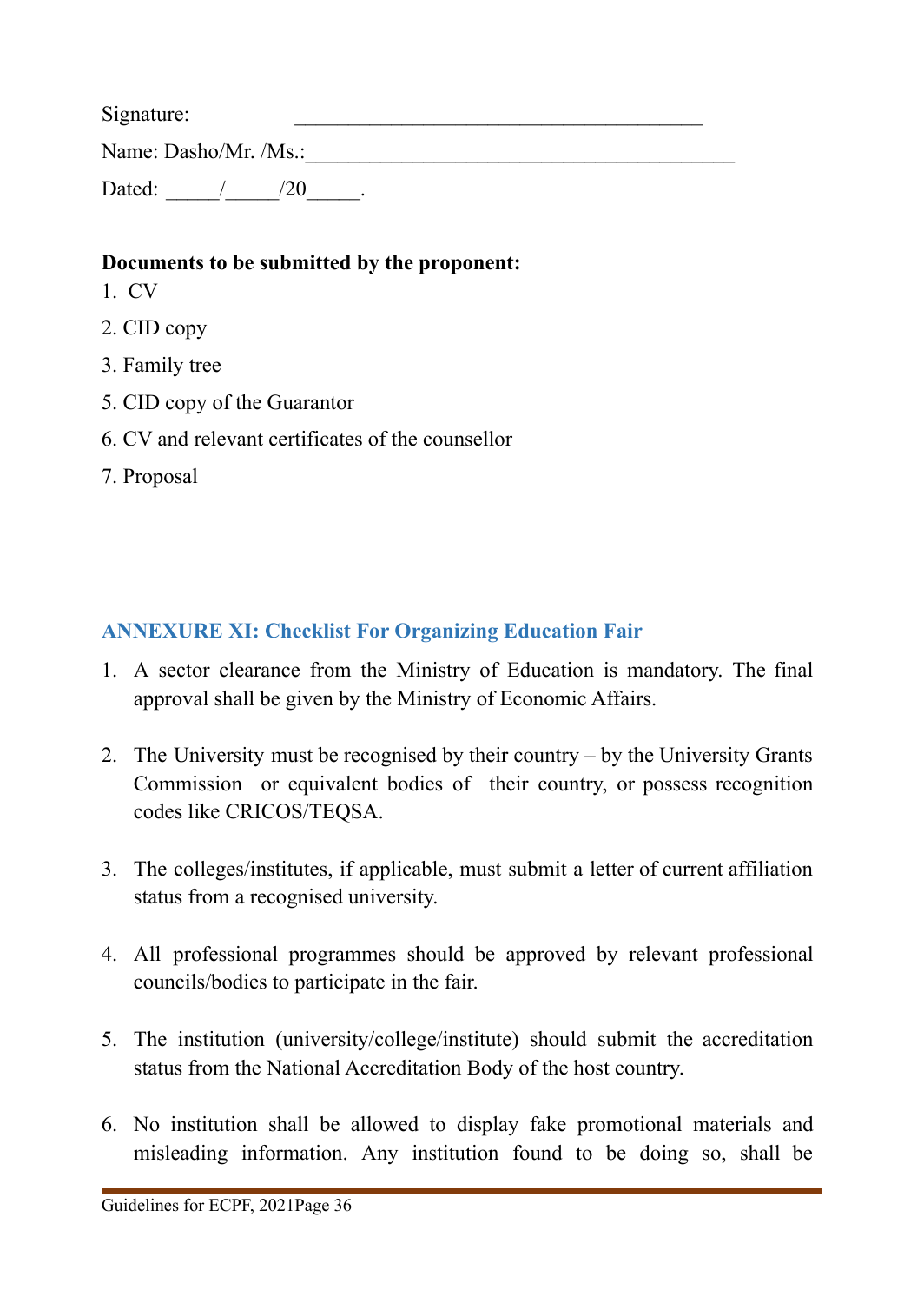blacklisted and barred from admitting Bhutanese students and participating in similar fairs in future.

- 7. The medium of instruction for all participating institutions should be English.
- 8. Each institution must fill up the form (*Annexure XII*) along with the documents required for verification and final approval.
- 9. The applications of the institutions should be submitted to QAAD, DAHE, MoE for approval at least one month prior to the fair after which no organizer shall be entertained.
- 10. Submit the authorization letter from the management of the institution stating all powers and rights given to the representative.

# <span id="page-43-0"></span>**ANNEXURE XII: Application Form For Participation In Education Fair**

| 1. Date of Fair: $1/20$                                                                                                                                                                                                                                            |                |
|--------------------------------------------------------------------------------------------------------------------------------------------------------------------------------------------------------------------------------------------------------------------|----------------|
| 2. Name of the Institution:                                                                                                                                                                                                                                        |                |
| 2.1 Location:<br><u> 1989 - Johann John Harrison, mars and deutscher Amerikaanse komme</u>                                                                                                                                                                         |                |
| 2.2 Zone/State:<br><u> 1989 - Johann John Stein, market fan de Amerikaanske kommunister (</u>                                                                                                                                                                      |                |
| 2.3 Country:                                                                                                                                                                                                                                                       |                |
| 2.4 Institute website:<br><u> 1989 - Johann John Stoff, deutscher Stoffen und der Stoffen und der Stoffen und der Stoffen und der Stoffen un</u>                                                                                                                   |                |
| 3. Contact (Focal Person):<br><u> 1989 - Johann Harry Harry Harry Harry Harry Harry Harry Harry Harry Harry Harry Harry Harry Harry Harry Harry Harry Harry Harry Harry Harry Harry Harry Harry Harry Harry Harry Harry Harry Harry Harry Harry Harry Harry Ha</u> |                |
|                                                                                                                                                                                                                                                                    | University (If |
| <i>applicable, please attach the affiliation letter).</i>                                                                                                                                                                                                          |                |
| 5. Type of University: Member of UGC /AIU /ACU /IAU /Public /                                                                                                                                                                                                      |                |
| Private / Branch campus / Deemed                                                                                                                                                                                                                                   |                |
| (Grade: ) ( <i>Tick all relevant ones</i> ).                                                                                                                                                                                                                       |                |
| 6. Recognition Code (e.g. CRICOS, if any):                                                                                                                                                                                                                         |                |
| 7. Courses offered: (i) $(i)$ $(ii)$ $(iii)(iv)$                                                                                                                                                                                                                   |                |
| (Please include all courses that you intend to admit students in; use additional                                                                                                                                                                                   |                |
| sheet if required).                                                                                                                                                                                                                                                |                |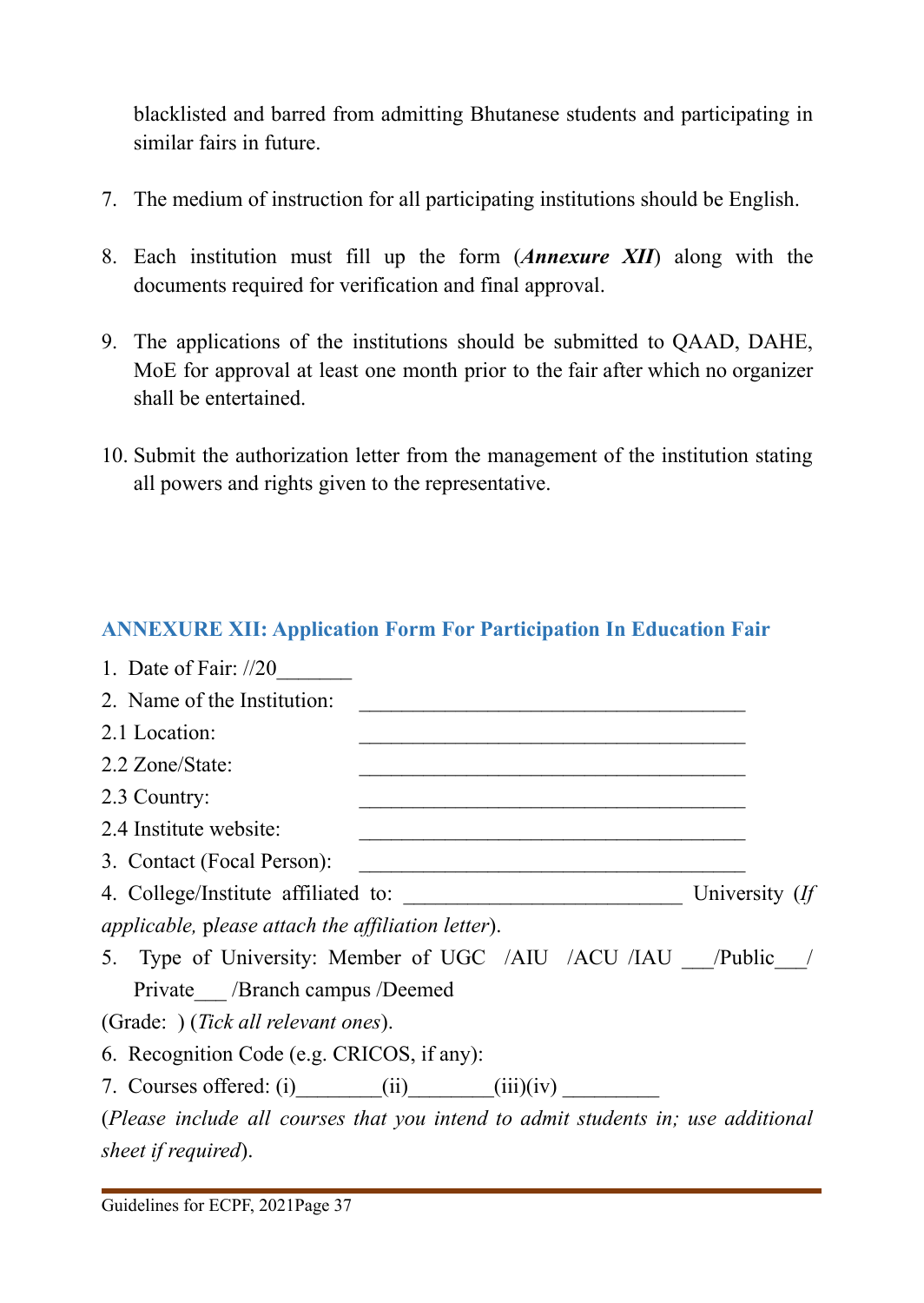| 8. Accredited by: (i)                                               | (11) | (111)       | (1V) |    |  |
|---------------------------------------------------------------------|------|-------------|------|----|--|
| (Please add as required & attach valid accreditation certificates). |      |             |      |    |  |
| 9. Local partner $(s)$ :                                            |      | <b>ECPF</b> |      |    |  |
| Submitted by:                                                       |      | Dated:      |      | 20 |  |

#### **NOTE:**

- a) Please provide the affidavit of translated documents, if not in English
- b) Official authorization letter to participate in the education fair and make a commitment (e.g. offering institutional scholarship) from the institution should be submitted to DAHE.

| For Official Use |
|------------------|
|                  |

| Verified by:                                       | Dated: |
|----------------------------------------------------|--------|
| Result: Approved / Not approved for participation. |        |
| Reason, if not approved:                           |        |
| Dated signature of Verifying Officer:              |        |
| Dated signature of Approving Official:             |        |

#### <span id="page-44-0"></span>**ANNEXURE XIII: Service Agreement**

| ECPF (hereinafter referred to as "the firm") |  |  |
|----------------------------------------------|--|--|

#### AND

Mr./Ms.…………………………….(hereinafter referred to as "the student")

#### **1. Firm Details**

| Name:               | <b>ECPF</b> |
|---------------------|-------------|
| Address:            |             |
| Contact No.:        |             |
| Name of Proprietor: |             |
| CID No.             |             |
| Email:              |             |
| Website:            |             |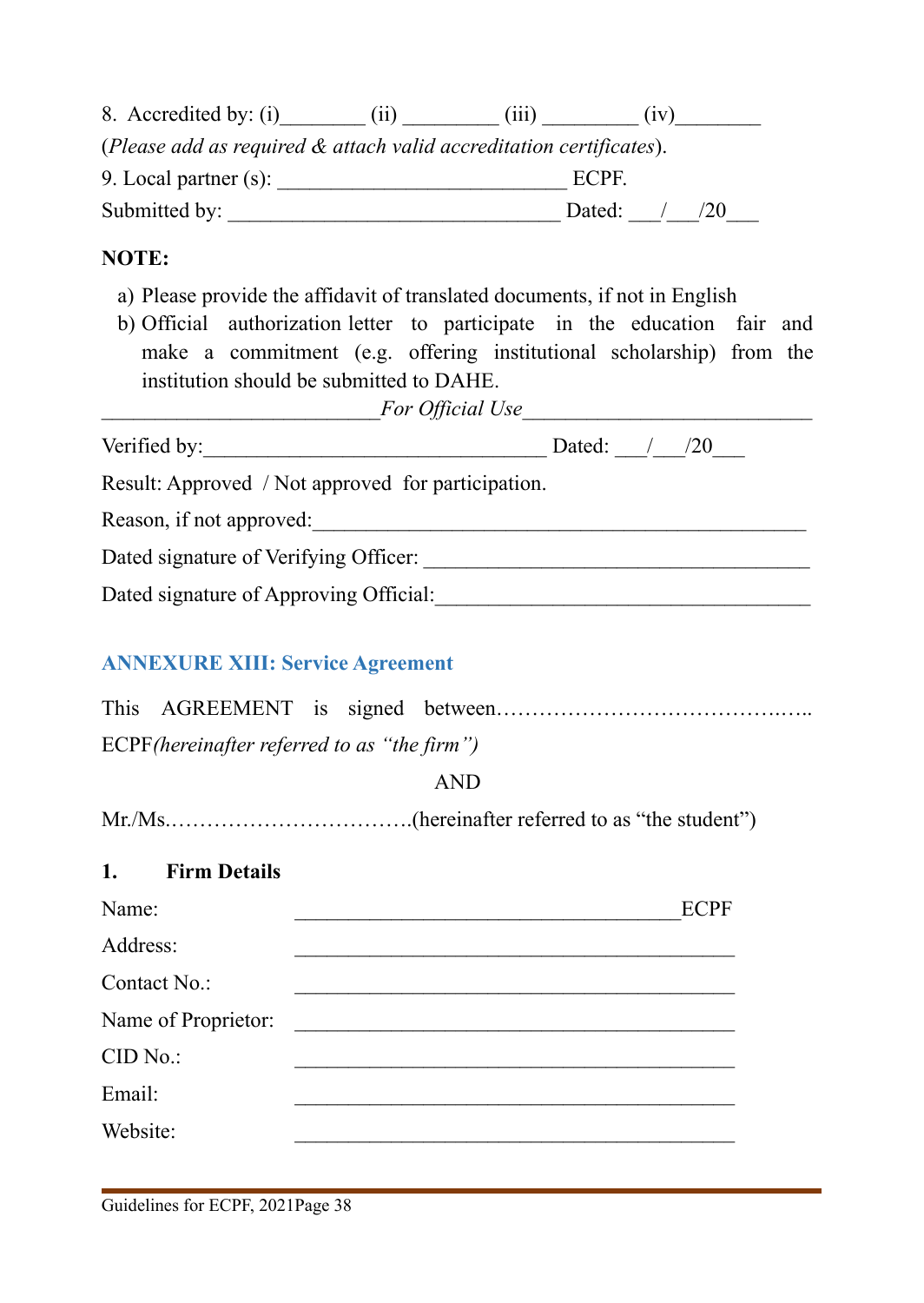### **2. Institution Details**

| Name of the institution:                              |                                                                                  |
|-------------------------------------------------------|----------------------------------------------------------------------------------|
| Address:                                              |                                                                                  |
| Country:                                              |                                                                                  |
| Website:                                              |                                                                                  |
| Telephone No.:                                        |                                                                                  |
|                                                       | Name of affiliating University (if applicable): ________________________________ |
| <b>3. Student Details</b>                             |                                                                                  |
| Name:                                                 |                                                                                  |
| CID No.                                               |                                                                                  |
| Passport No.:                                         |                                                                                  |
| <b>Highest Qualification:</b>                         |                                                                                  |
| Course/programme enrolled in:                         |                                                                                  |
| Duration:                                             |                                                                                  |
| Contact No.:                                          |                                                                                  |
| Email:                                                |                                                                                  |
| 4. Parents/Guardian Details (If the student is minor) |                                                                                  |
| Name:                                                 |                                                                                  |

CID No.: Relationship with student: Occupation: Address: \_\_\_\_\_\_\_\_\_\_\_\_\_\_\_\_\_\_\_\_\_\_\_\_\_\_\_\_\_\_\_\_\_\_\_\_\_\_\_\_\_ Contact Number: Email:

#### **5. Fee Details (sample table)**

|  | Amount (Nu) |
|--|-------------|
|  |             |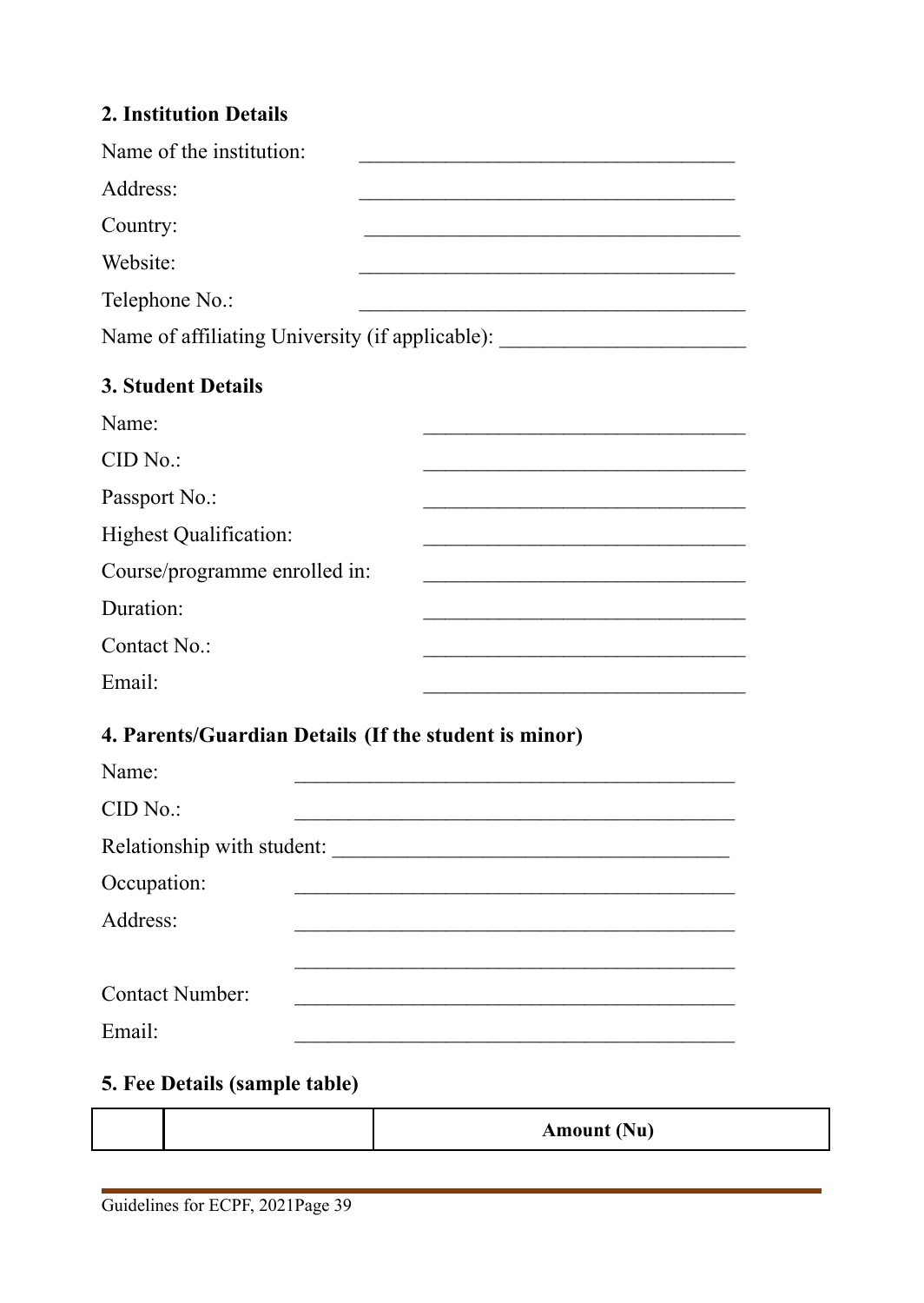| Sl/N<br>$\bf{0}$ | <b>Particulars</b>                                                          | Year 1 | Year<br>$\mathbf{2}$ | Year<br>3 | Year<br>4 | Year<br>5 | <b>Remarks</b> |
|------------------|-----------------------------------------------------------------------------|--------|----------------------|-----------|-----------|-----------|----------------|
| 1.               | Tuition fee                                                                 |        |                      |           |           |           |                |
| 2.               | Accommodation/hoste<br>1 fee                                                |        |                      |           |           |           |                |
| 3.               | Food/Mess fee                                                               |        |                      |           |           |           |                |
| 4.               | Consultancy fee (if<br>any):                                                |        |                      |           |           |           |                |
| 5.               | Any other<br>miscellaneous fee $(List)$<br>&specify the amount)<br>a)<br>b) |        |                      |           |           |           |                |
|                  | TOTAL                                                                       |        |                      |           |           |           |                |

### *NOTE:*

- *1. The fees should be either mentioned semester-wise or annually, whichever is applicable.*
- *2. If the fee payable is in any other currency other than Ngultrum, the exchange rate should be mentioned clearly.*
- *3. There should not be any hidden fee.*
- *4. Wherever possible, provide the details for each fee in the remarks column (e.g. tuition fee includes teaching, library, books, and usage of lab-equipment; mess provides three meals – vegetarian/non-vegetarian; accommodation in AC/non-AC for 3-seaters; etc.).*

#### **6. Student Obligations**

6.1 Student is not allowed to be involved in any illegal activities against the Government of the host country. If the student is involved in any drug, alcohol,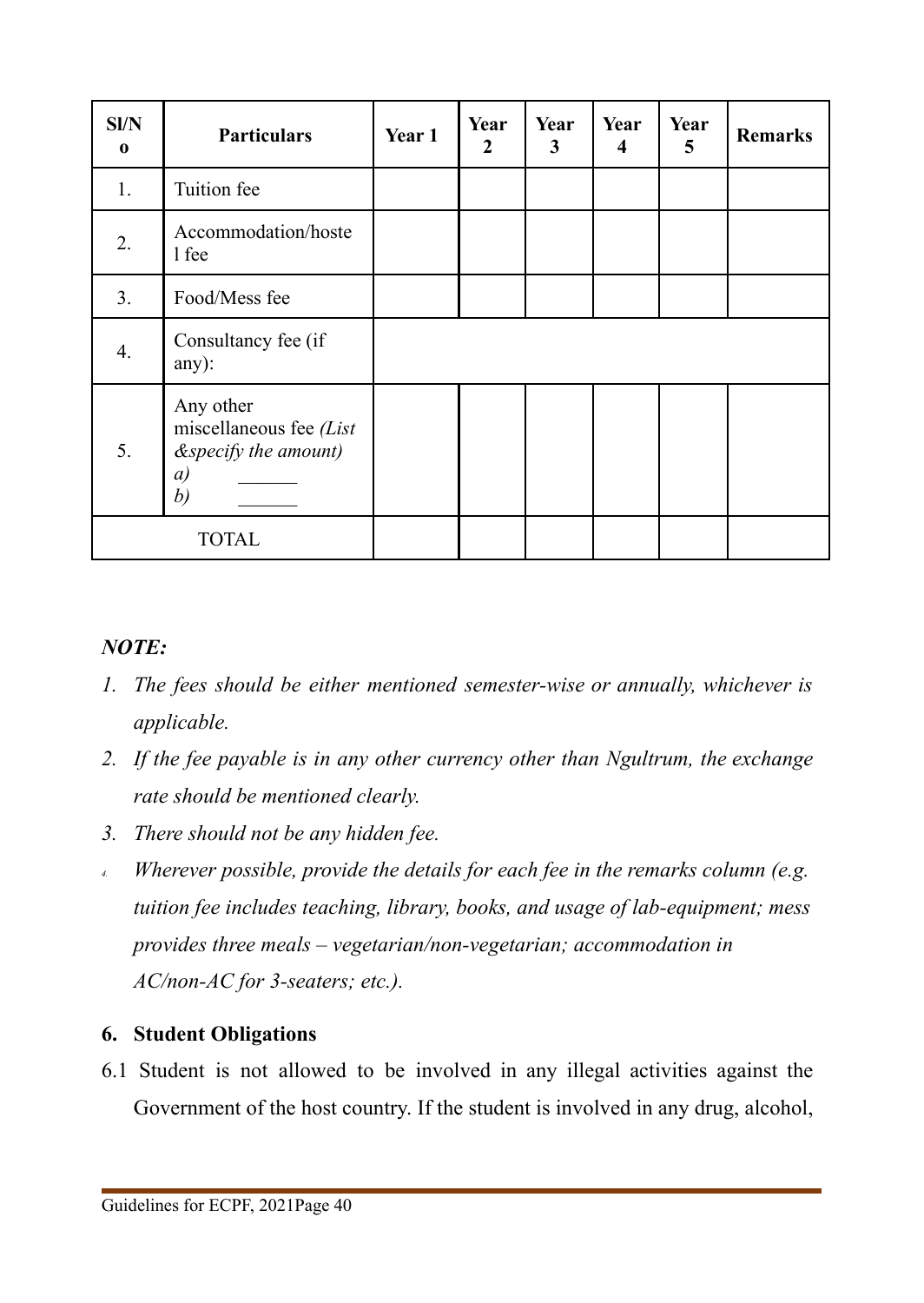rape and any other criminal activities then the case shall be dealt as per the law of the host country.

- 6.2 The student should not involve in any disciplinary issue.
- 6.3 Student should conform to all rules and regulations of the institution and the Law of the host country at all times.
- 6.4 Student should ensure that he/she passes all modules/subjects every year to ensure timely graduation from the institution. If the student fails any module, he/she has to bear the re- module fee as per the set policies of the institution.
- 6.5 The student must consult ECPF to change the course and bear any additional financial implication if any.
- 6.6 Student must inform the firm of any issues that affect their study or their life in the institution.
- 6.7 Students should inform the firm before deciding to discontinue the course and before leaving the institution.
- 6.8 While the ECPF will support the students in collection of certificates and marksheet from the institutions, the students must bear the postage and other incidental costs wherever applicable.
- 6.9 (*list any other obligation which is not included in the above list)*

# **7. Firm Obligations**

- 7.1 The firm shall ensure to provide complete information about the programme, fee structure, accommodation and other related information.
- 7.2 The firm should ensure that the institution and the course/programme is recognized in the host country and provide documentary proof of their recognition status.
- 7.3 The firm shall inform the clients on the issues and challenges related to recognition of qualification acquired through alternate modes of delivery.
- 7.4 The firm shall orient and brief the student on the programme and highlight the students' obligation while pursuing their course before leaving the country.
- 7.5 The firm shall charge the fees as mentioned in the "Fee details" table.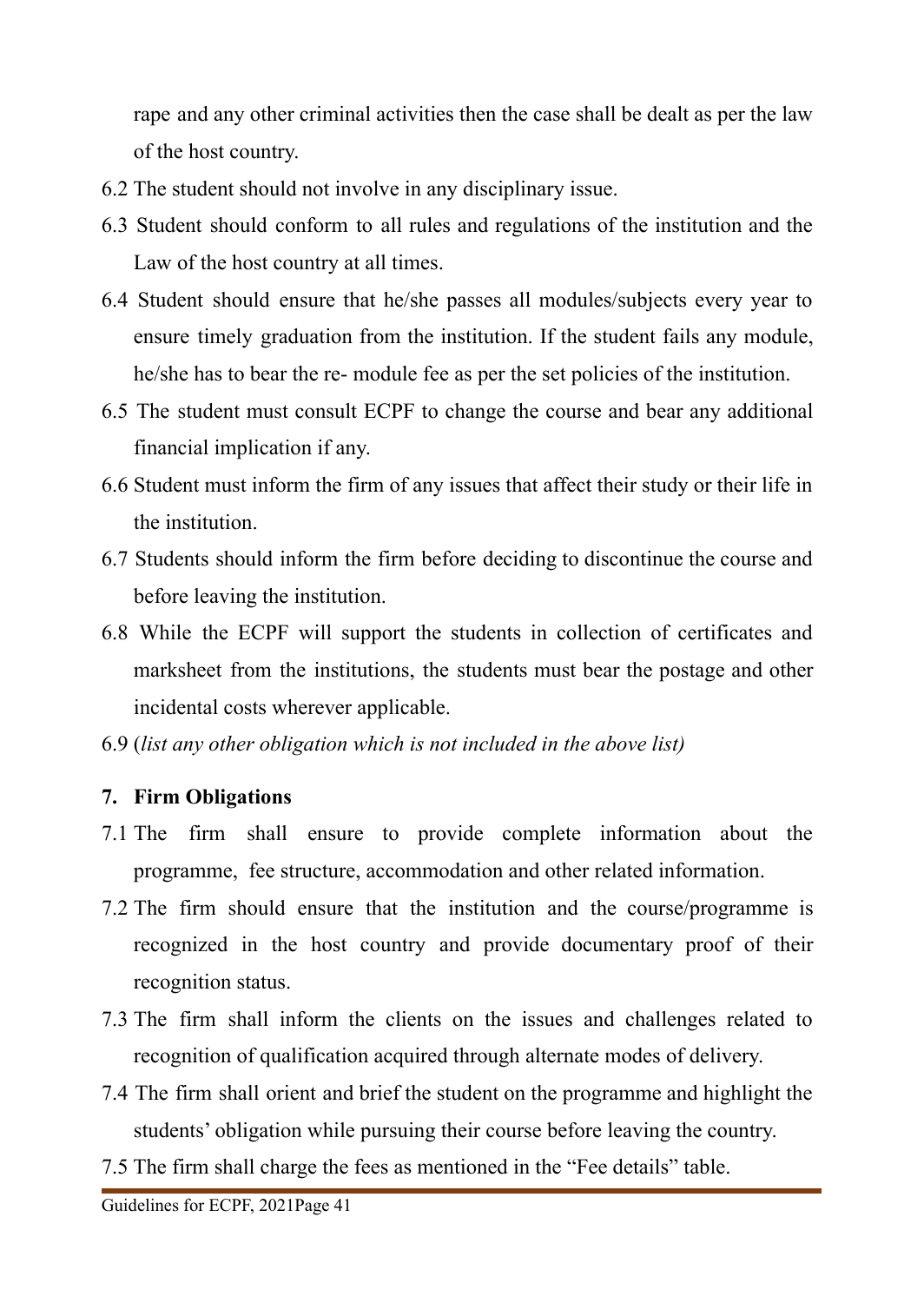- 7.6 The firm shall make arrangements for the student to reach the college safely during initial travel.
- 7.8 The firm will provide all the necessary support in terms of administrative and all related matters to make the stay at the institution comfortable and conducive to learning.
- 7.9The firm will assist the student for the entire duration of the course and until their return to the country, wherever applicable.
- 7.10 The firm shall ensure that in case of any issue including fees and accommodation, the dispute shall be resolved with the student or parents/guardian, if minor, without causing hassle to the student.
- 7.11 The firm shall sign an agreement with the student in presence of parents/guardian and their witness, if minor.
- 7.12 The firm shall reimburse partial or full cost incurred by the students in case of breach of terms and conditions of the agreement by the firm based on the severity.
- 7.13*(List details of all other services provided and commitment made by the firm including travel arrangement, accommodation, monitoring of welfare whatever services promised etc. which is not included in the above listed obligations)*
- 8.*(Any other important points that need to be mentioned but does not feature under any one of the above clauses)*

This agreement is signed by both parties in presence of the respective witnesses. Both parties hereby agree to comply with the terms and conditions of this agreement. The agreement shall remain in force only until completion of the said course. In case of any dispute and breach of the agreement, either party may take up the case legally or with a relevant agency.

| Signed on the day in the month of | vear |  |
|-----------------------------------|------|--|
| (location).                       |      |  |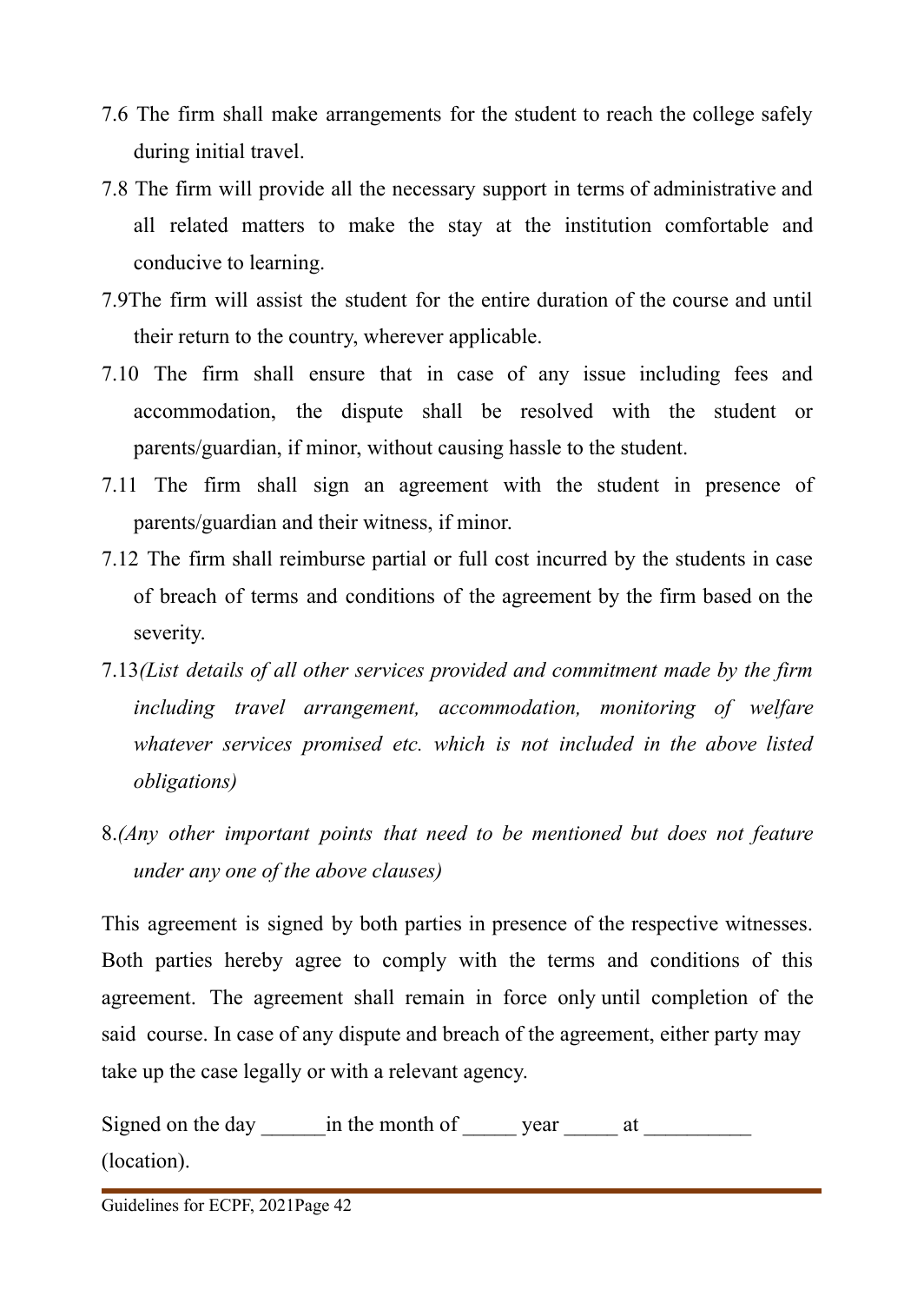# On Behalf the ECPF Student

| $(Affix \text{ legal stamp})$ | (Affix legal stamp) |
|-------------------------------|---------------------|
|                               |                     |
|                               |                     |

WITNESS: WITNESS (Parent/Guardian):

| $(Aff\ddot{\iota}x \, legal \, stamp)$ | (Affix legal stamp) |
|----------------------------------------|---------------------|
|                                        |                     |
|                                        |                     |
|                                        |                     |
|                                        |                     |

#### <span id="page-49-0"></span>**ANNEXURE XIV: Checklist For Monitoring Visits**

**Name of the ECPF: \_\_\_\_\_\_\_\_\_\_\_\_\_\_\_\_\_\_\_\_ Date of Visit: \_\_\_/\_\_\_/20\_\_\_**

1. Confirm the infrastructure:

| SI/No          | <b>Description</b>                | Yes/<br>$\bf No$ | <b>Remarks</b> |
|----------------|-----------------------------------|------------------|----------------|
| $\mathbf{i}$ . | Sign-board with proper address    |                  |                |
| ii.            | Contact Number (telephone/mobile) |                  |                |
| .<br>111.      | Adequate rooms (at least 2 rooms) |                  |                |
| 1V.            | Computer                          |                  |                |
| V.             | Internet connection               |                  |                |
| V1.            | Website                           |                  |                |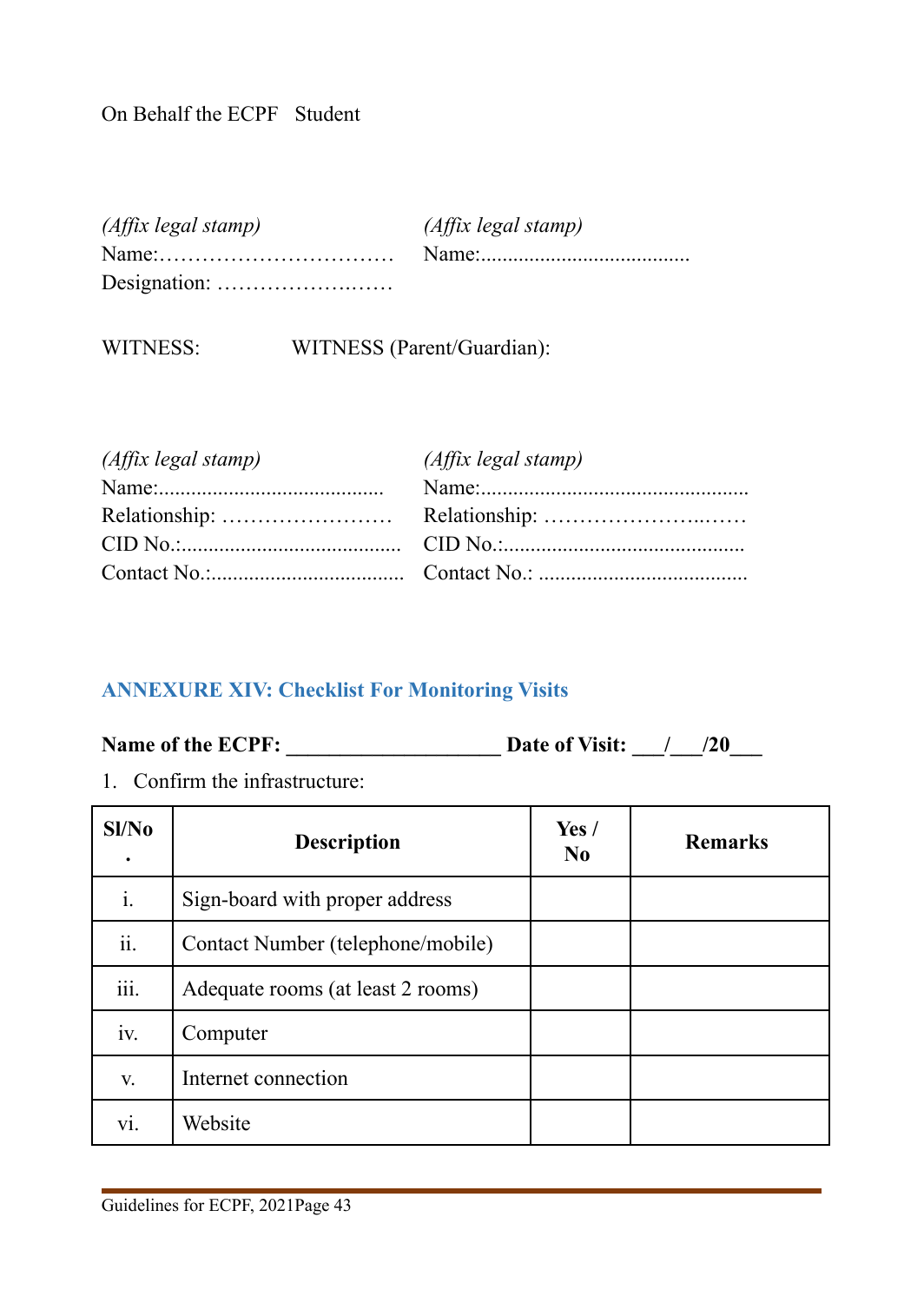| vii.              | Any update on contact address                  |  |
|-------------------|------------------------------------------------|--|
| $\cdots$<br>V111. | Confirm the preferred mode of<br>communication |  |

2. Confirm the Human resource:

| S.<br>No. | <b>Description</b>             | Yes /No | <b>Remarks</b> |
|-----------|--------------------------------|---------|----------------|
| i.        | Qualified counsellor recruited |         |                |
| ii.       | Full time staff recruited      |         |                |
| iii.      | Staff available on duty        |         |                |

- 3. List of students placed by ECPFs during 20  $\qquad$  Yes ( $\qquad$ ) / No ( $\qquad$ ): Reminded to submit by  $\frac{1}{20}$ .
- 4. List of institutions which the ECPF has collaborations with. Remind them to submit the copies of Memorandum of Collaboration (MoC) signed with the institutions, if not submitted.
- 5. How does the ECPF ensure constant touch with students and their progress after admission?

 $\mathcal{L}_\mathcal{L} = \mathcal{L}_\mathcal{L} = \mathcal{L}_\mathcal{L} = \mathcal{L}_\mathcal{L} = \mathcal{L}_\mathcal{L} = \mathcal{L}_\mathcal{L} = \mathcal{L}_\mathcal{L} = \mathcal{L}_\mathcal{L} = \mathcal{L}_\mathcal{L} = \mathcal{L}_\mathcal{L} = \mathcal{L}_\mathcal{L} = \mathcal{L}_\mathcal{L} = \mathcal{L}_\mathcal{L} = \mathcal{L}_\mathcal{L} = \mathcal{L}_\mathcal{L} = \mathcal{L}_\mathcal{L} = \mathcal{L}_\mathcal{L}$ 

 $\mathcal{L}_\mathcal{L} = \mathcal{L}_\mathcal{L} = \mathcal{L}_\mathcal{L} = \mathcal{L}_\mathcal{L} = \mathcal{L}_\mathcal{L} = \mathcal{L}_\mathcal{L} = \mathcal{L}_\mathcal{L} = \mathcal{L}_\mathcal{L} = \mathcal{L}_\mathcal{L} = \mathcal{L}_\mathcal{L} = \mathcal{L}_\mathcal{L} = \mathcal{L}_\mathcal{L} = \mathcal{L}_\mathcal{L} = \mathcal{L}_\mathcal{L} = \mathcal{L}_\mathcal{L} = \mathcal{L}_\mathcal{L} = \mathcal{L}_\mathcal{L}$ 

 $\mathcal{L}_\text{max} = \mathcal{L}_\text{max} = \mathcal{L}_\text{max} = \mathcal{L}_\text{max} = \mathcal{L}_\text{max} = \mathcal{L}_\text{max} = \mathcal{L}_\text{max} = \mathcal{L}_\text{max} = \mathcal{L}_\text{max} = \mathcal{L}_\text{max} = \mathcal{L}_\text{max} = \mathcal{L}_\text{max} = \mathcal{L}_\text{max} = \mathcal{L}_\text{max} = \mathcal{L}_\text{max} = \mathcal{L}_\text{max} = \mathcal{L}_\text{max} = \mathcal{L}_\text{max} = \mathcal{$ 

- 6. Reminders:
- 6.1 Linkages with the institutions:
- a) Recognition status
- b) Affiliation of colleges/institutes to recognized Universities (Private Universities are not allowed to affiliate outside their state)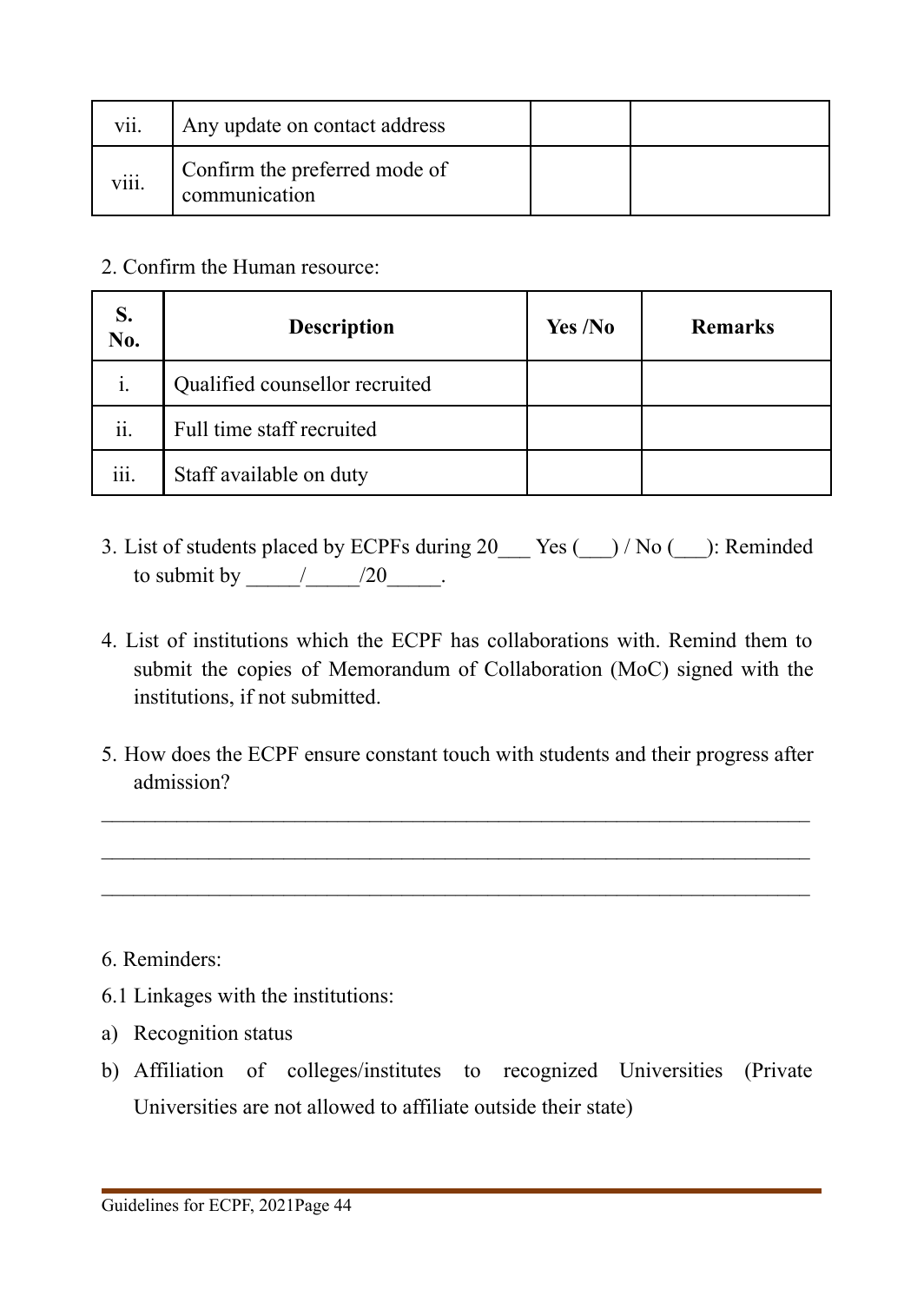- c) Accreditation of professional programmes (e.g. AICTE, MCI, PCI, CRICOS, etc.)
- 6.2 Advertisement process
- a) Once a year in **March** for all the institutions they have linkages/MoC with.
- b) Seek approval from DAHE for advertisement of new institutions.
- c) Approval for any advertisement (Social, Print and Broadcast Media) shall be done with prior approval from the Department.
- 6.3 Counsellor requirement.
- 6.4 Registration as tertiary students in the G2C portal.
- 6.5 Agreement with students with service terms and conditions.
- 6.6 Issue receipt after receiving payment.
- 6.7 ECPF are not labour recruiting firms, therefore, any commitment should not be made for employment. It should not use the opportunity to work and undergo an internship as a marketing strategy unless the internship is part of the programme.
- 6.8 Eligibility criteria for different programmesshould be consulted with relevant professional bodies (e.g. BMHC).
- 7. Additional comments, if any: